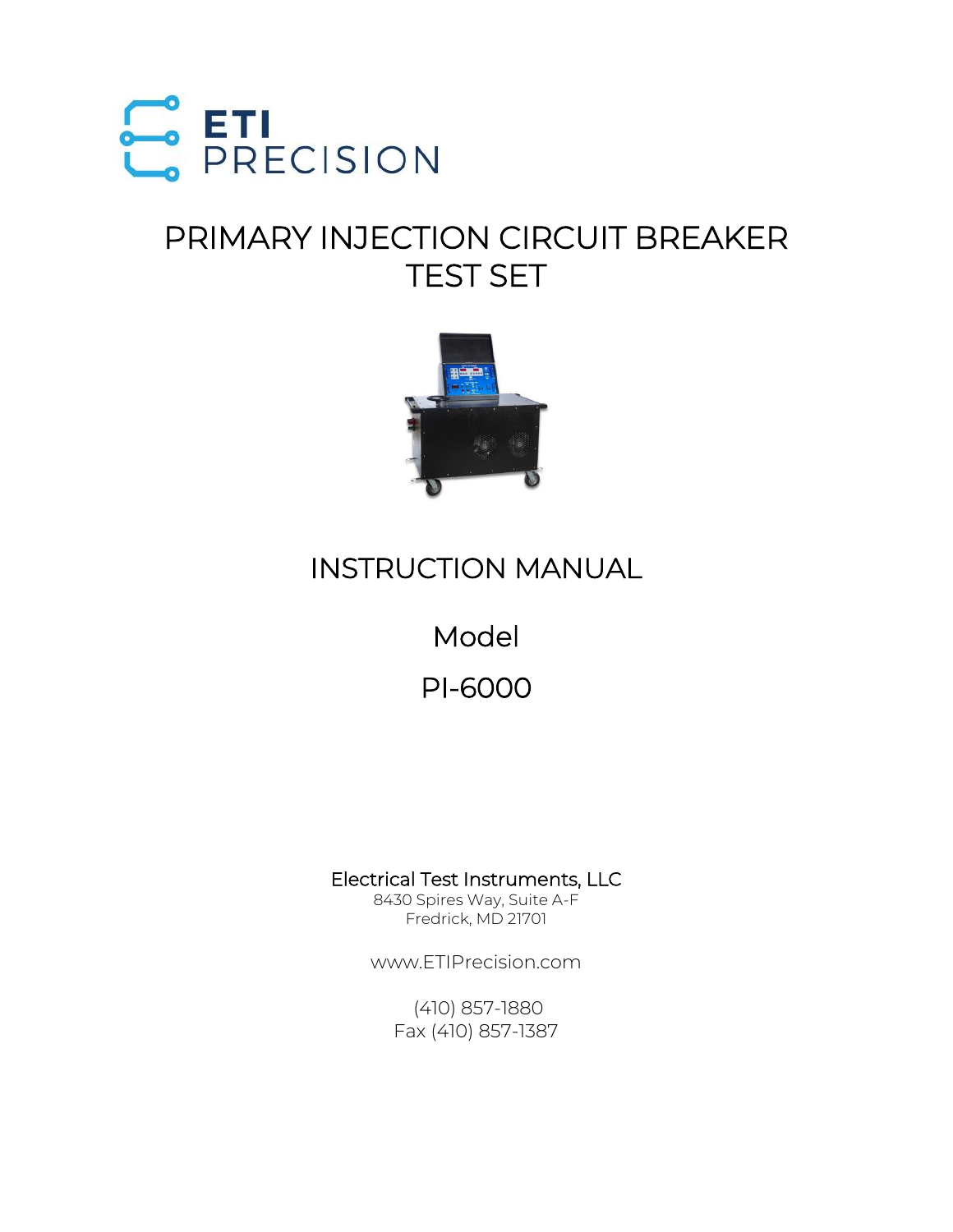### TABLE OF CONTENTS

==============================================================================

#### SECTION I: GENERAL INFORMATION and SPECIFICATIONS

| <b>WARNING</b>                         | $  -1  $ |
|----------------------------------------|----------|
| Introduction                           | $  -2$   |
| <b>General Description</b>             | $II-2$   |
| Monitor and Controller MAC-21          | $II-5$   |
| Proposed Enhancements                  | $II-5$   |
| Advantages Compared to Other Test Sets | $II-6$   |
| Trademarks                             | $II-6$   |
| PI6000 Specifications                  |          |

#### SECTION II: DETAILED DESCRIPTION

| Theory of Operation                             |           |
|-------------------------------------------------|-----------|
| <b>High Current Test Sets</b>                   | $11-9$    |
| PI-6000 Main Circuitry                          | $II-9$    |
| PI-6000 Indicator Control Panel Circuitry II-12 |           |
| Indicator Control Panel                         | $11 - 13$ |
| Figure II-2: Retrofit Indicator Panel II-14     |           |

### SECTION III: MAC-21 Monitor and Controller

| MAC-21 Specifications                     | $   $ -1  |
|-------------------------------------------|-----------|
| MAC-21 Unit Circuitry                     | $III - 2$ |
| MAC-21 Software                           | $III - 2$ |
| MAC-21 Parts Identification and Operation | $   $ -4  |
| MAC-21 Internal Parts                     | $III - 8$ |
| Figure II-1: Front Panel                  | $III-9$   |
| Maintenance and Calibration of MAC-21     | $III-70$  |
| Parts List (MAC-21)                       | $III-12$  |
| Overall Schematic (MAC-21)                | III-13    |

### SECTION IV: OPERATING INSTRUCTIONS

| Pre-Test Installation and Setup      | $IV-1$  |
|--------------------------------------|---------|
| Basic Guidelines and Suggestions     | $IV-3$  |
| Single Pole Molded Case Breakers     | $IV-4$  |
| Multi-pole Molded Case Breakers      | $IV-7$  |
| Low Voltage Power Breakers           | $IV-10$ |
| Motor Overload Relays                | $IV-74$ |
| <b>Ratioing Current Transformers</b> | $IV-76$ |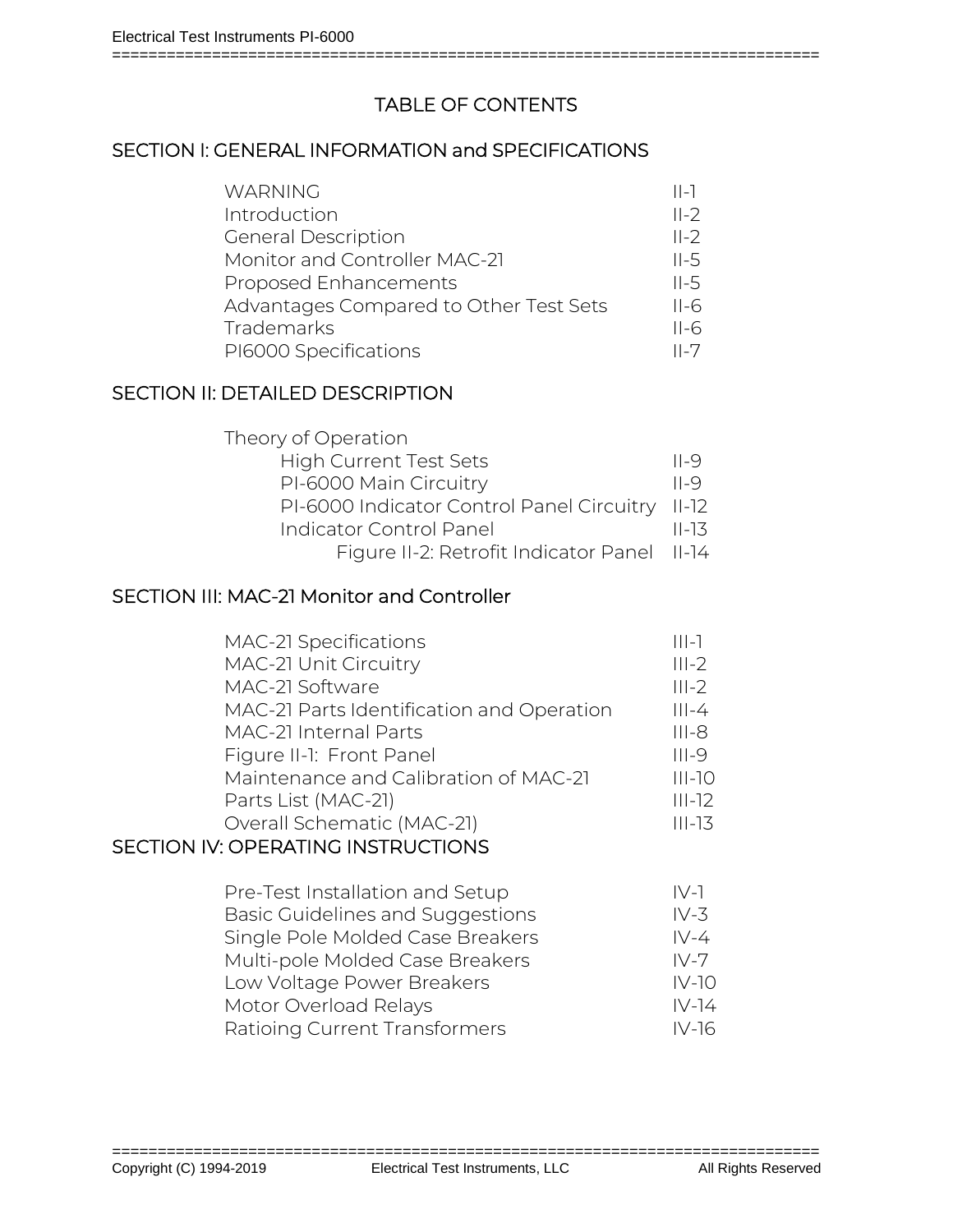### SECTION V: SERVICE INFORMATION AND DOCUMENTATION

| Maintenance and Calibration of PI-6000      | $V-I$      |
|---------------------------------------------|------------|
| Maintenance and Calibration of MAC-21       | $V-I$      |
| Parts List (PI-6000)                        | $V - 4$    |
| Parts List (Indicator Control Panel)        | $V-5$      |
| Parts List (MAC-21)                         | $V-6$      |
| Overall Schematic (PI-6000)                 | $V-7$      |
| Overall Schematic (Indicator Control Panel) | $V - 8$    |
| Warranty                                    | <b>END</b> |
| <b>Additional Schematics</b>                | <b>FND</b> |

================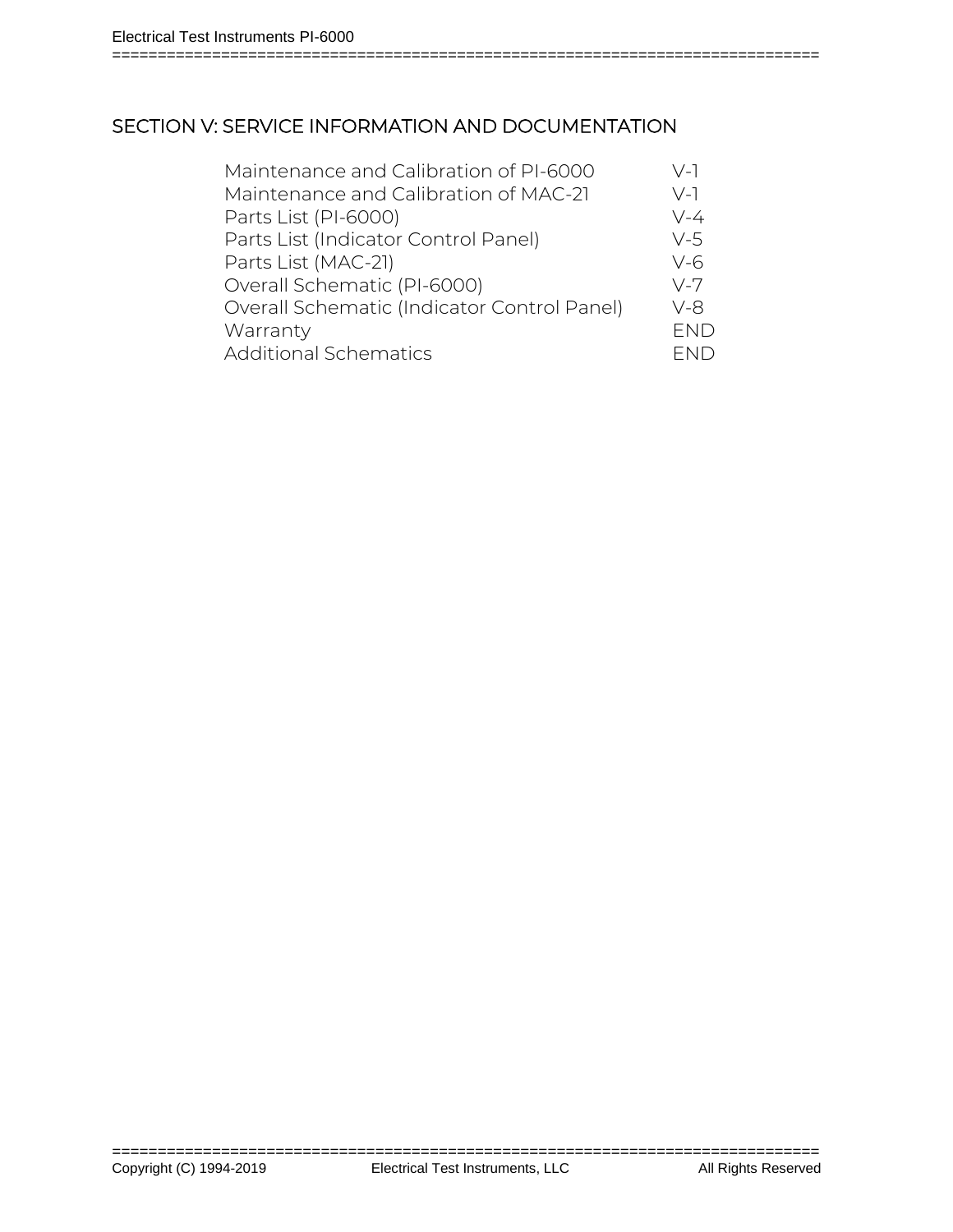# SECTION I

==============================================================================

# GENERAL INFORMATION

# **WARNING**

WARNING - READ THIS ENTIRE MANUAL AND THOROUGHLY FAMILIARIZE YOURSELF WITH THE UNIT OPERATION PRIOR TO CONNECTING THE UNIT TO A SOURCE OF POWER. HIGH CURRENT TEST SETS ARE NORMALLY POWERED FROM HIGH CAPACITY 208 VOLT TO 575 VOLT SERVICES, AND IMPROPER CONNECTION OR OPERATION COULD CAUSE DAMAGE TO THE TEST SET AND EQUIPMENT UNDER TEST, AS WELL AS CREATE AN UNSAFE CONDITION FOR PERSONS OPERATING THE SET.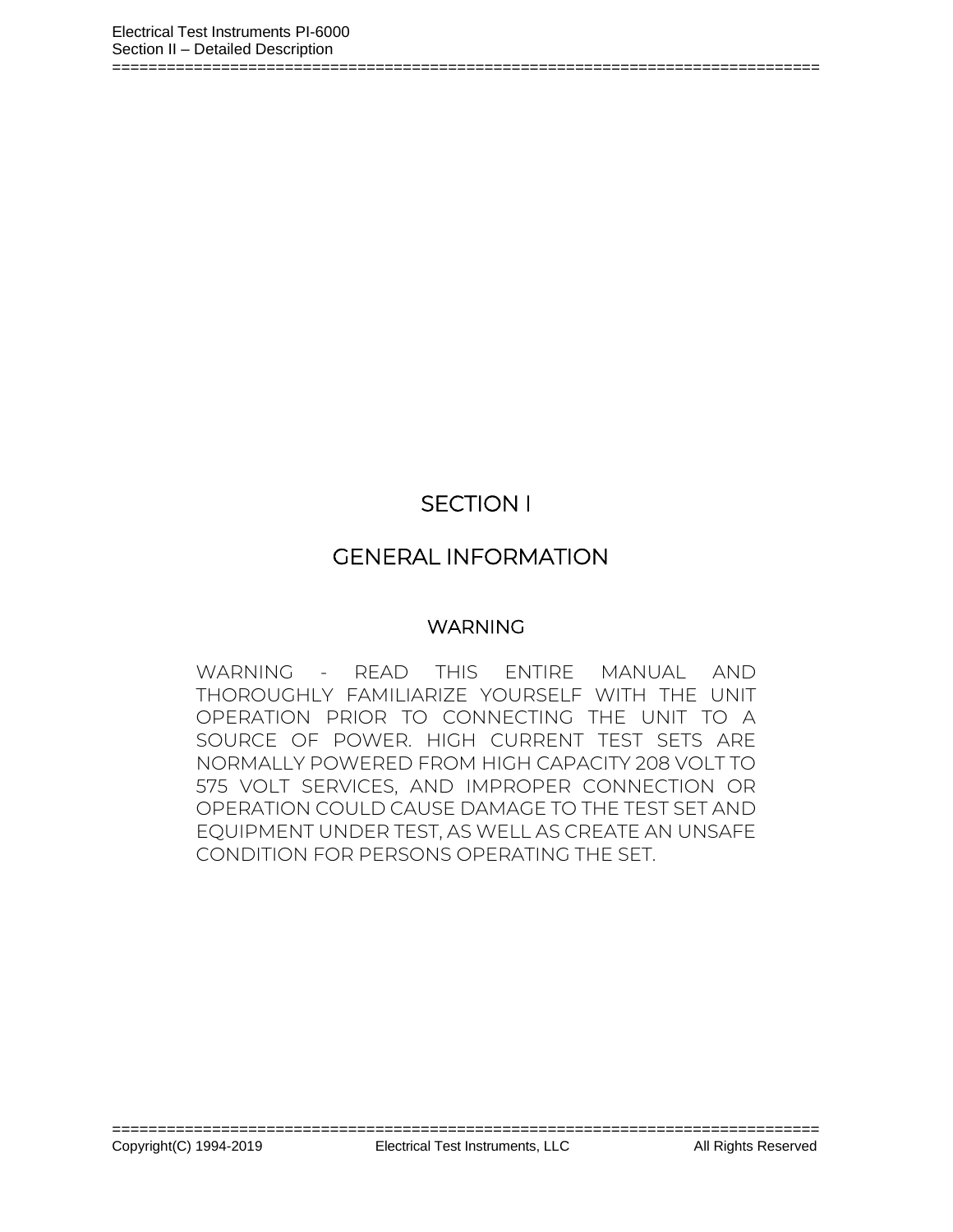### INTRODUCTION

A primary injection test set such as the PI-6000 is a device with high current, low voltage AC outputs for testing direct acting low voltage circuit breakers. Current is injected through the main contacts of the breaker to simulate actual fault conditions, which tests the operation of CTs, solid state, thermal, or electromechanical trip devices, and the actual trip mechanisms and breaker contacts.

# GENERAL DESCRIPTION

The PI-6000 is a versatile and technologically advanced primary injection test set capable of testing circuit breakers up to 6000 amperes frame size. It incorporates an improved low impedance output transformer with dual primaries to facilitate its use on power sources of 480 VAC as well as 240 and 208 VAC, and dual secondaries to provide optimal impedance matching to a wide range of breaker sizes. High capacity internal fan cooling allows maximum utilization of the output transformer and faster recovery after overload conditions.

It is housed in a rugged steel enclosure with removable sides and top for easy access to internal components. The sides are clear of protruding components, and full-width handles with provisions for lifting hooks are on both ends. Locking swivel castors on all four corners provide ease of mobility.

The indicator control panel and MAC-21 are mounted in a compact hood with a hinged lid on the top, which provides maximum protection during transportation and a large flat area on the top surface for convenient placement of manuals, breaker curve books, and auxiliary instruments. A hinged access panel in the back of the hood provides a storage area for manuals, contact leads, fuses, and other small items. The auxiliary 120 VAC GFI protected outlet is conveniently located on the side of the hood and protected by an 8-ampere circuit breaker.

The output stab plates accommodate standard breaker stab adaptors. The rugged silver-plated copper stab adaptors supplied with the test set are designed to be used for both vertical and horizontal stabs and have both ½" and  $\frac{3}{4}$ " output plates. Standard  $\frac{1}{2}$ "-13 stainless steel hex head bolts with matching nuts and washers are used to connect the output stab plates, and they may be replaced easily.

An optional series adaptor assembly allows the output to be configured for continuous current of 2000 amps at 22 VAC for testing breakers that require connection via cables.

The test set may be plugged into any 60 Hz AC voltage source of 200-250 VAC or 400-500 VAC, and will work on 50 Hz sources of 200-210 VAC or 400-420 VAC.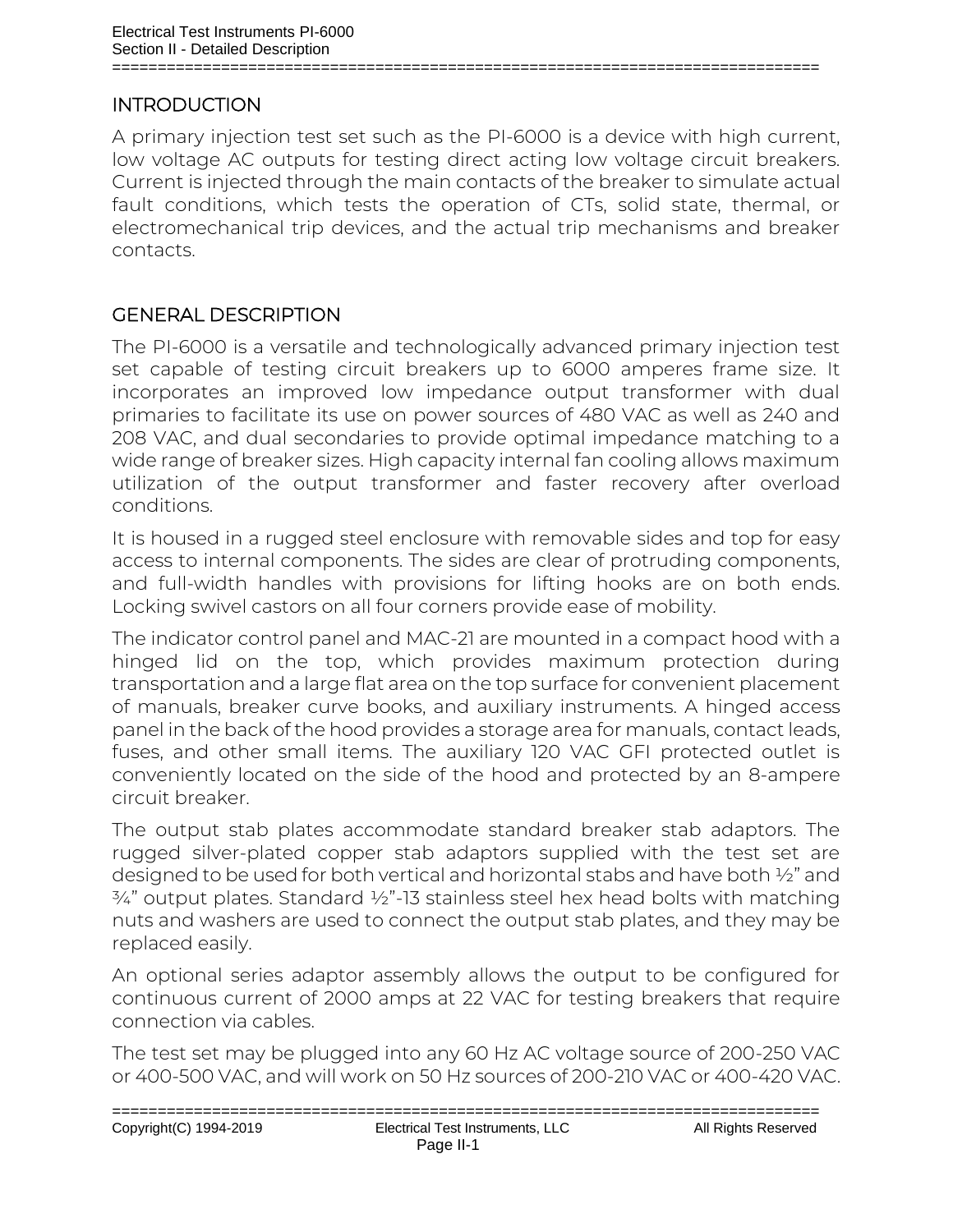The line voltage is displayed on the indicator control panel digital meter. An internal voltage sensor automatically configures the AC control power for nominal 240 or 480 VAC, and monitors input voltage for compliance to specifications. The main output section may be configured by means of a simple rotary switch on the power input panel, and an interlock allows the power section to be energized only when properly configured for the applied voltage.

The rheostat uses a large wheel to adjust the output manually within the range determined by the coarse tap, as well as a motorized control actuated by means of a smart control switch. When the switch is pressed briefly, the rheostat moves in a very small increment for fine control. When the switch is held, the rheostat moves very quickly, so that the entire span may be traversed in less than five seconds. The approximate rheostat position is displayed on an LED indicator bar graph. For the PI-6000, the rheostat is always turned clockwise to increase output.

The electronically controlled tap selection uses power contactors to set the coarse tap. The unit powers up in the lowest tap position (1), and the setting may be adjusted by means of a rocker switch on the indicator/control panel. If the switch is held, the taps change at a rate of about one per second. Tap change is not allowed when output is on.

The indicator/control panel features two temperature indicators: one for the output bus temperature, and the other for the overall system temperature. This is determined by a combination of actual winding temperature, and a "virtual temperature" which is derived from time and current duty cycle usage as monitored by a "POD", or Programmable Overload Device. Additional details are available in a separate manual. If either temperature exceeds a safe operating level, the interlock is asserted and the output section is de-energized. Additional thermostatic sensors in the output transformer windings will also assert the interlock if unsafe temperature levels are detected.

The output voltage of the test set is provided on the indicator/control panel for monitoring by means of a separate digital voltmeter.

Primary catastrophic overload protection for the test set is accomplished with input fuses having high interrupting current capacity. Overload of the output system is sensed by means of the previously mentioned "POD" on the rheostat autotransformer, and thermal sensors in each winding and on the SCR. The combination of these devices allows full utilization of the overload capability of the test set and eliminates costly and cumbersome fuse replacement required in other test sets.

The output of the test set is controlled by means of a proven SCR controller. This provides precise initial phase angle control to reduce DC offset for inductive loads and more consistent pulse currents. The phase angle is internally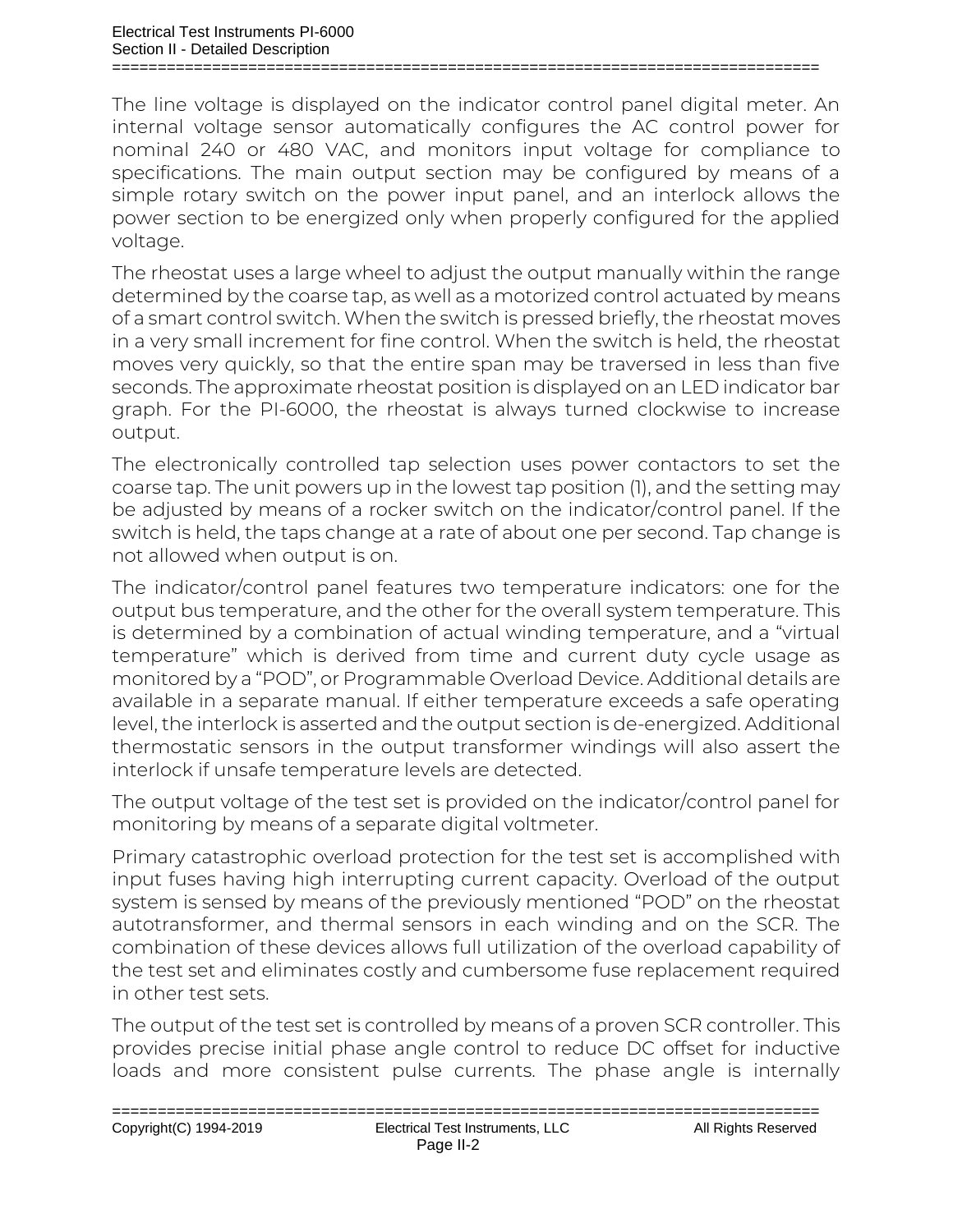#### adjustable.

The measurement of output current and time is accomplished by means of the proven MAC-21, which uses highly accurate A/D circuitry and intelligent firmware to resolve true-RMS values of distorted waveforms. It also provides features such as preset ON times for convenient jogging of output current without overheating the breaker or causing unwanted trips.

The entire test set has been designed for reliability, ruggedness, and ease of use. Sophisticated electronics in the indicator/control panel and the MAC-21 provide state of the art accuracy and convenience, while simple connections allow for easy removal and replacement for transportation or service. All covers are removable, allowing easy access to all internal components. A horizontal relay panel located just under the top panel contains most of the circuitry, facilitating service and maintenance. Two large front-mounted fans provide maximum airflow to the transformer and output bus, and rear exhaust directs air flow away from the operator. The cabinet is designed with no protruding components on the sides, so it can be navigated through narrow doorways without problems. The input jacks and voltage switch are protected by the heavy-duty full width handles on both ends.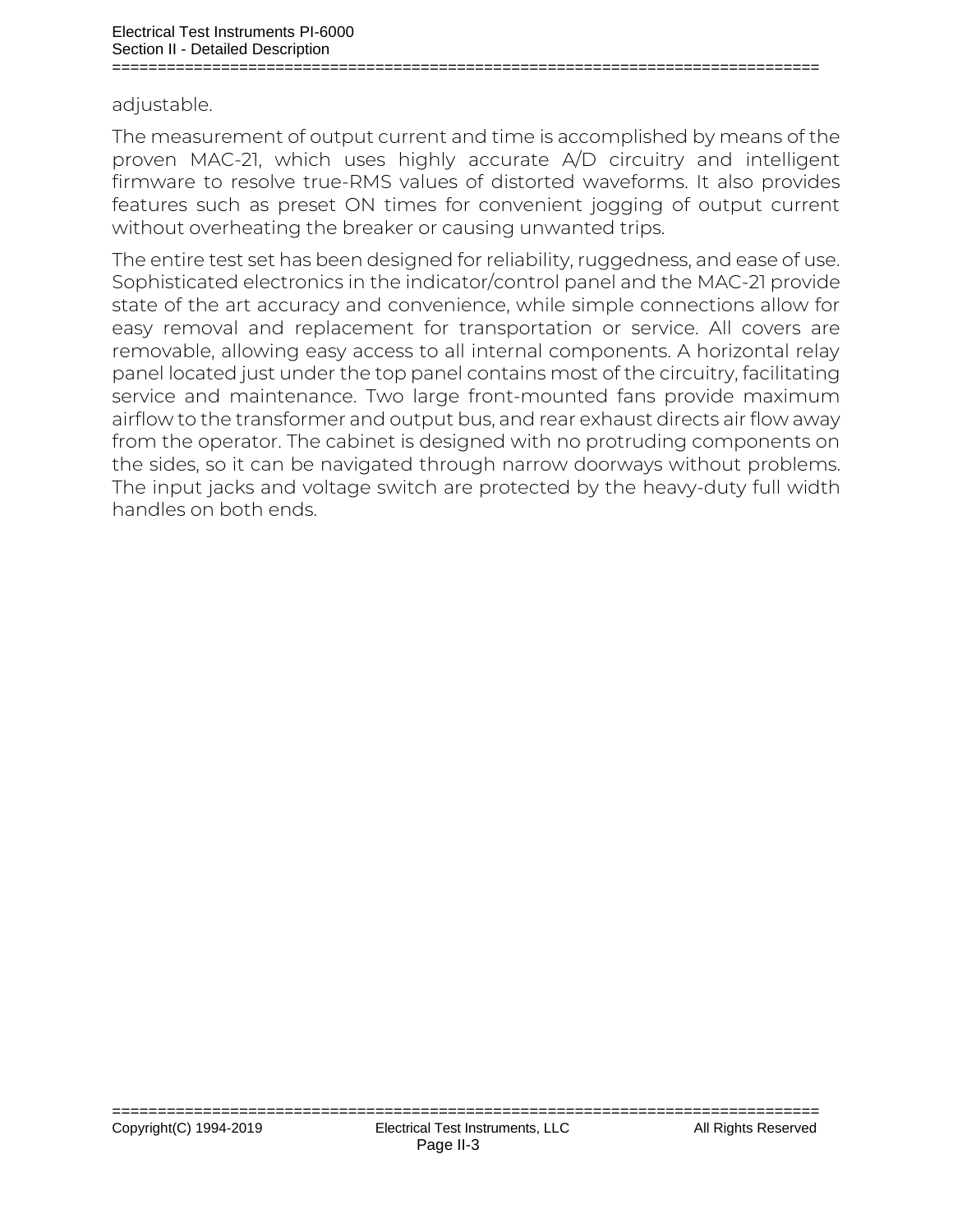# MONITOR AND CONTROLLER MAC-21

The MAC-21 microprocessor-based measurement and control unit features digital readout of current and time enhanced by digital signal processing. Pulse (memory) mode provides fast and accurate automatic evaluation of output current pulses as short as one-half cycle.

The MAC-21 incorporates a precision A/D converter and special firmware for true-RMS continuous and pulse current reading with much greater accuracy. It also utilizes a sophisticated current sensing system for more reliable current latch mode operation and better timing accuracy. An LED digital readout for current in four ranges from 1000 A to 100 KA reduces the chance of operator error.

An integral auto ranging timer with LED readout provides four digits in seconds or cycles mode, with a resolution of 0.001 second or 0.5 cycle. A preset function allows you to set a maximum ON time in seconds or cycles, for convenient "jogging" of output to desired current or setting time for heat runs and long-time tests.

A current hold feature is also built in. When the desired current is displayed, a simple touch of the MAINTAIN key activates the function, which automatically adjusts the motorized rheostat to hold the current within 5 amperes.

The memory current displayed after a test indicates the true RMS value of the entire pulse, no matter how long or short it was, except for instantaneous trip, where the peak RMS value is used. After a test, it is possible to read the **peak** RMS value, which indicates the amount of DC offset or distortion, or the last displayed average RMS reading, which is useful for pickup testing.

The metering and control package are designed to be removed and replaced very easily, so that it may be transported separately.

# ADVANTAGES COMPARED TO OTHER TEST SETS

Several changes have been made in the design of high current test sets since early models such as the EIL BTS-50, many of which are important for safety and convenience of operation.

The oldest test sets, made by companies such as Multi-Amp and EIL, used large variable autotransformers and high current step-down transformers to generate high current output. Tapped autotransformers provided coarse steps for several ranges of output current, as well as selectable input voltage. These old test sets used large, heavy iron-core CTs to measure output current with iron vane analog meters, often with pointer preset mechanisms to read current pulses. Times were displayed on electromechanical timers, suitable only for long time measurement.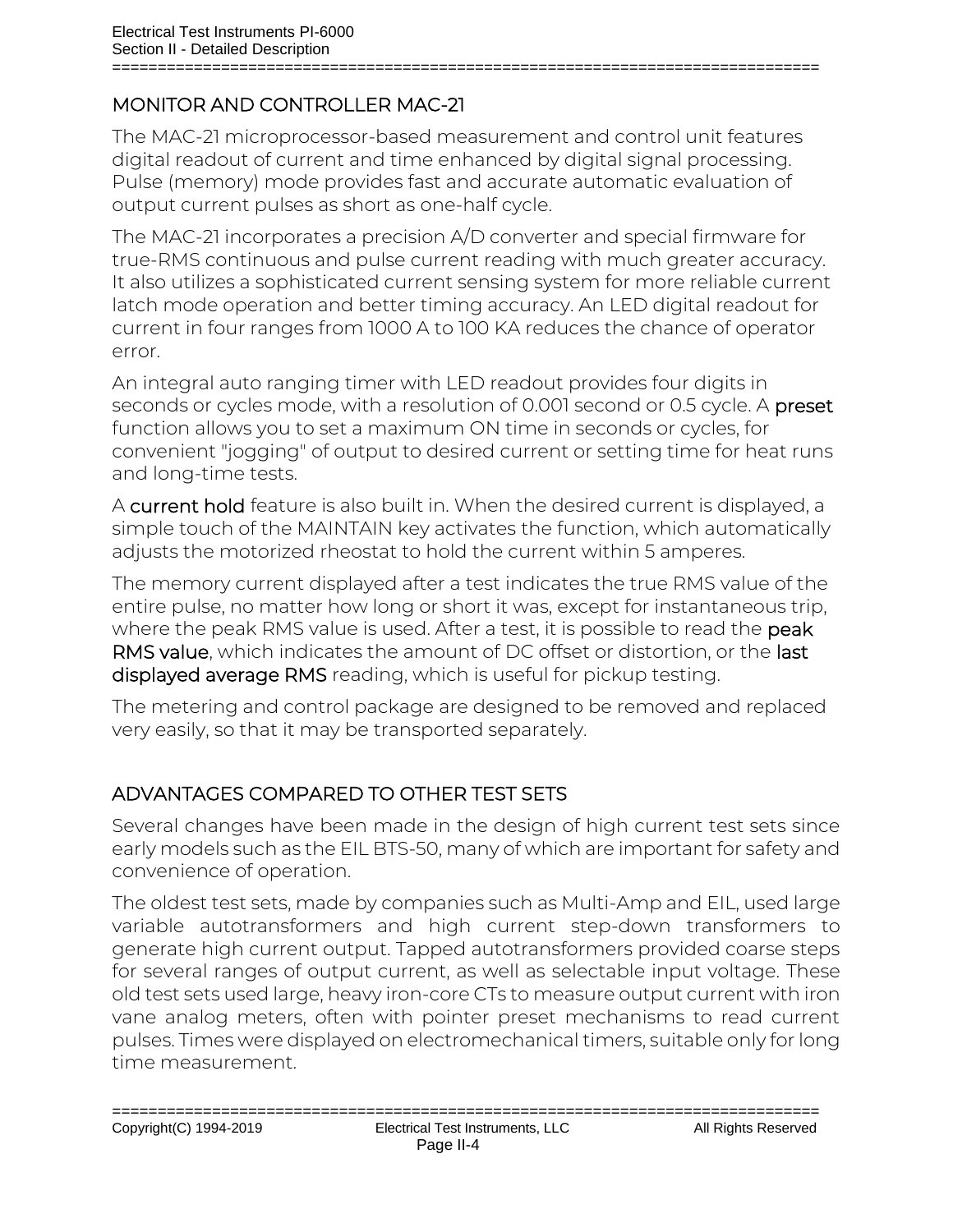Later test sets were improved by the use of air core current sensors, and various electronic instruments to measure current and time. These devices include the Duffers current meter, which was essentially peak responding, and the improved Accu-Amp, which used analog true-RMS circuitry and sample/hold technology. Similar circuitry was incorporated in the Multi-Amp Mem-Amp.

A major change in transformer design, incorporating multiple primary cores and dual secondary busses, provided greater efficiency and lower overall weight and size, but required a single input voltage.

The PLC-2000 used in the EIL PS-250 and PS-600 used a microprocessor to provide some advanced functions such as auto jog and current hold, as well as data collection and printout, but it was hard to use. Moreover, its current measurement circuitry was essentially analog, and did not provide accurate true RMS readings.

The Phenix Technologies' HC-30 and HC-100 used a PC compatible computer and real time data analysis software to provide some improvement, but it was also hard to use and suffered from reliability problems due to its complexity.

The MAC-21 Monitor Ammeter Controller used in the PI-6000 has been used with great success in many retrofits of older test sets. It has been refined to be highly accurate, reliable, and easy to use. The overall design of the test set incorporates advanced features which allow use on several input voltages and allows for very fast adjustment of output current. Other important advantages are simple current hold operation, and multi-mode memory current display. The PI-6000 has been improved with a high efficiency C-core transformer that produces much higher output current at lower input current, due to low impedance.

# **TRADEMARKS**

1. "Duffers" refers to a device manufactured by Duffers Corporation

2. "Accu-Amp" is a trademark for a device originally made by EIL Instruments, Inc.

3. "SmartCore" is a trademark of ZWorld Engineering, Davis, CA.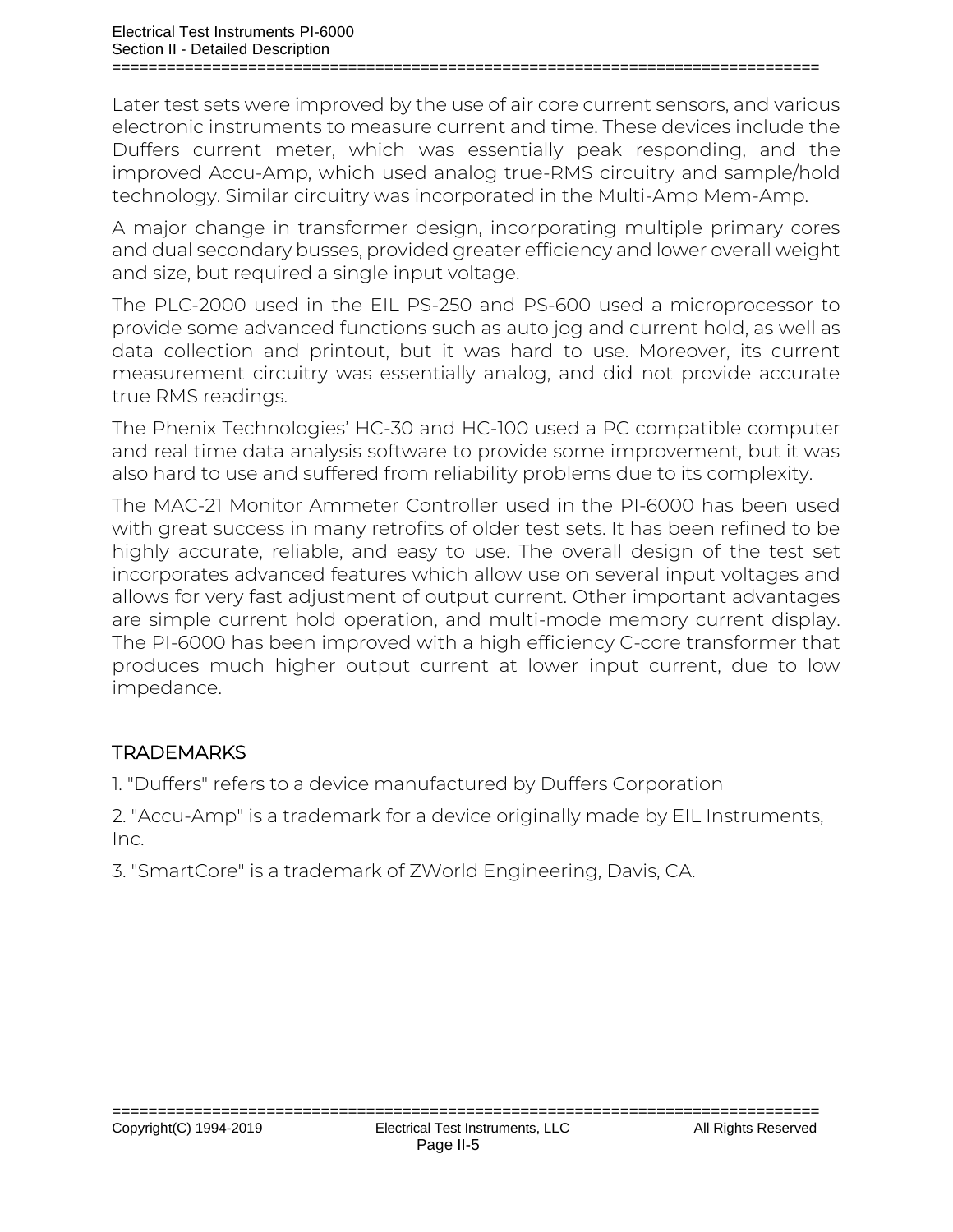==============================================================================

# PI-6000 SPECIFICATIONS

### *INPUT SUPPLY:*

208/240 or 480 VAC +/- 10% (Field switchable) SINGLE PHASE 60 HZ (50 Hz at 10% lower line voltages) 45 KVA (Continuous) at 36 KVA output (80% efficiency)

#### *OUTPUT CURRENT & OVERLOAD CAPABILITIES:*

| 11.5V (Par) | $23V$ (Ser)       | Ovld | Duty | Max ON Time       | Min OFF<br><b>Time</b> | Max Inp Curr<br>(Q0480/240) |
|-------------|-------------------|------|------|-------------------|------------------------|-----------------------------|
| 6000 A      | 3000 A            | 1x   | 100% | <b>CONTINUOUS</b> | N/A                    | 121/242                     |
| 8400 A      | 4200 A            | 7.4x | 50%  | 15 Minutes        | 15 Minutes             | 175 / 350                   |
| 12000 A     | 6000 A            | 2x   | 25%  | 5 Minutes         | 15 Minutes             | 260/520                     |
| 18000 A     | 9000 A            | 3x   | 10%  | 1.5 Minutes       | 15 Minutes             | 415/830                     |
| 24000 A     | 12000 A           | 4x   | 6%   | 45 Seconds        | 15 Minutes             | 582/1164                    |
| 30000 A     | 15000 A           | 5x   | 4%   | 4 Seconds         | 2 Minutes              | 776/1552                    |
| 36000 A*    | 18000 A*          | 7x   | 2%   | 2 Seconds         | 2 Minutes              | ***<br>1208/                |
| 60000 A*    | 30000 A<br>$\ast$ | 10x  | 1%   | 1 Second          | 2 Minutes              | $1982/***$                  |

\*Available with 480 VAC input only; \*\*\*\* Not available 240Volt input: Max ON Times may be less at 208 or 240 VAC

#### *DIMENSIONS AND NET WEIGHT (Est.)*

| Height: | 45 in. (1140 mm) (includes castors and hood) |
|---------|----------------------------------------------|
| Width:  | 48.0 in. (1219 mm)                           |
| Depth:  | 27.0 in. (686 mm)                            |
| Weight: | 850 lb. (386 kg)                             |

#### *STANDARD ACCESSORIES*

| Stabs, BS-50HV (1/2" bus, horizontal or vertical) | 2 each  |
|---------------------------------------------------|---------|
| Stabs, BS-75HV (3/4" bus, horizontal or vertical) | 2 each  |
| Input power plugs only                            | -2 each |
| Contacts leads                                    | 1 pair  |
| Technical manual                                  | 1 copy  |

#### *OPTIONAL ACCESSORIES*

| Series bar                     | PN: M-1213   |
|--------------------------------|--------------|
| Adjustable Stab System, custom | PN: OP-114   |
| MAC Report Generator Software  | $PN:$ OP-112 |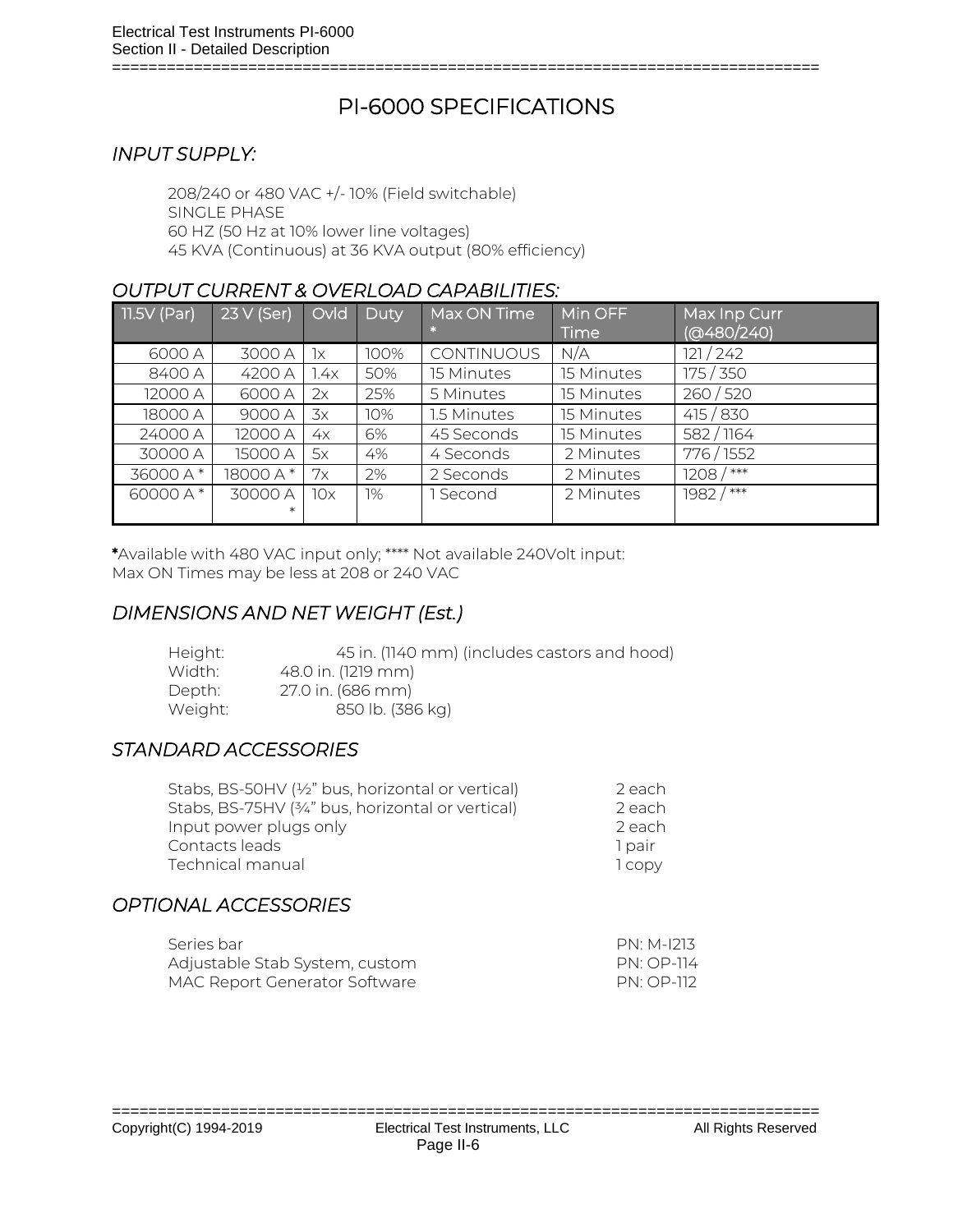# SECTION II

# DETAILED DESCRIPTION

# THEORY OF OPERATION

### High Current Test Sets

High current test sets generally consist of the following:

1. One or more coarse taps accomplished by:

(a) A tapped autotransformer providing several equal steps of voltage or

(b) A multi-section output transformer

2. A continuously variable rheostat adjustment between coarse taps by means of:

(a) A variable autotransformer and boost transformer, or

- (b) A variable autotransformer connected to a section of the output transformer.
- 3. An output transformer with one or more isolated low voltage, high current secondary.
- 4. Power control circuitry consisting of switches, relays, protective devices, etc.
- 5. Current measurement circuitry consisting of sensors, current meter, and timer.

In general, a primary voltage is selected by means of a combination of coarse tap and rheostat adjustment. This voltage is stepped down by the output transformer to provide the desired current into the load impedance.

# PI-6000 Main Unit Circuitry

Main power is applied to the PI-6000 by means of standard high current plug and socket connectors, which are supplied for the customer to connect to the power source with appropriate flexible leads. A ground terminal with wing nut and washers is provided for a solid ground connection.

Primary protection is provided by high capacity 200 ampere input fuses (F1 and F2). After that, the control section is protected by smaller 5 ampere fuses (F3 and F4), and the power section is isolated by means of high current contactors (K13 and K14).

Transformer T3, protected by fuse F6, steps down the primary voltage by a factor of ½, and is connected to a wide range switching power supply in the indicator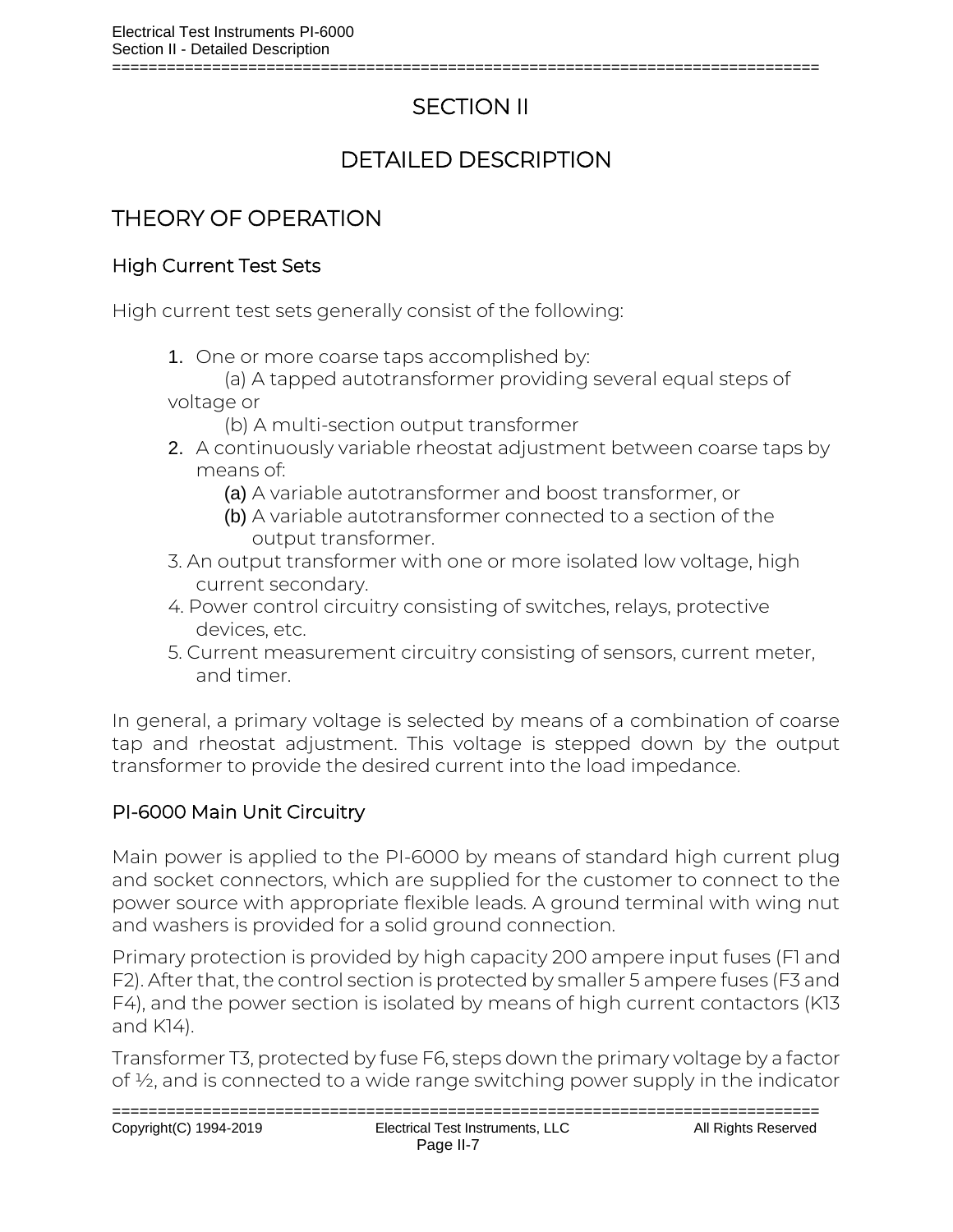control panel to provide 12 VDC. Transformer T6, protected by fuse F5, steps it down by a factor of ¼, and this voltage is sensed by a voltage relay circuit. When the primary voltage is between about 200 and 270 VAC, this circuit allows operation in 240 VAC mode. If the voltage is between about 420 and 520 VAC, operation is allowed in 480 VAC mode. Control power cannot be turned on if the voltage is outside these bounds.

When the input voltage selector switch S11 is the 208/240 V position, relay K9 is energized, setting the primary windings of transformer T4 in parallel. This also energizes relay K1 on the voltage sensor PCB and provides an interlock and input selector error indication. The voltage sensor PCB rapidly flashes the Input Select Error LED on the control panel for 5 seconds during startup, and then turns off if input voltage is within bounds as determined by the input selector switch position. If line voltage is incorrect, the Input Select Error LED will flash, and control power cannot be turned on. If control power is energized, brief voltage sags or surges will flash the LED as a warning. If such voltage excursions persist for longer than about 0.2 seconds, the control power will drop out.

Binding post BP1 is provided for separate connection to an earth ground, to check for ground integrity. When there is continuity from this point to chassis ground, relay K2 on the voltage sensor PCB is energized, and enables the interlock for control power. If ground integrity is not sensed, the Ground Open LED DS1 will light. A separate lead should be connected to the external equipment ground system to verify that the main grounding cable is intact. Do not defeat this safety feature by jumpering the ground binding post to the test set frame.

When the control power switch in the indicator control panel is pressed, and all voltage interlocks are OK, relay K10 is energized, which provides 120 VAC control power to the entire test set, including the fans and the auxiliary GFI outlet, protected by 8 ampere circuit breaker CB1.

If all power interlocks are OK, the Main Power switch in the indicator control panel may be pressed to activate main contactors K13-14. This provides high current power to the test set output circuitry through the SCR controller. The switched output voltage is supplied to distribution blocks DB1 and DB2.

The rheostat autotransformer T1 and output transformer T2 are connected to input voltage selector switch S11. This allows for connection in series for 480 VAC, and parallel for  $208/240$  VAC. Rheostat  $\Pi$  is connected directly to the first primary of T2, so that clockwise rotation produces an output voltage of about 0- 1.5 VAC. Relays K1, K2, and K3 connect the second primary windings for fixed outputs of 0, 1.25, or 2.50 VAC for taps 1, 2 and 3. For subsequent taps, the large sections T2C, T2D, and T2E are added to the circuit, while the second section alternates between 1.25 and 2.5 VAC, for a series of nine (9) overlapping output ranges up to 11.5 VAC.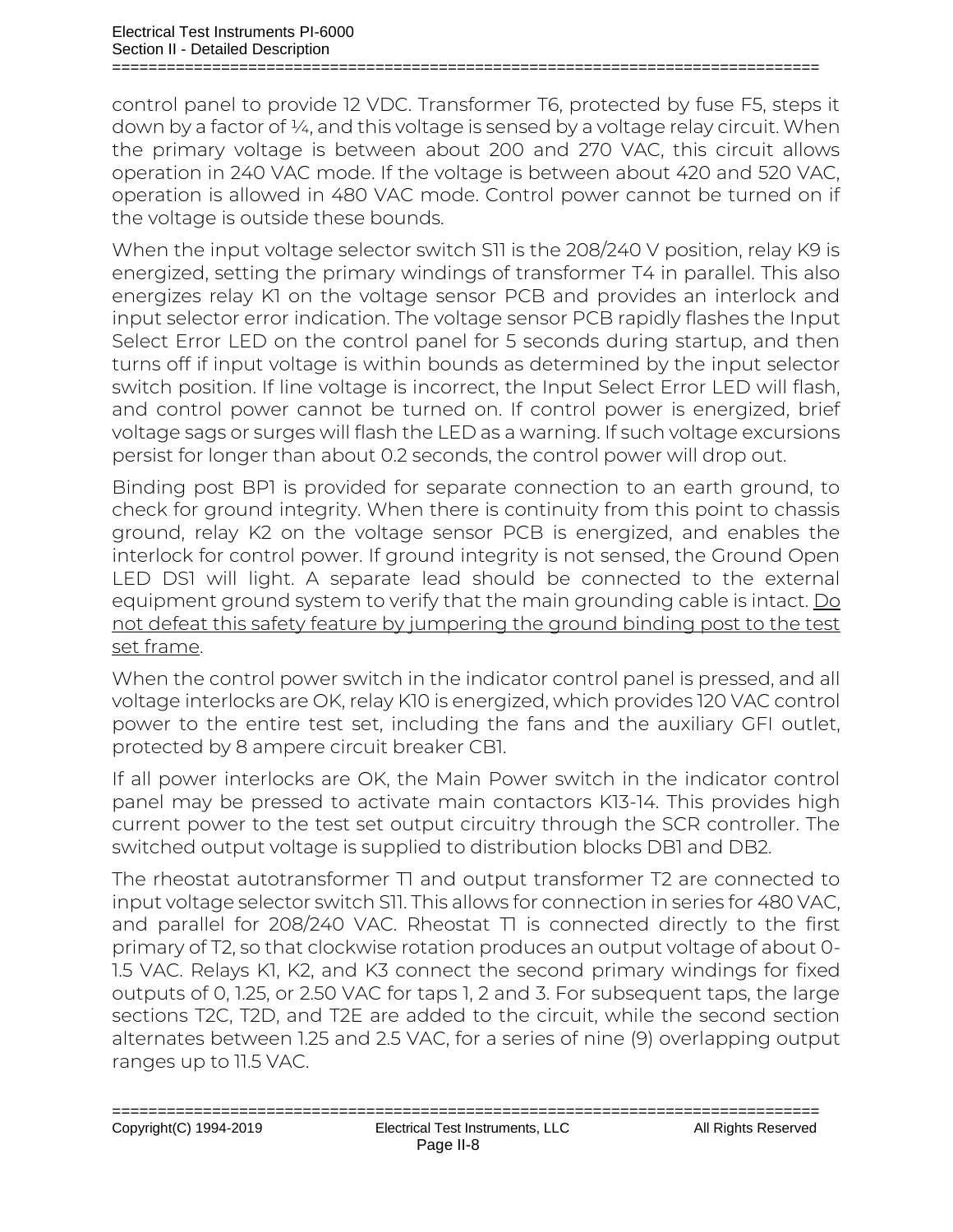Output current is detected by means of an air core CT around both main busses. When the series bar is attached to the output, a switch is actuated, which divides the signal by a factor of 2. Calibration of series and parallel modes is accomplished with potentiometers on the S/P calibration/switch assembly under the output face plate.

The output section is energized when a signal is applied to the trigger board of the SCR controller. The initial phase angle is determined by a zero-crossing detector in the trigger PCB, and a delay which is normally preset to 70 degrees.

The rheostat autotransformer may be adjusted manually by means of a handwheel, or by activating the motor drive. Increasing output is clockwise for all taps.

When TI is energized, 120 VAC is applied to the primary of T5. This provides a voltage of about 12 VAC which is used for output ON detection in the indicator control panel.

Thermistor TH1 senses the temperature of the output bus, and TH2 reads the temperature of the first primary of T2. These normally have a resistance of 10 K ohms at room temperature, and lower values as the temperature increases.

Relays K1 through K6 are energized through the indicator control panel. Relays K1, K2, and K3 are equipped with an electrical interlocks to avoid damage if all three are simultaneously energized. Catastrophic protection is provided by fuses F7 through F16.

The adjustable rheostat assembly in the PI-6000 consists of a stack of four 120 VAC decks, with each series connected pair connected to a 240 VAC primary on T2A. Minor voltage imbalance up to about 2 VAC is corrected by means of paralleling transformer T7, and actual current in each primary circuit is monitored by means of 50:5 current transformers TIO and TII. Resistors RI through R4 ensure voltage balance on the series connected pairs, and also provide a resistive load to stabilize the SCR controller at low output settings.

The secondary currents from T10 and T11 are monitored by the Programmable Overload Monitor (POD), which also measures actual temperature in the primary winding of T2A. The overall system status is displayed on the bar graph of the indicator control panel, and an interlock relay shuts down the output of the test set if abnormal conditions are detected.

The voltage on the coil of interlock relays K13 and K14 is monitored by interlock detector relay K7. If the voltage drops to a point where the relays would drop out, this module turns off the signal to the SCR trigger board, so as to turn off main output current before the interlock relays actually open.

The PI-6000 features a very efficient low impedance output transformer with enhanced reliability and cooler operation due to output plates brazed directly to the secondary bus conductors. The high strength and corrosion resistant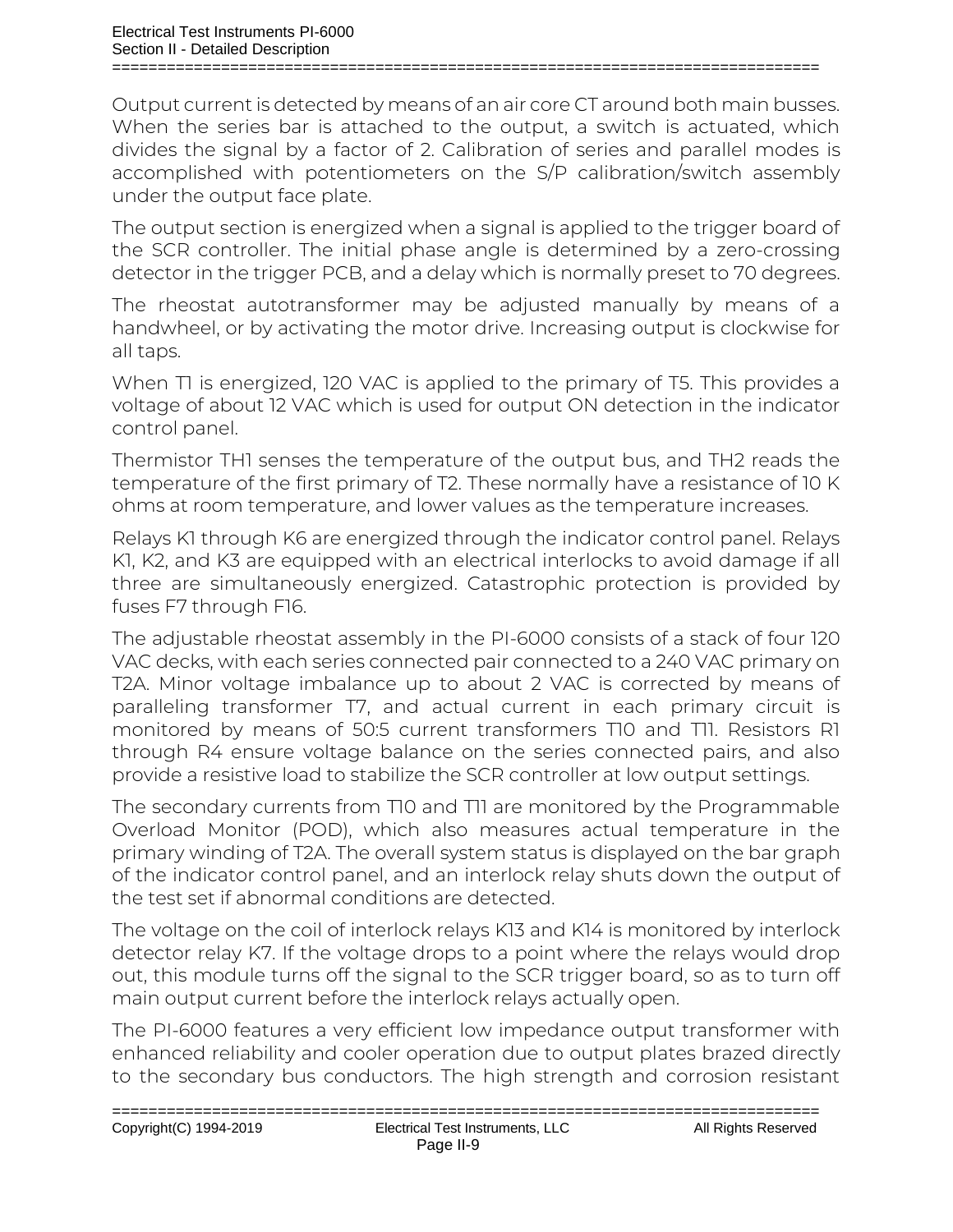stainless-steel output bolts should rarely require replacement but may be serviced by simply removing the sixteen screws on the phenolic output faceplate, and then removing one of four bolt retainers. The standard hex head bolts may then be pushed through and replaced. The bolt retainers for the upper bolts in the lower plates are also the air core CTs.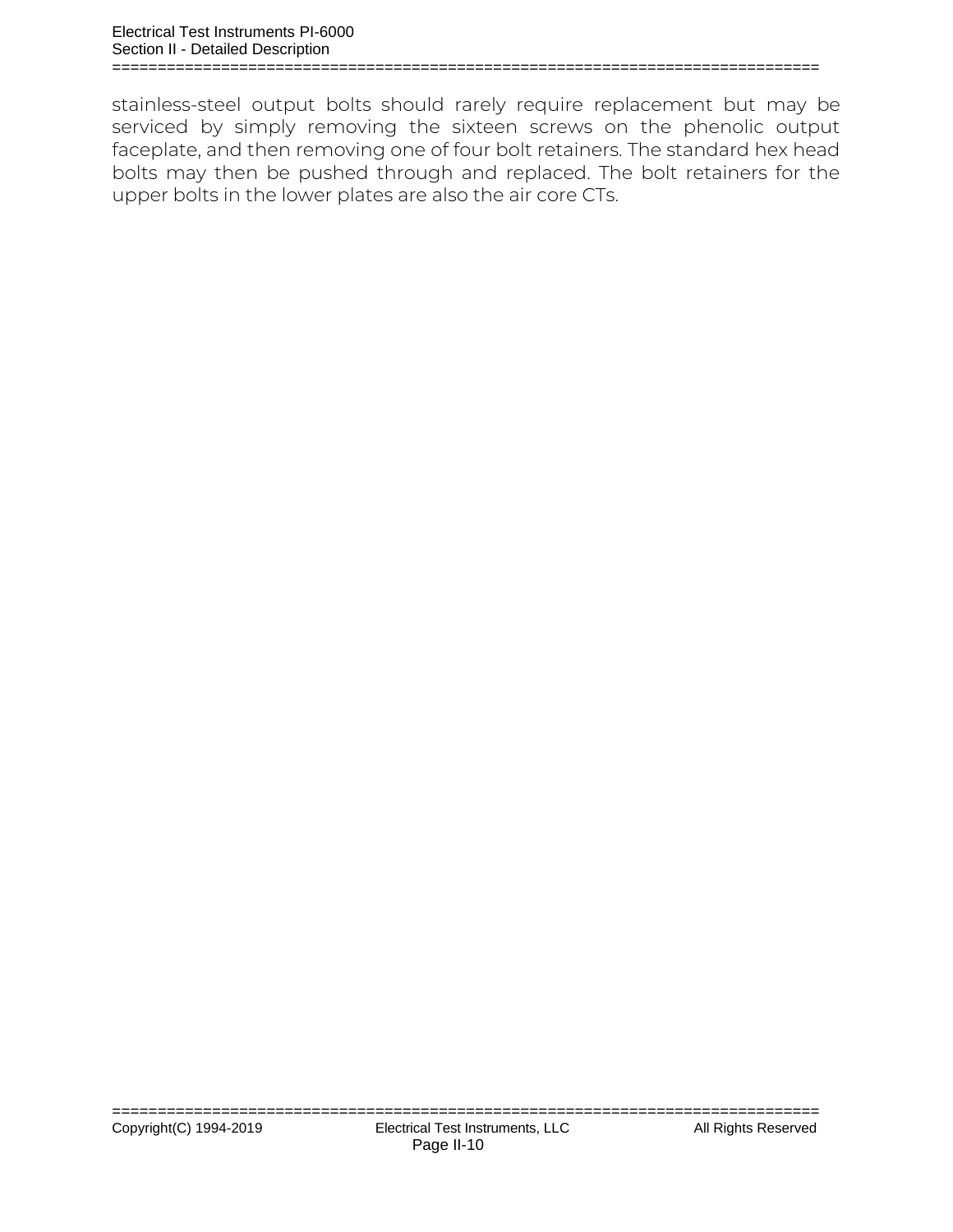# PI-6000 Indicator Control Panel Circuitry

The power for the control panel is provided by the INV/2 circuit, which is the main input voltage divided by 2. This voltage, ranging from 104 VAC to 240 VAC, powers a wide range switching power supply, which supplies 12 VDC to the rest of the circuitry. When the CTL ON switch S1 is pressed, DS1 lights and relay K4 is energized, and latches on if voltage interlocks are OK and the external control relay energizes. K4 also provides 12 VDC power to the PC board, which has circuitry for rheostat position display and adjustment, tap selection and display, and temperature readings. Pressing S2 turns control power off.

If any external interlock is open, as sensed by K1, indicator DS4 will light. Otherwise, K2 will energize, which energizes K2 and allow operation of S3. When MAIN ON switch S3 is pressed, relay K3 energizes, MAIN READY lamp DS3 lights, and power is provided to external main contactor. If it operates, K3 is latched on through its auxiliary contact.

If the output of the test set is ON, 12 VAC will be applied to DS5, and also will be sensed by the PC board, which will inhibit tap change.

The INV/4A and B signals provide a voltage equal to  $\frac{1}{4}$  the input voltage. This is rectified and filtered by the metering PC board and displayed on the panel meter.

Output is inhibited during tap change or when an interlock condition exists. An interlock (INTLKB) will be asserted if either temperature readouts exceed an adjusted setpoint.

The rheostat position signal is supplied to the PC board and displayed as a 0- 100% reading on a ten segment LED bar graph. The signal is about 1.0 to 4.0 VDC.

The bus temperature is from a 10 K ohm thermistor. System temperature is a variable voltage from the POD, as discussed elsewhere. Circuitry in the PC board converts these signals to voltages which are displayed on multicolor bar graphs. When the signal exceeds that which lights one red bar, the interlock is tripped.

The output voltage of the test set is supplied at binding posts BP1 and BP2.

### Indicator Control Panel

Input Voltage Meter: This LED panel meter indicates the approximate input voltage applied to the test set.

Control Power ON switch: This green switch turns on 120 VAC control power to the test set, and its green lamp lights when ON.

Control Power OFF switch: This red switch turns off the 120 VAC control power to the test set.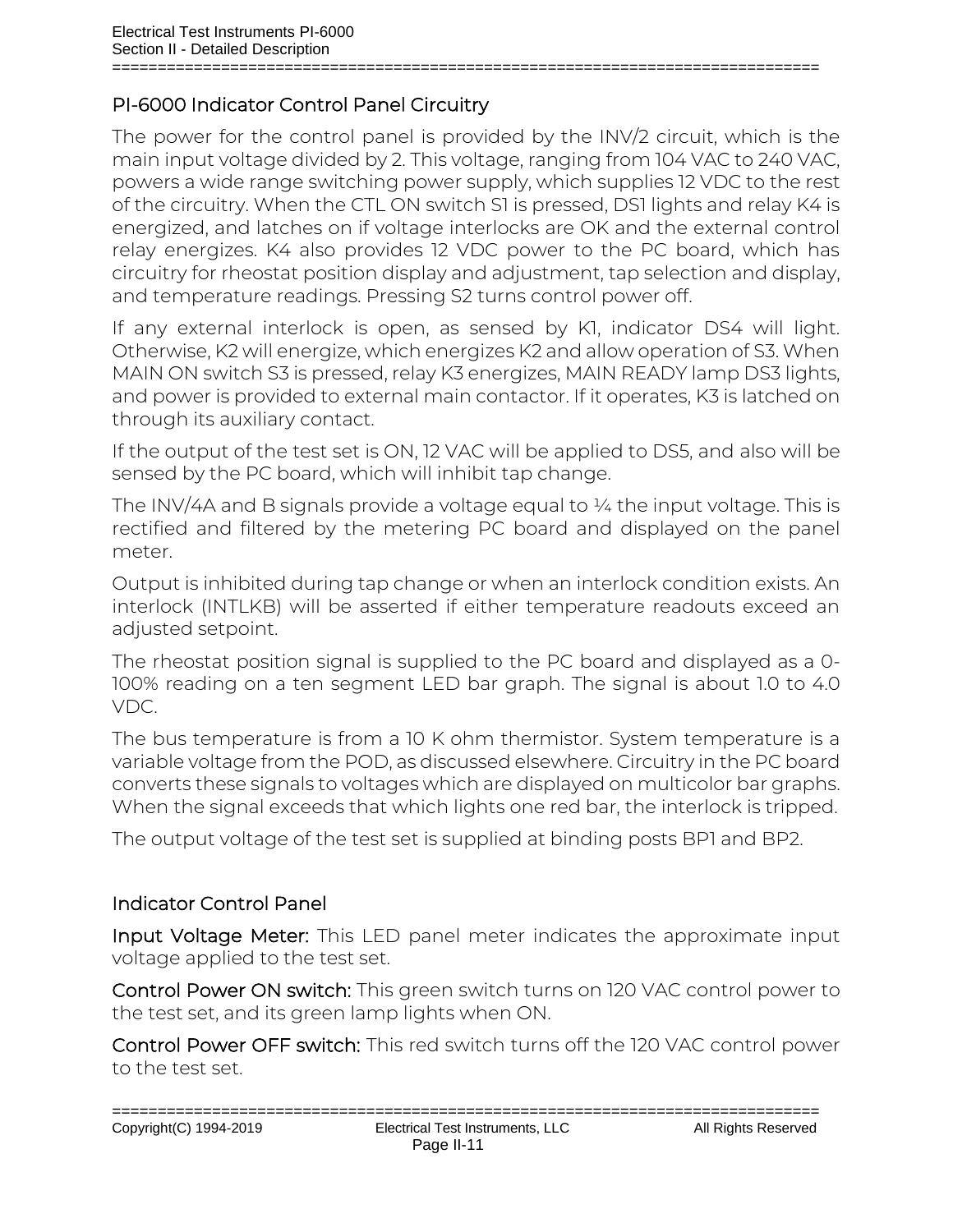Main Power READY switch: This green switch turns on the main power to the output section of the test set, and its green lamp lights when ON.

Main Power INTERLOCK switch: This red switch turns off the main power to the test set. It lights if an interlock condition is detected.

Output ON indicator: This yellow lamp lights when output voltage is ON.

Output Voltage binding posts: These binding posts are connected to output stabs 1 and 4 and may be used to monitor voltage on the breaker with a DMM.

Thermal Status - Bus: This multicolor bar graph indicates approximate temperature of the output bus. Green bars indicate normal temperature. Yellow bars indicate significant heating, and heavy testing should be postponed until unit cools. Red bars indicate overheating, and unit must cool to yellow range before testing. Output initiation will be inhibited if second red bar lights. Excessive temperature may indicate poor output connections.

Thermal Status - System: This indicates temperature of the output section, and other conditions, as determined by the POD. A thermistor in the winding of the first section of the output transformer provides actual temperature, but the POD also calculates a "virtual" temperature based on overload duty cycle limits as indicated in the specifications. The ten bar graph LEDs correspond to temperatures of approximately 80 to 280 degrees F, with about 20 degrees per bar. Testing is allowed up to a reading of two red bars but will then be inhibited until temperature cools to no more than four yellow bars.

Coarse Tap Switch: This rocker switch selects the coarse tap. The unit powers up in tap 1. Pressing the switch briefly UP or DOWN will raise or lower the tap by one. Holding it will change taps about one per second.

Coarse Tap Indicator: This seven-segment red LED indicates tap position from 1 to 9.

Rheostat Indicator Bar Graph: This ten-segment red LED indicates approximate rheostat position. 0 or 1 segment lit indicates minimum position, and 9 or 10 segments lit indicates maximum position.

Rheostat Adjust Switch: This rocker switch adjusts the rheostat position. Pressing it briefly UP or DOWN causes the rheostat to move by a very small increment, for fine control. Holding it for about a second will cause the rheostat to move very quickly, for rapid rough adjustment.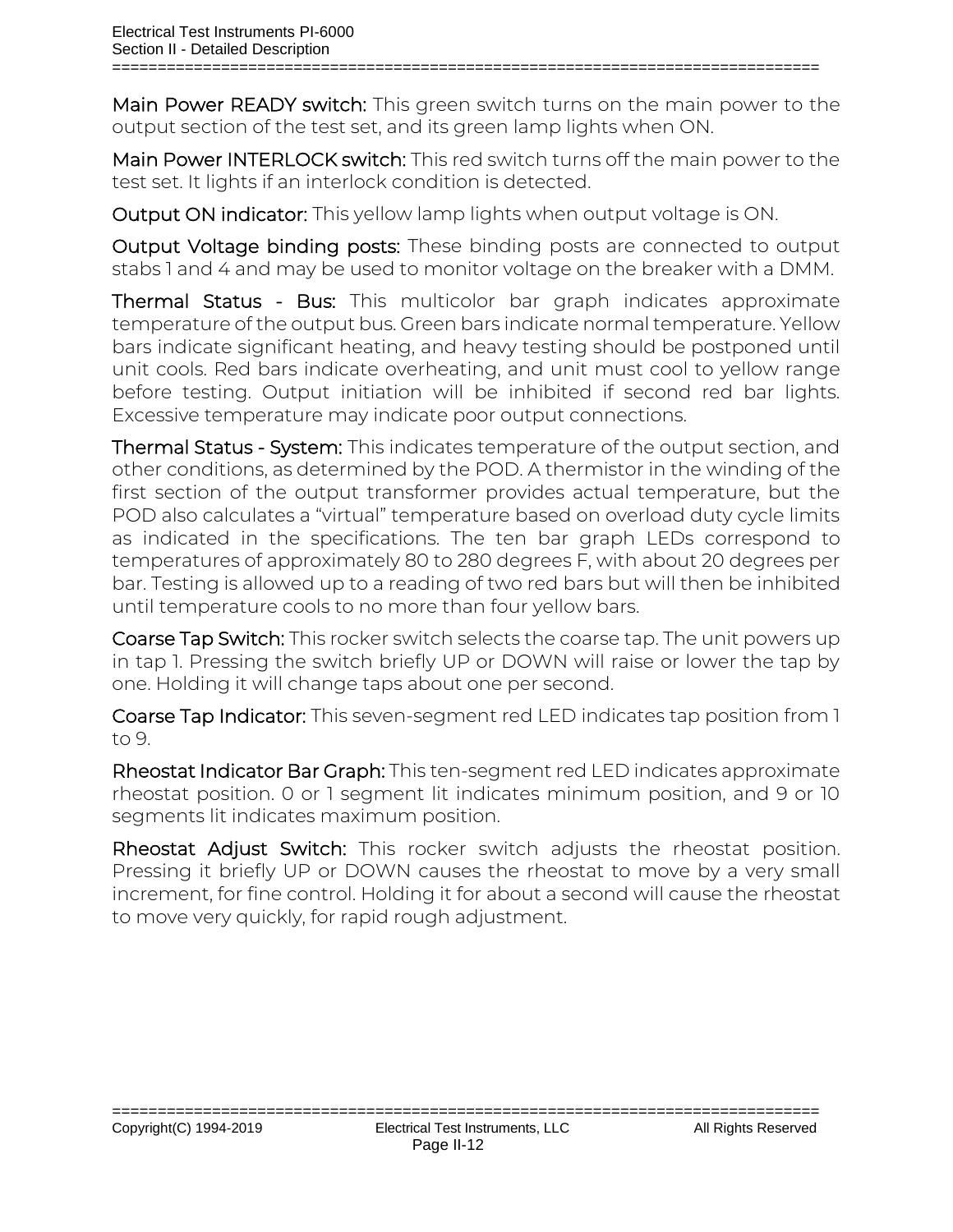# Figure II-2 – Indicator Control Panel

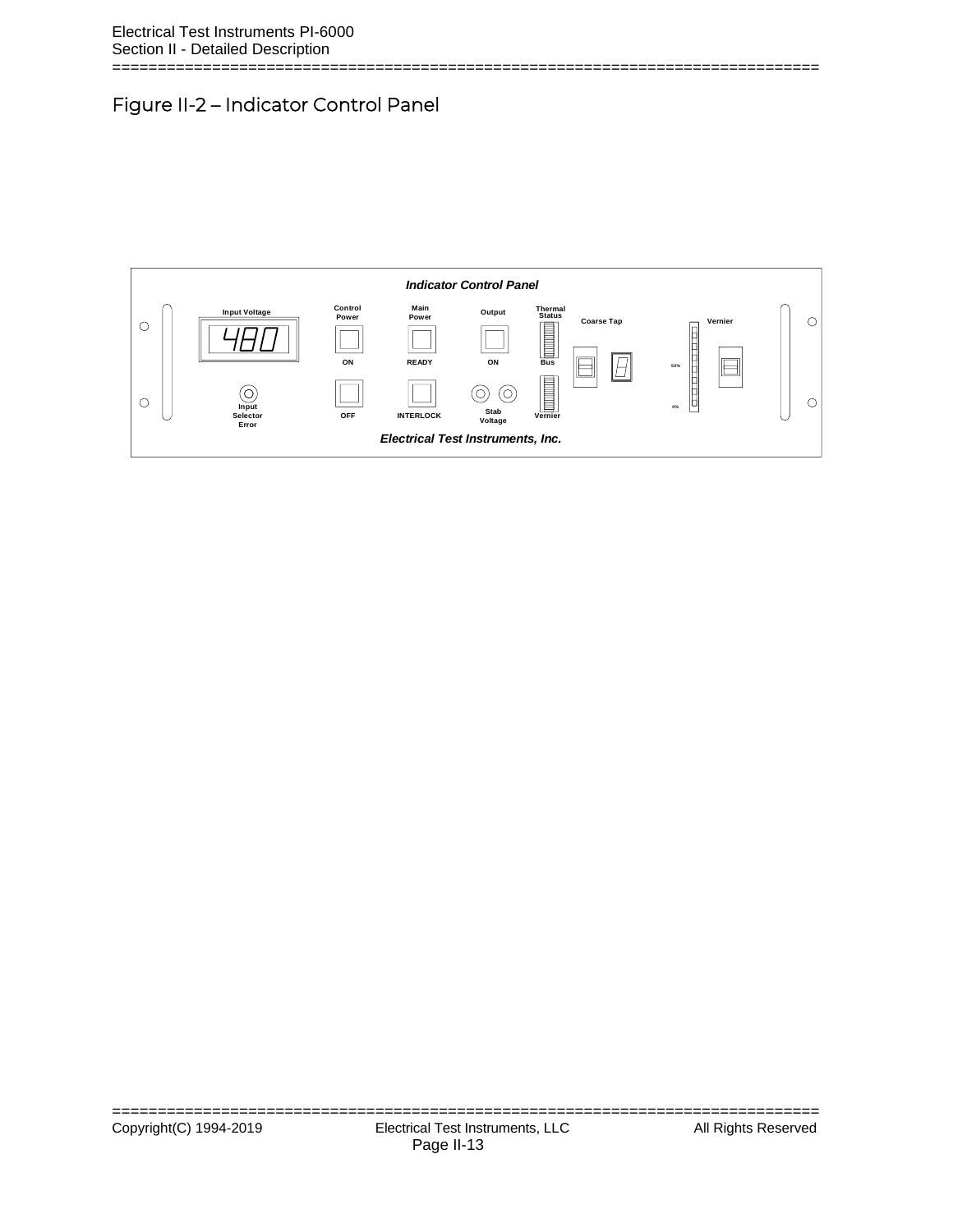

# **MEMORY AMMETER CONTROLLER MAC-21**

# **INSTRUCTION MANUAL**

**Firmware Version 3.06 and above**

**Electrical Test Instruments, LLC**

1301 Avondale Road, Suite J New Windsor, MD 21776 www.ETIPrecision.com

> (410) 857-1880 Fax (410) 857-1387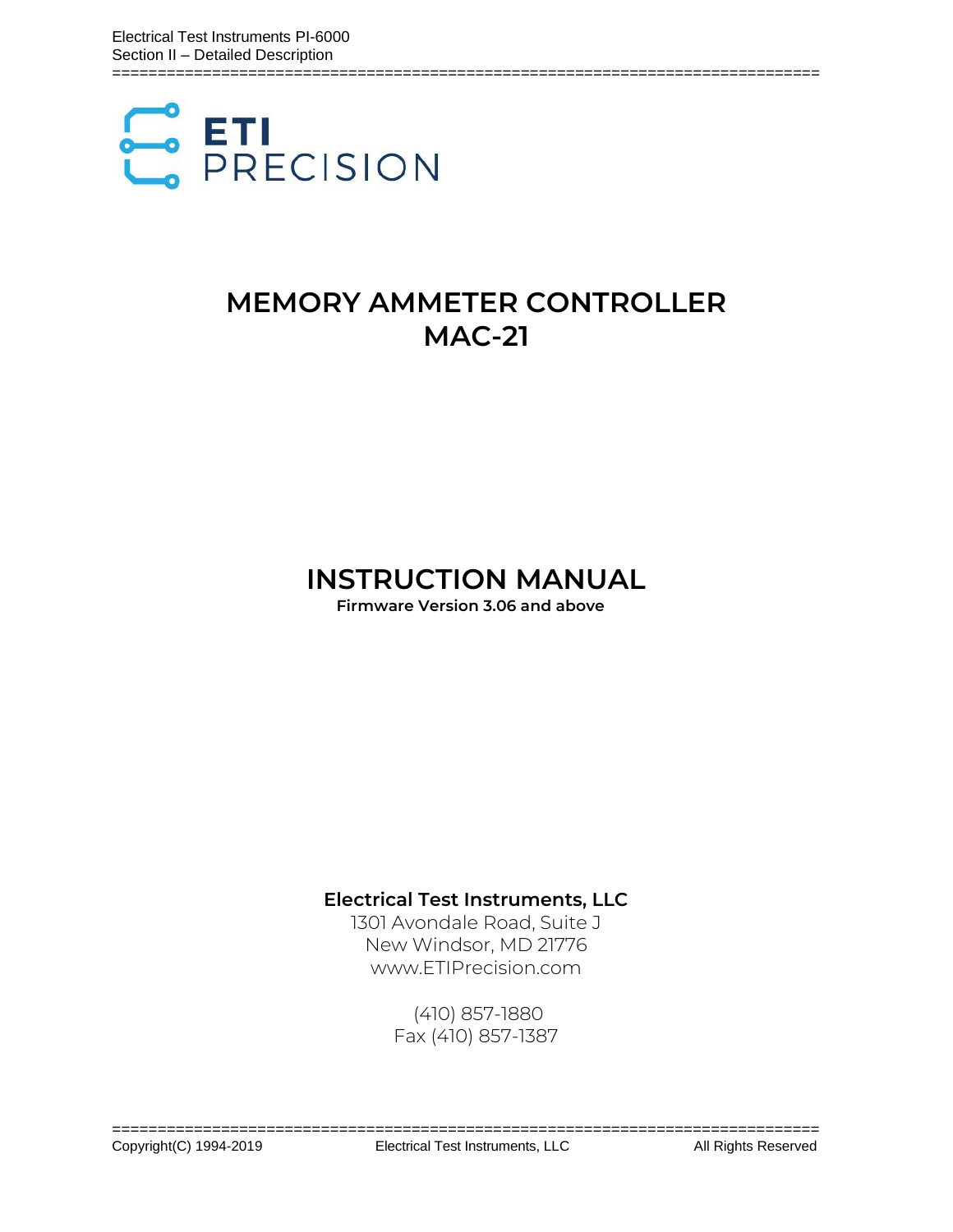# **MAC-21 Specifications**

#### **INPUT POWER:**

120 VAC, SINGLE PHASE 50/60 HZ, 20 VA Max

#### **CURRENT RANGES:**

0-1,000 / 5,000 / 25,000 / 100,000 Amperes

#### **CURRENT ACCURACY:**

+/- 0.5% Reading + 0.5% Range (Continuous) +/- 1.0% Reading + 1.0% Range (Pulse > 0.01 sec)

#### **TIMER RANGES:**

0-9.999 / 0-99.99 / 0-999.9 / 0-9999 Seconds 0-999.9 / 0-9999 Cycles

#### **TIMER ACCURACY:**

+/- 0.5% of reading +/- 1 count

#### **DIMENSIONS AND NET WEIGHT**

| Height: | 7.0 in. (178 mm)  |
|---------|-------------------|
| Width:  | 19.0 in. (483 mm) |
| Depth:  | 2.0 in. (51 mm)   |
| Weight: | 3.7 lb. (1.68 kg) |

#### **STANDARD ACCESSORIES**

| Remote Initiate cable |        | $S-RI43$ |
|-----------------------|--------|----------|
| Contact Leads         | 1 pair | S-A108   |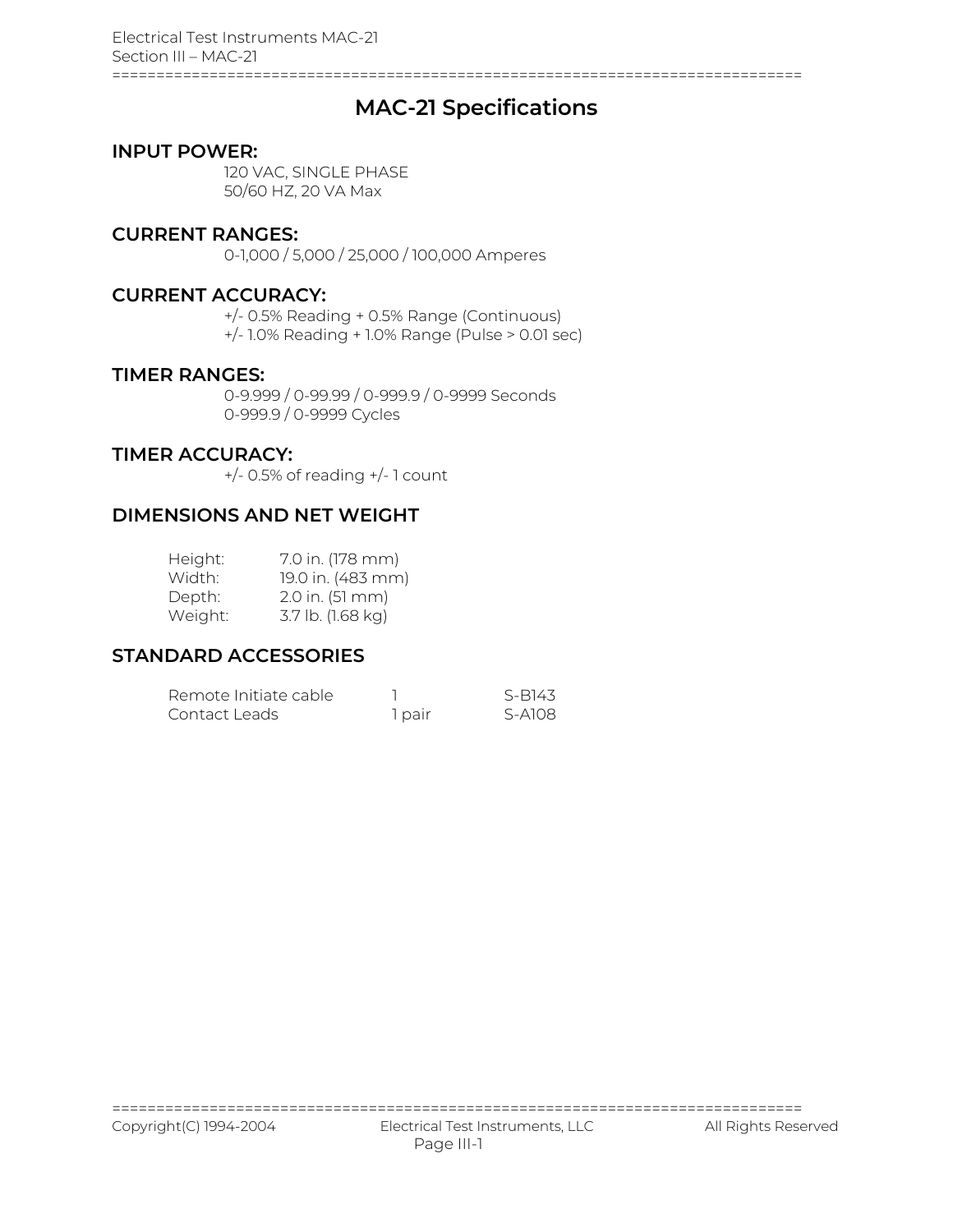# **MAJOR PARTS IDENTIFICATION AND OPERATION**

#### **MAC-21 Control Panel**

**TIME DISPLAY:** This 4-digit LED display normally indicates the elapsed time of a current pulse. In SECONDS mode, it displays time up to 9.999 seconds, then auto ranges to 99.99 seconds, 999.9 seconds, and 9999 seconds. In CYCLES mode, it reads time (based on 60 Hz), up to 999.9 cycles, then auto ranges to 9999 cycles. If time exceeds maximum display capacity (10,000 seconds or 10,000 cycles), the display will read "OVER". In PRESET mode, the display indicates the maximum time of initiation (ON time), in either cycles or seconds. A reading of zero disables the PRESET function and allows any time.

**CURRENT DISPLAY:** This 4-digit LED display indicates the output current. In CONTINUOUS mode, as well as in MEMORY mode before and during a test, the display indicates true-RMS output current in real time. After completion of a test, in MEMORY mode, the display shows the true-RMS value as computed over the entire length of the pulse. This mode is indicated by a flashing LED on the MEMORY key. If a reading exceeds the maximum value for the selected range, the display will read "OVER".

This display is also used When the time base is in SECONDS mode, press the STOP key to display the last average RMS value displayed in CONTINUOUS mode. This is useful for pickup tests. It may not be accurate for times less than 1 second.

**INITIATE key:** This key is used to turn ON the output of the test set. The LED in the key indicates that the MAC-21 is attempting to turn the output ON, but other conditions (such as interlocks) could keep the output from actually turning on. In MOMENTARY mode, the key must be held to keep output current on. In MAINTAIN mode, once current is detected, the output will stay on until the breaker trips, or the STOP or RESET button are pressed. The MAC-21 must be RESET in order to initiate output, and in N.C. or N.O. contact modes, the contact status (continuity) must indicate that the breaker is closed. If the output on time exceeded the PRESET time, as indicated by flashing of the PRESET key LED, the INITIATE key will automatically reset the MAC-21 and turn the output on.

**STOP key:** This key is used to turn the output of the test set OFF. Its LED indicates that output is not being turned on by the MAC-21, but other conditions could cause output voltage to be ON. Use of this key is usually necessary only when in MAINTAIN mode, and it is necessary to abort the test before the breaker trips. NOTE: It is important to realize that the interlock system of the circuit breaker test set may also turn the output off, but it will turn back ON when the interlock condition is cleared (in N.O. and N.C. modes only).

============================================================================== Copyright(C) 1994-2004 Electrical Test Instruments, LLC Page III-2 **RESET key:** This key reset the displays on the MAC-21, and arms the pulse reading system. The LED on the key indicates that the system is reset and armed*.* RESET also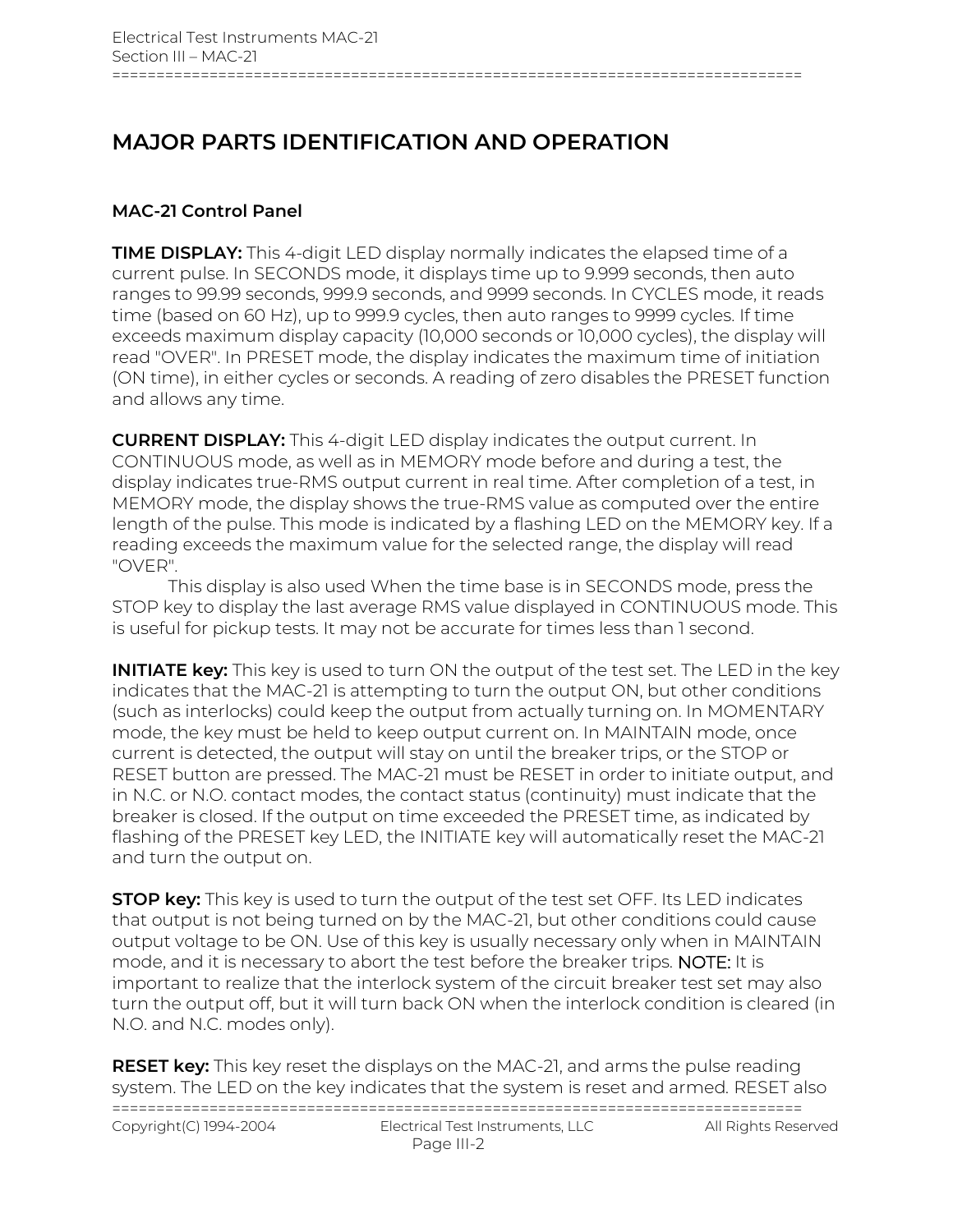takes the unit out of PRESET ADJUST mode.

**MAINTAIN key:** This key toggle the MAINTAIN mode for initiation; its LED indicates that this mode is enabled. When in MAINTAIN mode, the INITIATE key need only be pressed briefly to turn output on. MAINTAIN must be set in order to read pulse current when output is initiated by means other than the MAC-21. For test sets with motorized vernier, the MAINTAIN key may be pressed while output is ON to provide automatic current hold. The LED in the MAINTAIN key will blink while this mode is set, and the vernier motor will be activated whenever the current varies more than 5 amperes from the value displayed when the key was pressed. The key may be pressed again to return to normal mode. STOP or RESET will also discontinue current hold.

**N.O. key:** This key is used to set the Normally Open contacts mode. In this mode, lack of continuity on the CONTACTS binding posts indicates that the protective device under test is in its normal (non-tripped) mode, and ready to accept current. In N.O. mode, after the INITIATE key is pressed, the timer starts when current (about 3% of range) is detected. The timer stops when the STOP key is pressed, or continuity is sensed at the CONTACTS binding posts. Timing accuracy in this mode is typically +/- 0.01 seconds.

**N.C. key:** This key is used to set the Normally Closed contacts mode. In this mode, continuity on the CONTACTS binding posts indicates that the protective device under test is in its normal (non-tripped) mode, and ready to accept current. This mode may be used for testing multi-pole breakers by connecting the CONTACTS binding posts to an unused pole. In N.C. mode, the timer starts as soon as current (about 3% of range) is detected after the INITIATE key is pressed and stops when the STOP key is pressed or a break in continuity is sensed at the CONTACTS binding posts. Timing accuracy in this mode is typically +/- 0.01 seconds.

**C.L. key combination:** When the N.O. and N.C. keys are pressed simultaneously, both LEDs light, indicating C.L. mode (Current Latch). This is the normal power-up default mode for the test set, and is recommended for all tests, unless there is a good reason for using contacts to sense trip. In this mode, current is continuously sampled, and when it exceeds approximately 10% of the current range value, the timer starts, and calculation of pulse current begins. When current stops (or drops below a dynamically determined threshold value), the timer stops running, and the final value for pulse current is calculated and displayed. If the output was initiated by the MAC-21, it is turned OFF. NOTE: in C.L. mode only, the contacts jacks may be used for remote initiation (see below).

**PRESET key:** This key toggle the PRESET ADJUST mode, indicated by illumination of its LED. When PRESET ADJUST is active, the adjacent SECONDS and CYCLES keys respectively lower and raise the preset time in seconds or cycles, depending on the time base that was selected. Both keys may be pressed simultaneously to reset the time limit to zero, which disables the time limit function. When not in PRESET mode, the LED will flash if the displayed time exceeds the preset limit.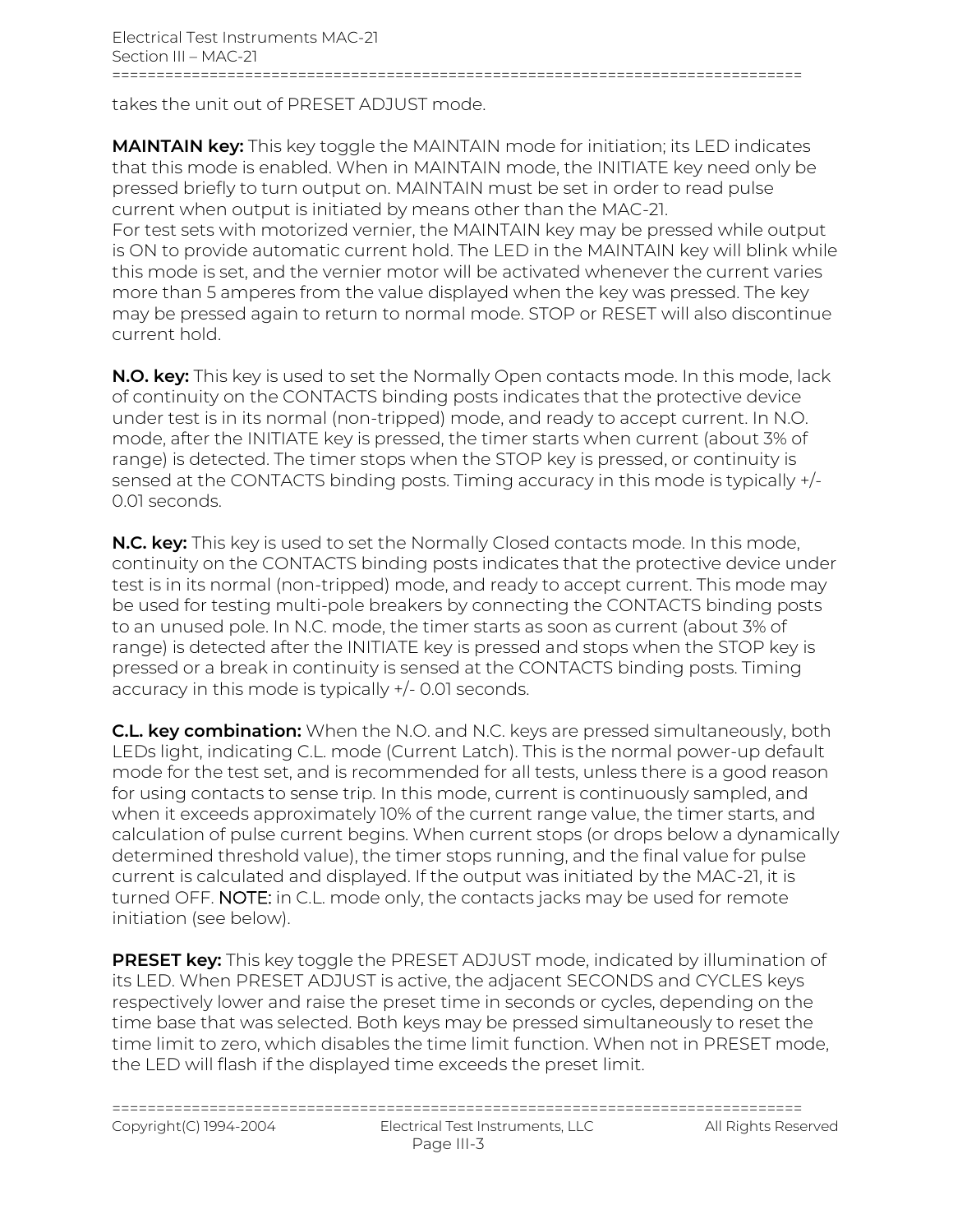**SECONDS key:** This key normally selects the SECONDS time base. If the PRESET mode is selected, this key is used to LOWER the preset time limit by decrements of 1.000 second (5.000 seconds above 10.00) with the SECONDS time base, or 1.0 cycles with the CYCLES time base. If it is held, the reading will decrease at a rate of about 5 intervals per second. If a preset time limit was set in SECONDS mode, the output will be turned off within 200 milliseconds of the limit. SECONDS or CYCLES time base may be selected at any time before, during, or after a test.

**CYCLES key:** This key normally selects the CYCLES time base. If the PRESET mode is selected, this key is used to RAISE the preset time limit by increments of 1.000 seconds (5.000 seconds above 10.00) with the SECONDS time base, or 1.0 cycles with the CYCLES time base. If it is held, the reading will increase at a rate of about 5 intervals per second. If a preset time limit was set in CYCLES mode, the output will be turned off within several milliseconds after the limit has been reached. SECONDS or CYCLES time base may be selected at any time before, during, or after a test.

**MEMORY key:** This key toggle the MEMORY mode, indicated by illumination of its LED. When in CONTINUOUS mode (LED off), the current display always reads the realtime continuous output current of the test set. In MEMORY mode (LED on), the current display will read the continuous output current until the test is complete. At this time, the LED will flash, and the display will read the computed true-RMS value of the entire current pulse for the duration indicated on the TIME display. This key may be pressed at any time before, during, or after the test, to toggle between the two modes.

As described above, pressing the STOP key provides access to display of peak RMS and last average RMS current.

**1000 A range key:** This key selects the 1000 ampere range, which provides best accuracy of readings up to about 1000 amperes. Nominal currents close to this limit, when applied to the device under test, will sometimes cause higher peak currents, causing the display to read "OVER", indicating an overrange condition. If this happens, select the next higher range. Pressing any range switch will also RESET the MAC-21.

**5 KA range key:** This key selects the 5.000 KA range, for output currents up to about 5,000 amperes. See above for information common to all ranges.

25 KA range key: This key selects the 25.00 KA range, for output currents up to about 25,000 amperes. See above for information common to all ranges.

**100 KA range key:** This key selects the 100.0 KA range, for output currents up to about 100,000 amperes. See above for information common to all ranges.

**CONTINUITY lamp:** This LED lights when continuity is detected at the CONTACTS binding posts in N.O. and N.C. modes. The beeper will also sound whenever contacts change state.

**CONTACTS/REMOTE jacks:** These jacks provide a low-power AC signal which detects continuity in N.O. and N.C. modes, or is used with a pushbutton cord switch for

==============================================================================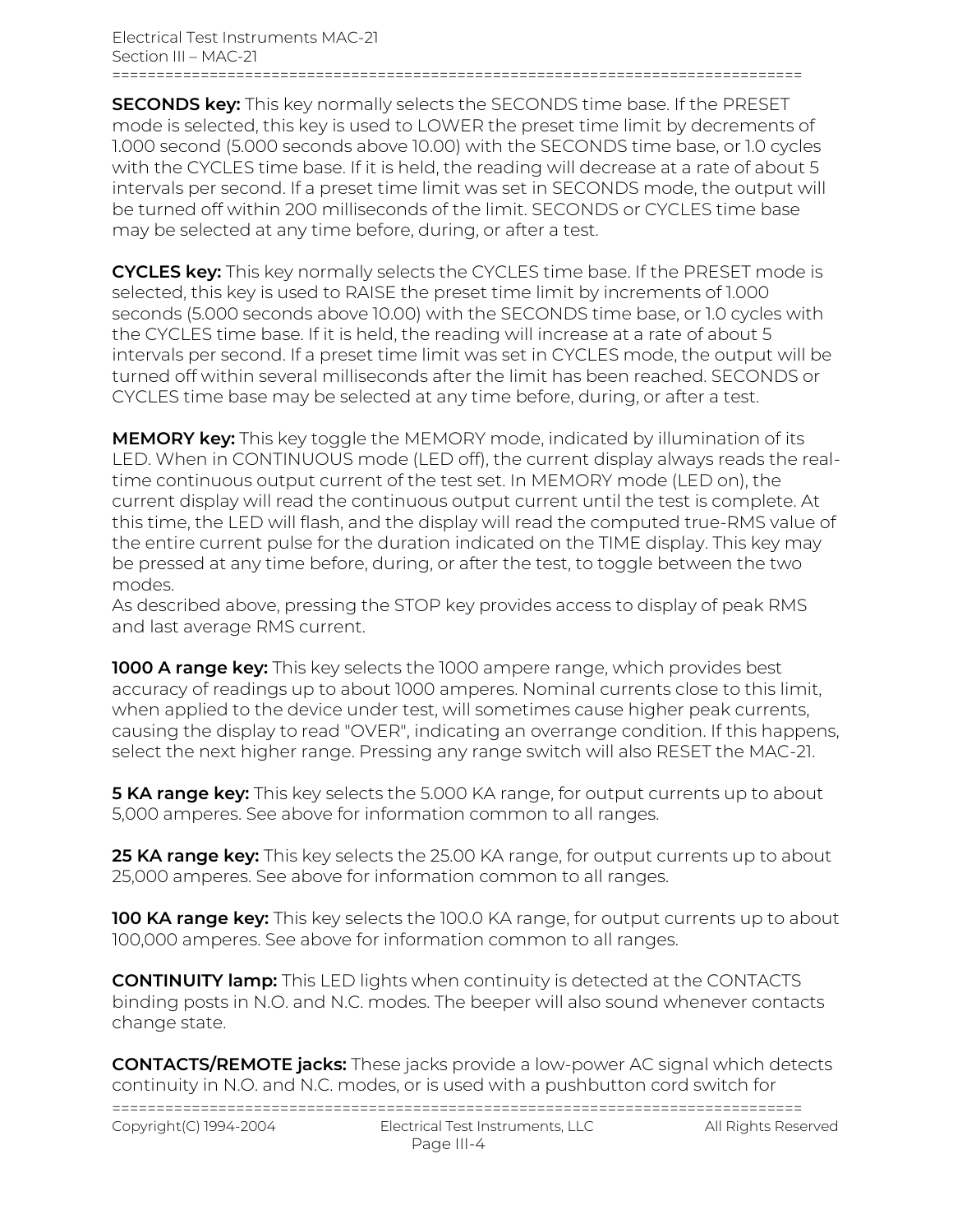remote initiate function (see below). A resistance of about 200 ohms or less will be interpreted as continuity. Although the signal is low power and transformer isolated, it is good practice to avoid touching any conductive surface connected to these terminals. CAUTION: NEVER CONNECT THESE TERMINALS TO ANY LIVE CIRCUIT!

**REMOTE INITIATE:** In C.L. mode only, the CONTACTS jacks provide a remote initiate function. For safety reasons, this function is disabled in MAINTAIN mode, unless a preset value is set in CYCLES time base.

**SERIAL port:** This standard serial port may be connected to a printer, computer, or other device to print or store time and current values of test results in ASCII format. It is set for 9600 baud, 8 bits, 1 stop bit, no parity, no flow control. This information is sent at the end of each test, or by pressing the Stop and Reset keys.

**Report Generator Software Option:** we also offer a software package for a Windows based computer that takes the data from the serial port and inserts time and current values into an excel document. Must have Microsoft office installed for this software to function properly. This can be custom tailored to Your excel document or use the generic document that is provided with the software

==============================================================================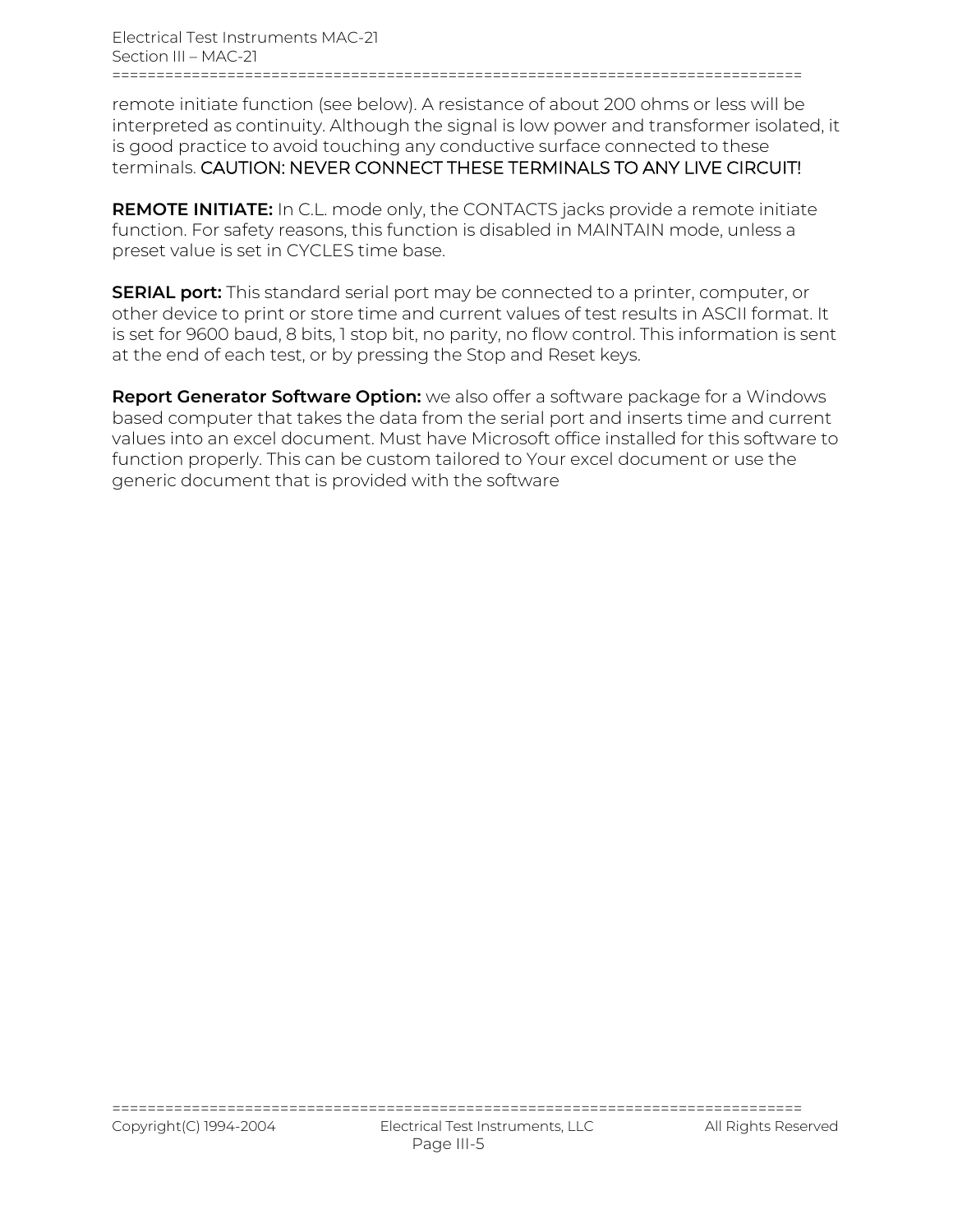#### **MAC-21 Internal Parts**

**INPUT CONNECTOR:** This connector, located on the upper rear corner of the MAC-21, provides 120 VAC control power, and connects to the air core CT (current sensor), and initiate circuitry of the test set. The wiring of this connector is essentially compatible with that of the EIL Accu-Amp and is designed to facilitate removal of the MAC-21 for service or shipment. Additional pins are used to provide isolated logic level control for motorized vernier raise and lower for the current hold feature.

# **Figure II-2: MAC-21 Front Panel**



Copyright(C) 1994-2004 Electrical Test Instruments, LLC All Rights Reserved Page III-6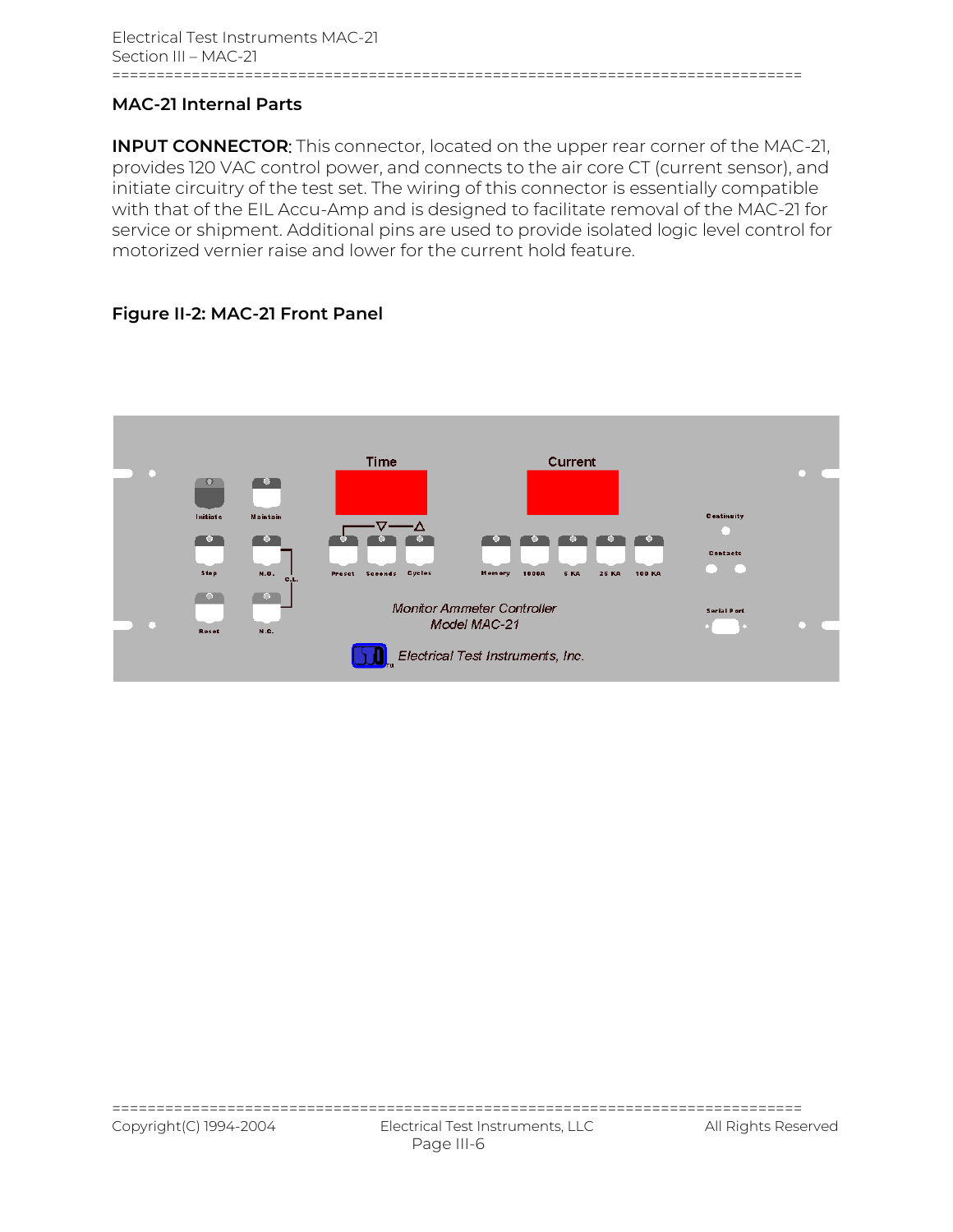# **SERVICE INFORMATION AND DOCUMENTATION**

# **MAINTENANCE AND CALIBRATION OF THE MAC-21**

The MAC-21 is manufactured using solid state components that should not require extensive maintenance. However, the accuracy of the MAC-21 is critical to the testing of circuit breakers and is dependent upon the output of an aircore current sensing coil, which could change due to movement caused by shock or vibration encountered in transporting the test set. Other factors which may affect calibration are contact resistance in the control cable, unusual magnetic fields, insulation leakage, and aging of electronic components in the MAC-21. Therefore, proper operation and calibration should be checked at regular intervals and adjusted if proper equipment is available.

Field calibration of the MAC-21 may be performed as follows:

- 1. Obtain a current measuring calibration standard capable of reading TRUE-RMS current up to at least 1000 Amperes to an accuracy of at least 0.25%. This may consist of a shunt or current transformer, in conjunction with a digital multimeter or laboratory grade AC ammeter.
- 2. Set up the breaker test set for normal breaker testing. If adjustments are anticipated, remove the MAC-21 from the test set.
- 3. Connect the calibration standard to the desired output tap. If cables are used, it is recommended that they be twisted so as to minimize radiation and pickup of stray magnetic fields.
- 4. Apply power to test set and allow at least one minute for circuits to stabilize.
- 5. Check ammeter zero in all ranges. If reading on current meter is greater than 1% of range, internal zero adjustment may be required.
- 6. Set MAC-21 Range to 1000 A and adjust output of breaker test set to exactly 800 Amperes. If Coarse Tap is 1, and Output Control Vernier is less than 50%, additional resistance must be added to output circuit. This is important, because waveform distortion is more prevalent at lower levels.
- 7. If the MAC-21 reading differs from the standard by more than rated accuracy, adjust the gain potentiometer on the analog board for proper reading. If an error of more than 5% is noted, and unit has been in service, the accuracy and validity of previous tests may be questionable; otherwise,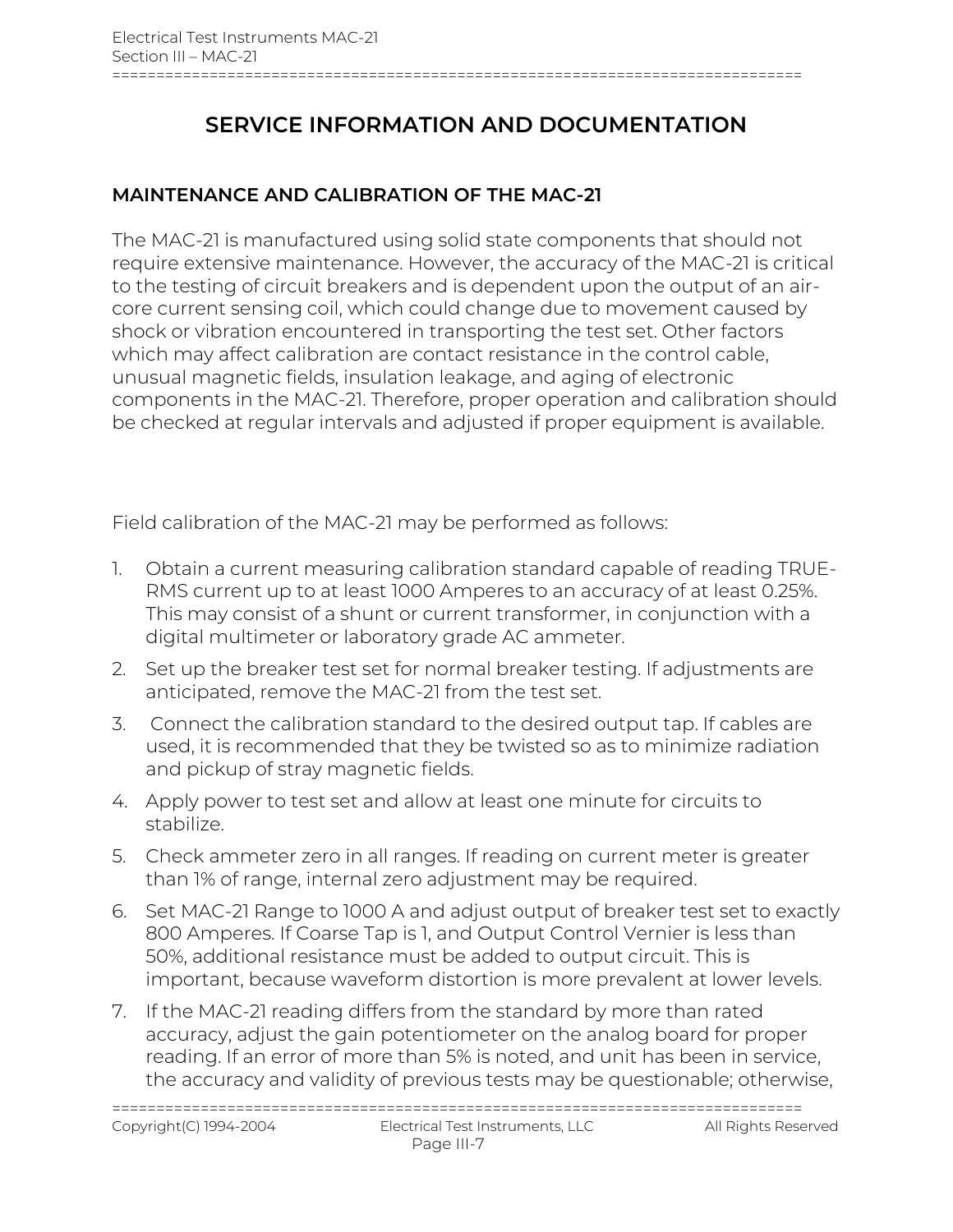there may be a problem in the test setup.

- 8. Check calibration at 200, 400, 600, and 1000 Amperes.
- 9. Adjust the current to zero, and press RESET key.
- 10. Raise the current slowly, until the timer begins to run. This is the Current Latch Threshold, which should be about 10% of range.
- 11. Set the current at 50% of full scale (500 A) and stop the current.
- 12. Set the MAC-21 to MEMORY mode and press the RESET Switch.
- 13. Initiate a fast-momentary pulse of no more than 6 cycles (0.1 Sec) duration. The meter should read the same value, within 1% of reading + 1% of range, that was set in step 11 above.
- 14. Check pulse reading operation in this manner for currents of 200, 400, 600, and 1000 Amperes, and varying duration.
- 15. Set Timer Time base to SECONDS. Press Master Reset Switch. Set N.O. mode. Using a stopwatch, initiate for exactly ninety (90) seconds. Timer should read 90.00 Seconds, +/- 0.01 Seconds. (Note: actual reading may vary because of inability to control and measure pulse length.)
- 16. If everything checks out, the MAC-21 can be assumed to be in calibration, and no other adjustments are required.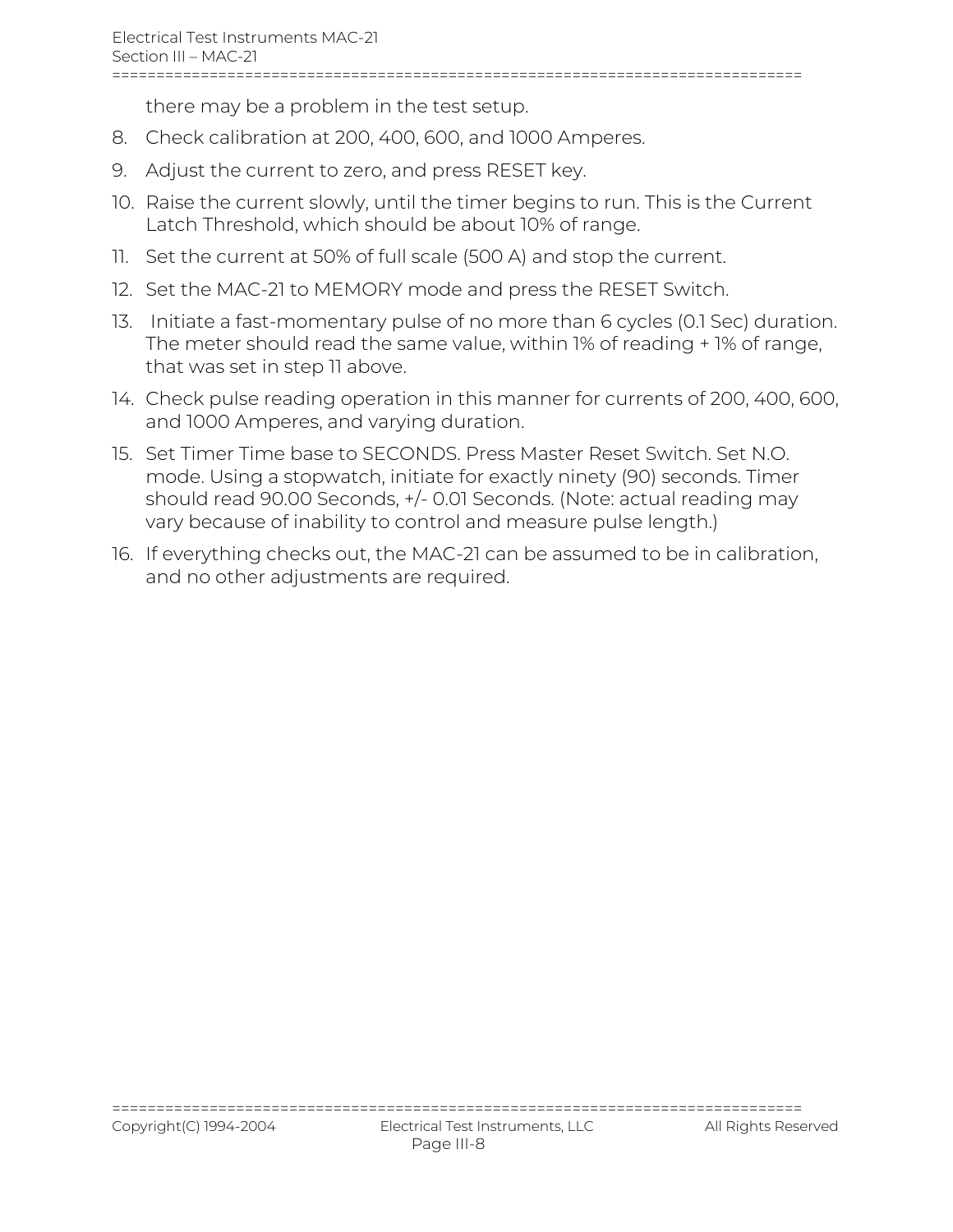#### **PARTS LIST (MAC-21):**

The overall schematic is on the following pages. The parts list is provided below. Please refer to both when ordering replacement parts.

| <b>ITEM</b>    |                | <b>DESCRIPTION</b>             | Part   |
|----------------|----------------|--------------------------------|--------|
|                |                |                                | Number |
|                |                | MAC-21 Contact/LED Harness     | S-B369 |
| $\overline{2}$ |                | MAC-21 Rear Panel Harness      | S-B368 |
| 3              |                | MAC-21 Metal Cage              | M-D464 |
| 4              |                | MAC-21 Main PCB                | M-C492 |
| 5              |                | MAC-21 Membrane Switch Panel   | M-D462 |
| 6              | 6              | LOCKWASHER, INT TOOTH #4       | M-A116 |
| 7              | 6              | SCREW, PH, 4-40x1/4            | M-A118 |
| 8              | $\overline{2}$ | HANDLES, BRASS, NICKEL PLT, 4" | M-C103 |
| 9              | 4              | SCREW, RH, 10-32x1/2           | M-A158 |
| 10             | 4              | FLATWASHER, #10                | M-A159 |
| $\overline{1}$ | 4              | LOCKWASHER #10                 | M-A160 |
| 12             | 4              | SCREW, PH, 10-32X3/4           | M-A191 |
| 13             | 4              | NYLON WASHERS #10              | M-A155 |
| 14             | $\overline{2}$ | JACKSCREW, .312, W/HARDWARE    | M-A125 |
| 15             | 4              | SCREW, PH, 6-32x1/4            | M-A139 |
| 16             |                | <b>COMMUNICATION CABLE</b>     | S-A106 |

==============================================================================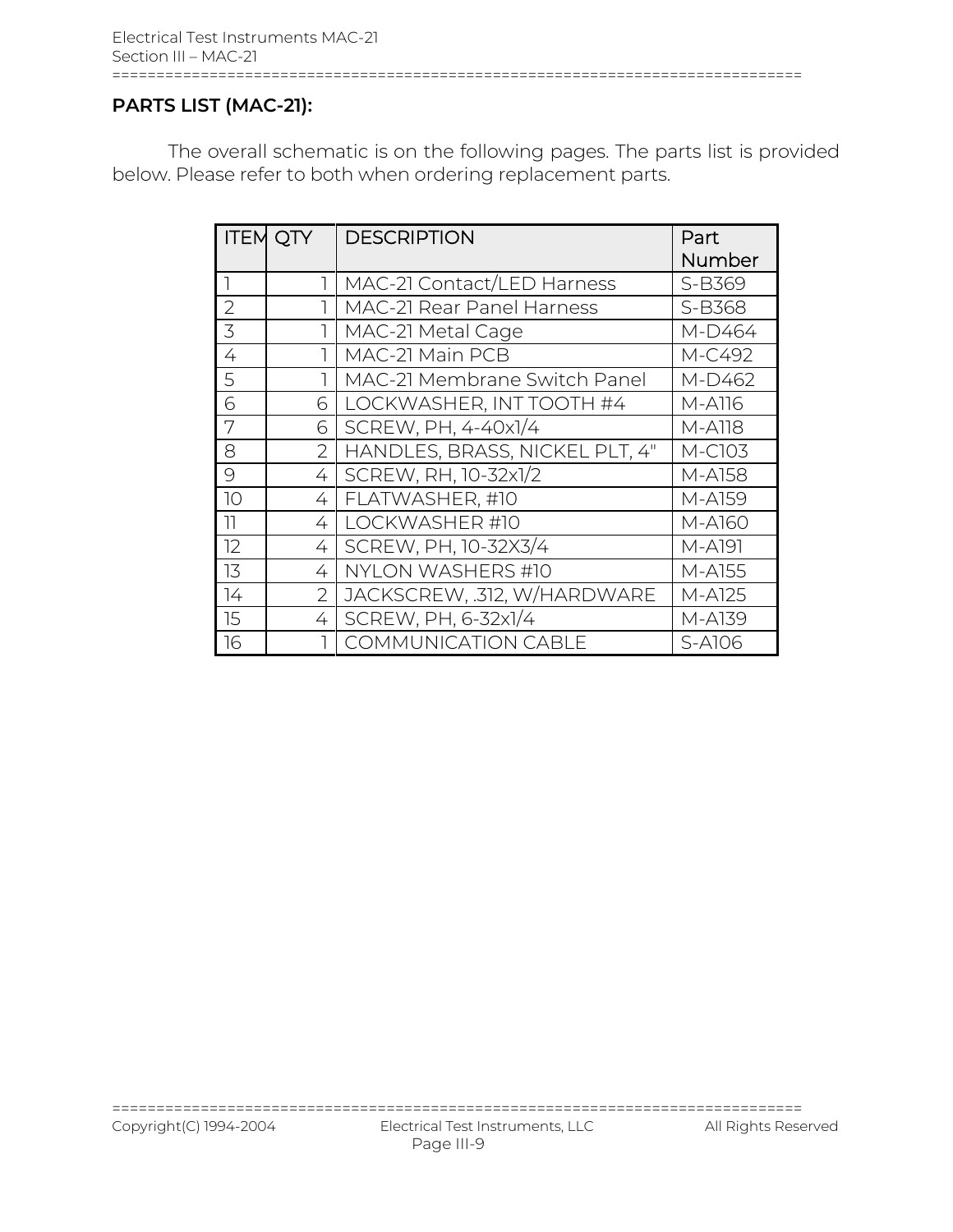# **Connections (MAC-21):**

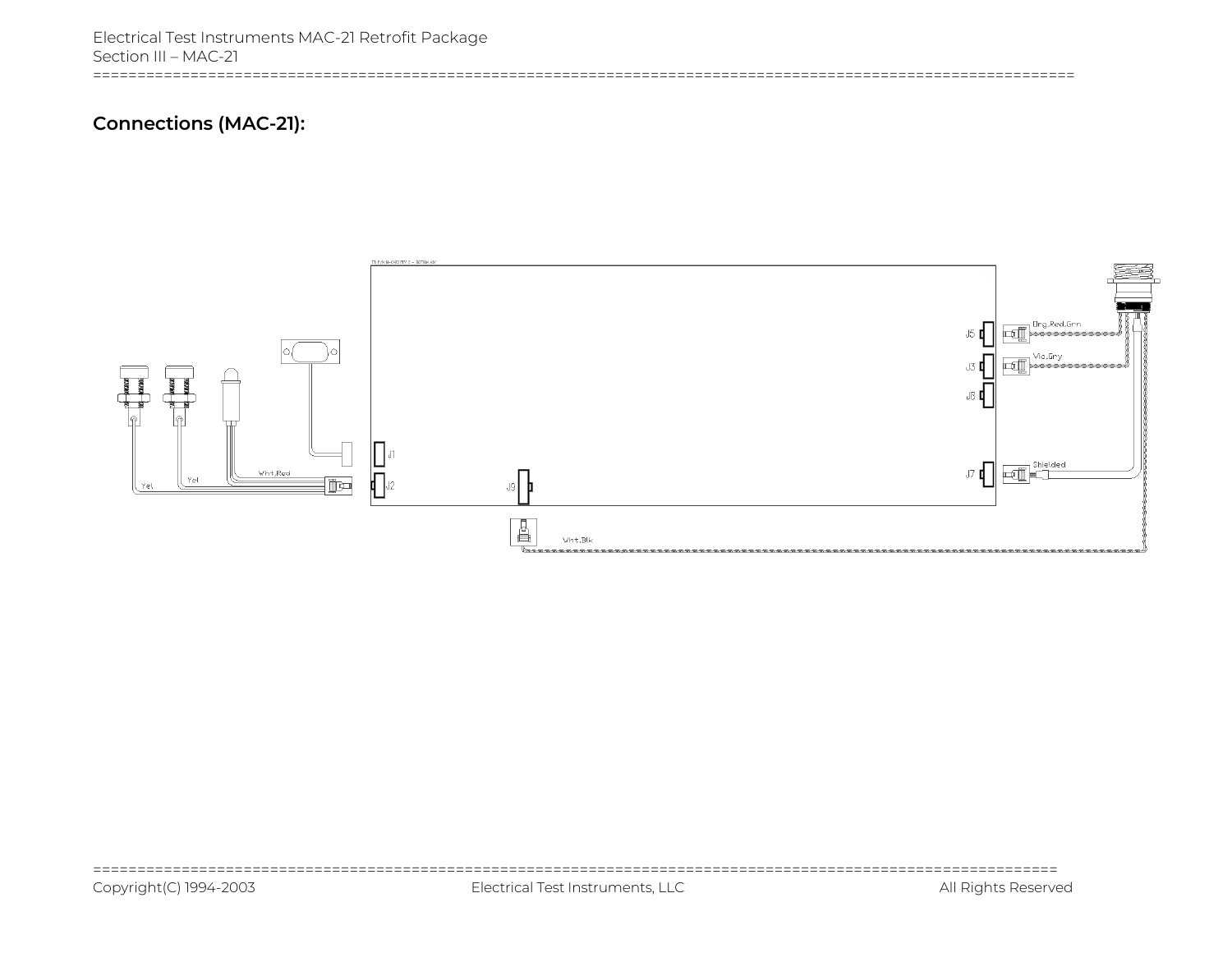# SECTION IV

# OPERATING INSTRUCTIONS

### PRE-TEST INSTALLATION AND SET-UP

- 1. The following components of the test set should be available and in good condition:
	- a) PI-6000 Main Unit
	- b) MAC-21
	- c) Stab set to match breaker to be tested
	- d) Input power plugs and cables
	- e) Input ground lead
	- f) Auxiliary ground lead
	- g) MAC-21 control cable
	- h) Contact lead set (If applicable)
	- i) Remote initiate cable (optional)
- 2. Additional requirements for testing are as follows:
	- a) Breakers to be tested
	- b) Manufacturers' curve data
	- c) Test log and/or report forms (See examples at end of section)
	- d) Basic hand tools (wrench, screwdriver, etc.)
	- e) Safety equipment (safety glasses, gloves, etc.)
	- f) Reliable and sufficient power source
	- g) Clean, spacious, and well-lit work area.
- 3. The voltage selector must be set to match input voltage.
- 4. Calculate KVA requirements for the source per manufacturer's manual.
- 5. Locate a suitable earth ground and connect it to the Main Control Unit with at least #6 AWG wire.
- 6. Connect the Ground Integrity binding post separately to earth ground.
- 7. Open hood cover, exposing MAC-21 and indicator control panel.
- 8. If possible, TURN OFF power at source.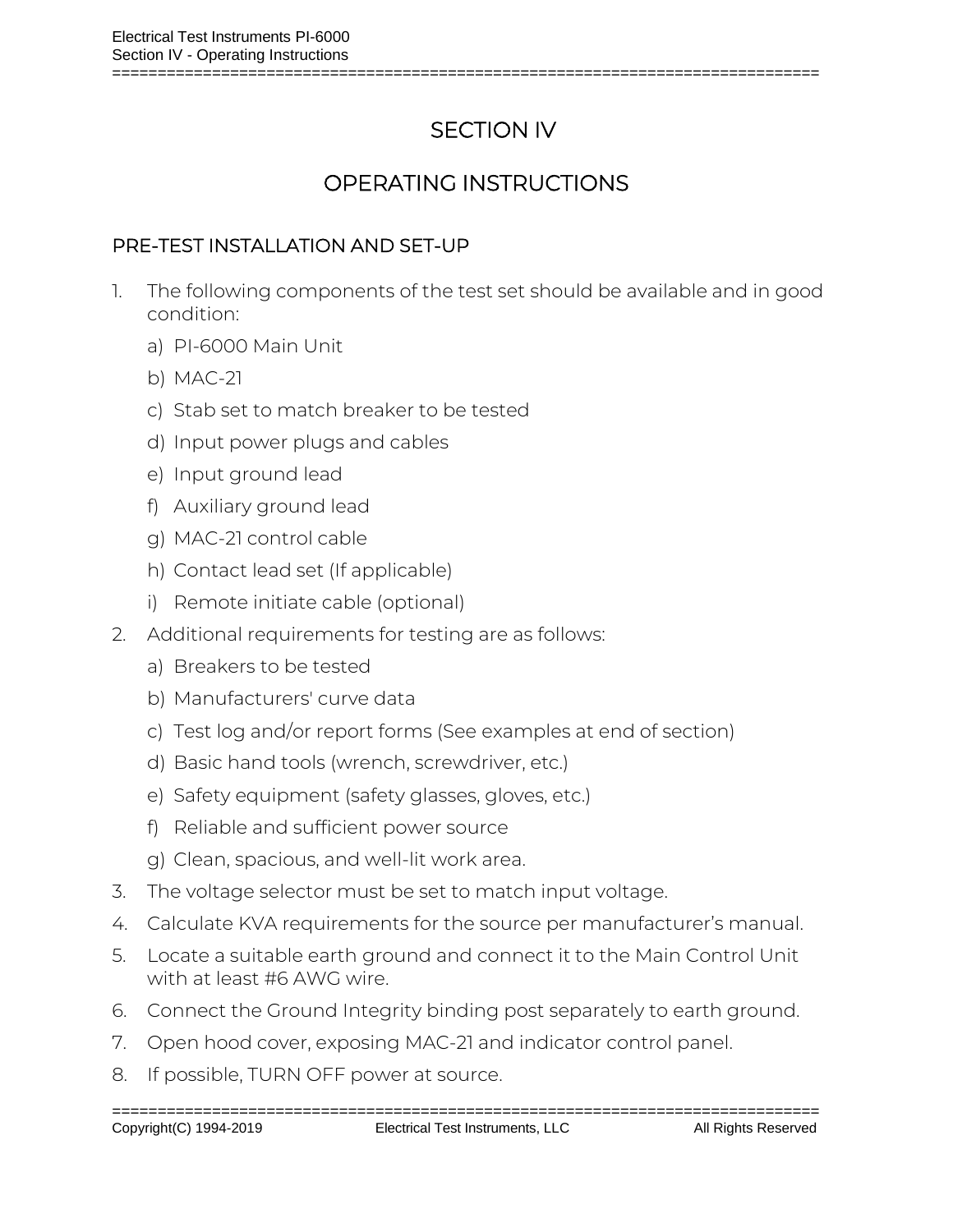- 9. Connect power source to input, using connectors supplied.
- 10. Turn on power at source, if turned off in step 8 above.
- 11. Input Voltage meter should indicate actual line voltage. Verify that voltage selector is set for this voltage. Input selector error LED should light if incorrect.
- 12. Verify that Ground Open LED is not lit. Control power cannot be turned on if ground integrity is not sensed.
- 13. Press Control Power switch. Green lamp should light, control panel should power up to tap 1, and MAC-21 should power up. Fans should run.
- 14. If Interlock lamp is not lit, press Main Power Ready switch. Main contactor should energize, and green lamp should light.
- 15. Connect breaker under test to appropriate output tap, using stabs or cables and series bar as required.
- 16. Make sure that breaker is CLOSED.
- 17. Follow Step-by-Step procedures below, as required, for testing.
- 18. When tests are completed, press INTERLOCK switch to turn Main Power OFF.
- 19. Press Control Power Off switch to turn Control Power OFF.
- 20. Turn off supply power, if possible, and disconnect input power cables.
- 21. Close lid on hood and secure latch (if supplied).
- 22. Remove ground cables from Main Control Unit to earth ground.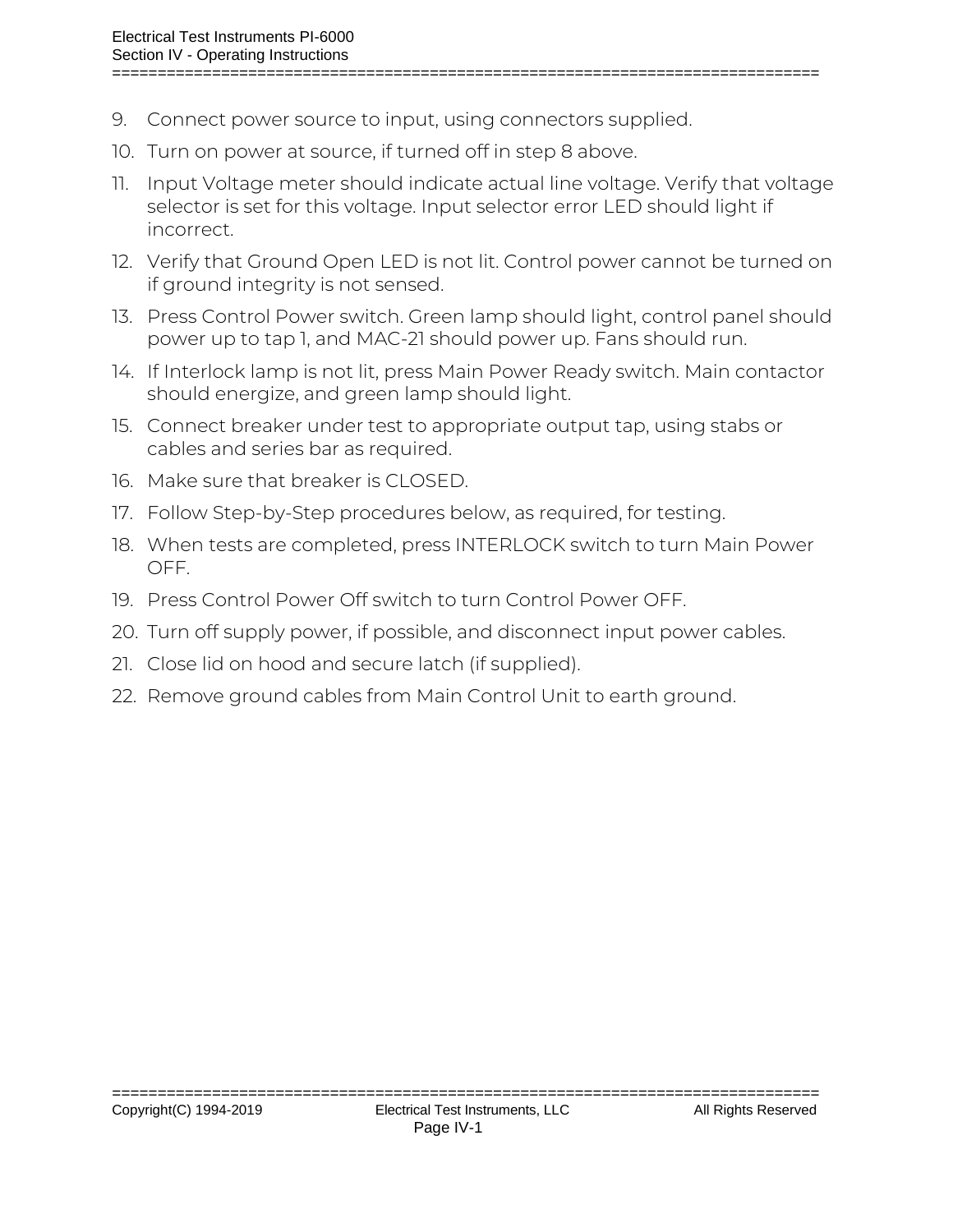# BASIC GUIDELINES AND SUGGESTIONS

- 1. Best timing and current accuracy will be obtained with the MAC-21 in current latch (C.L.) mode.
- 2. Current Latch modes are preferred for most testing purposes. Exceptions are:
	- a) Non-series-connected devices such as motor overload relays or shunttrip breakers.
	- b) Ratioing of current transformers.
	- c) Heat runs of cables, bus work, etc. (Connect contacts to thermostat).
- 3. If Contacts Mode is selected, use caution when connecting continuity sensing cables. Although the voltage and current are minimal, under some conditions it could cause electrical shock. ALWAYS connect one clip at a time, and NEVER rest the other hand on any current-carrying parts of the breaker while the test set is powered up.
- 4. Always choose an ammeter range that allows the test current to be read in the area from 20% to 80% of the maximum. This provides greatest accuracy of readings, least chance of overrange, and optimum current latch operation.
- 5. To obtain maximum output current from the test set, especially when using output cables, it is important to minimize both input and output impedance. This can be accomplished by using the largest cable size possible, or using multiple cables in parallel, to reduce resistance, and by keeping cables close together by tying or twisting, to reduce inductance.
- 6. For all breaker test sets, much better output current waveform and stability can be achieved when the controls of the test set are in their higher positions. To test smaller breakers, it is helpful to introduce additional output impedance, by using some length of adequate, but lighter gauge, wire to connect the breaker to the output connections. When using tap 1, the rheostat control should always be at least at 30% to produce desired test current.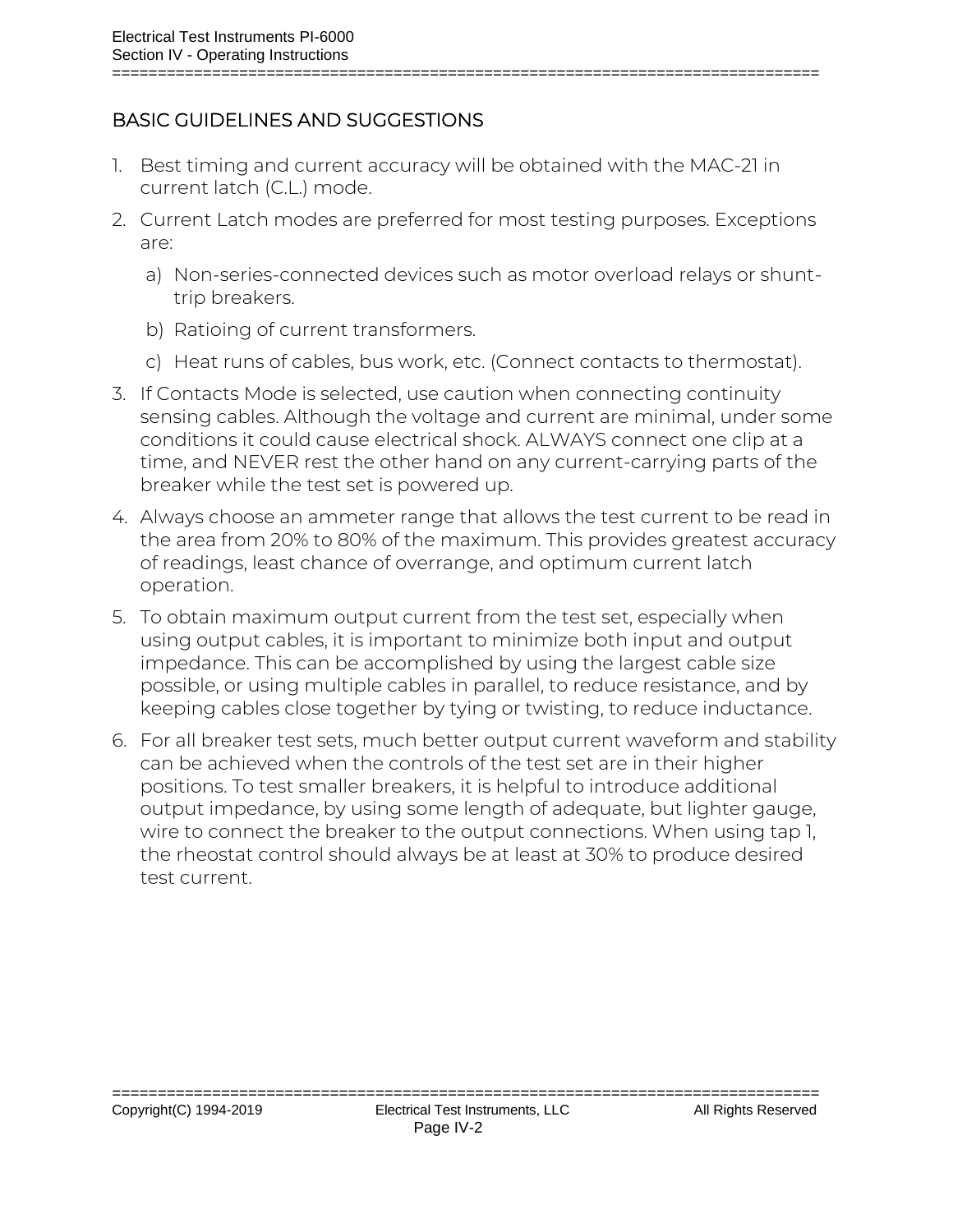# SINGLE POLE MOLDED CASE CIRCUIT BREAKERS

# Timing Test

- 1. Consult breaker manufacturer's literature to determine any necessary precautions and expected test results. A test current of three times the rating of the breaker should be used for this test.
- 2. Follow steps 1 through 16 in pre-test installation and setup, as required, to set up the breaker test set.
- 3. Setup MAC-21 for C.L. Maint (MAINTAIN on).
- 4. Set MAC-21 RANGE to lowest range that is greater than desired test current.
- 5. Set TIMEBASE to CYCLES.
- 6. Press PRESET key. Adjust preset time to 5.0 cycles. This value may be set higher or lower, depending on trip characteristics of breaker.
- 7. Press PRESET again to return to normal mode.
- 8. Select MEMORY mode.
- 9. Repeatedly jog the INITIATE button, while adjusting the OUTPUT CONTROL higher, until the desired test current is read on the ammeter. If insufficient current is obtained at maximum position of the rheostat, set the OUTPUT TAP control to the next higher tap, return the rheostat to zero, and continue.
- 10. Press RESET button.
- 11. Set TIMEBASE to SECONDS.
- 12. Select MAINTAIN mode.
- 13. Press and release INITIATE key; OUTPUT ON light should glow, timer should run, and current display should read desired output current.
- 14. While test is running, observe current reading. If necessary, adjust to correct value by using rheostat control, or press MAINTAIN key for current hold.
- 15. When breaker trips, the test set output should de-energize, timer should stop, and OUTPUT ON light should turn off.
- 16. Read and record trip current and trip time. Compare to manufacturer's time/current curve.
- 17. If test is to be repeated, make sure that breaker cools completely.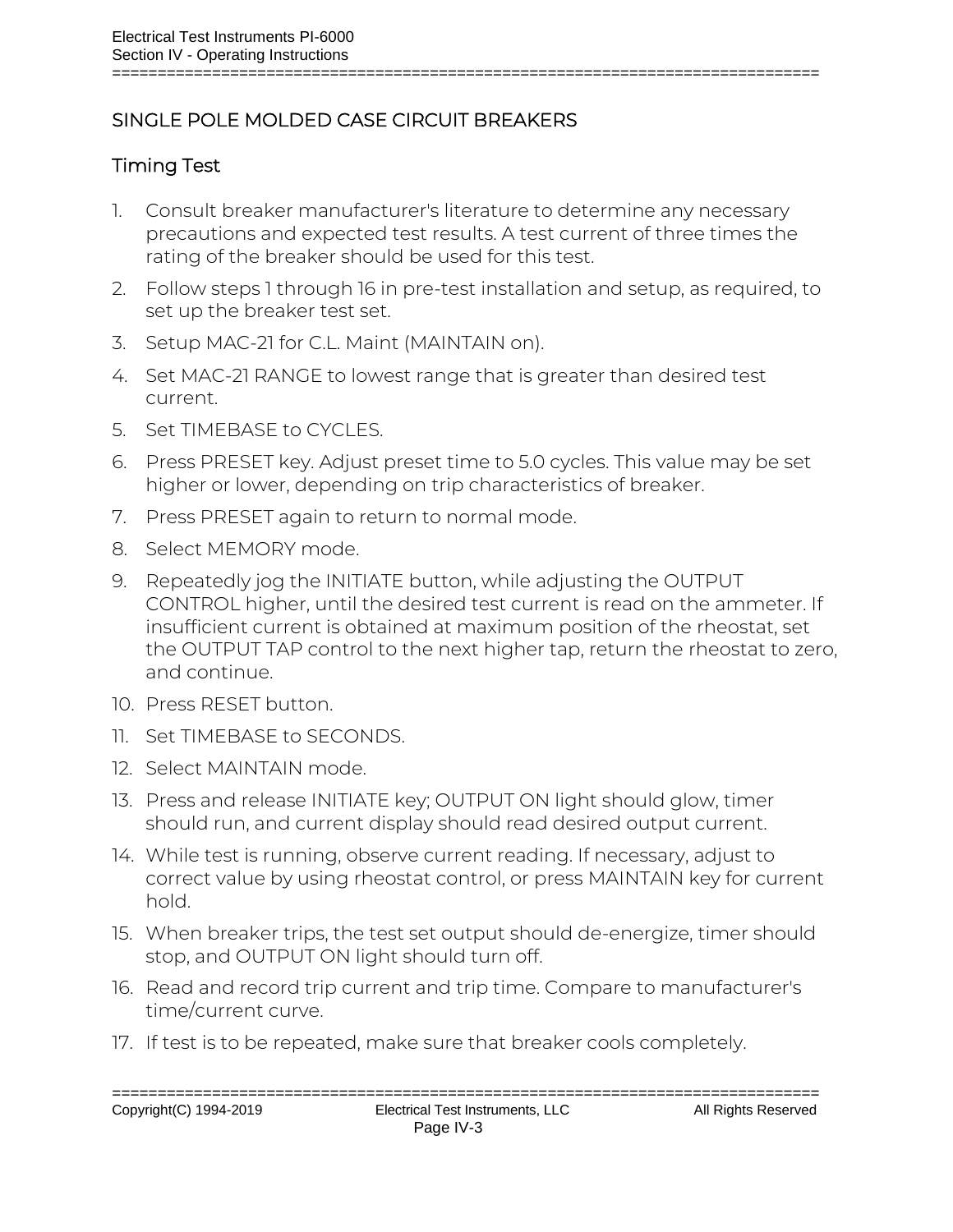18. Shut down test set, disconnect breaker, and prepare for subsequent testing or relocation according to steps 18 through 22 in pre-test installation and setup outlined above.

# Pick-Up of Instantaneous Element

- 1. Consult breaker manufacturer's literature to determine any necessary precautions and expected test results. Check the breaker's instantaneous setting. Pickup should occur at about that current.
- 2. Follow steps 1 through 16 in pre-test installation and setup, as required, to set up the breaker test set.
- 3. Setup MAC-21 for C.L. Maint (MAINTAIN on).
- 4. Set MAC-21 RANGE to lowest range that is greater than desired test current.
- 5. Set TIMEBASE to CYCLES.
- 6. Press PRESET key. Adjust preset time to 5.0 cycles. This value may be set higher or lower, depending on trip characteristics of breaker.
- 7. Press PRESET again to return to normal mode.
- 8. Select MEMORY mode.
- 9. Repeatedly jog the INITIATE button, while adjusting the OUTPUT CONTROL higher, until the circuit breaker trips instantaneously. This is the approximate pickup point. If insufficient current is obtained at maximum position of the rheostat, set the OUTPUT TAP control to the next higher tap, return the rheostat to zero, and continue.
- 10. Close breaker under test.
- 11. By repeating the test, determine the MINIMUM SETTING of the OUTPUT CONTROL, at which the breaker under test opens immediately, whenever the INITIATE button is depressed.
- 12. Read and record ammeter reading as instantaneous pick-up of the breaker.
- 13. Shut down test set, disconnect breaker, and prepare for subsequent testing or relocation according to steps 18 through 22 in pre-test installation and setup outlined above.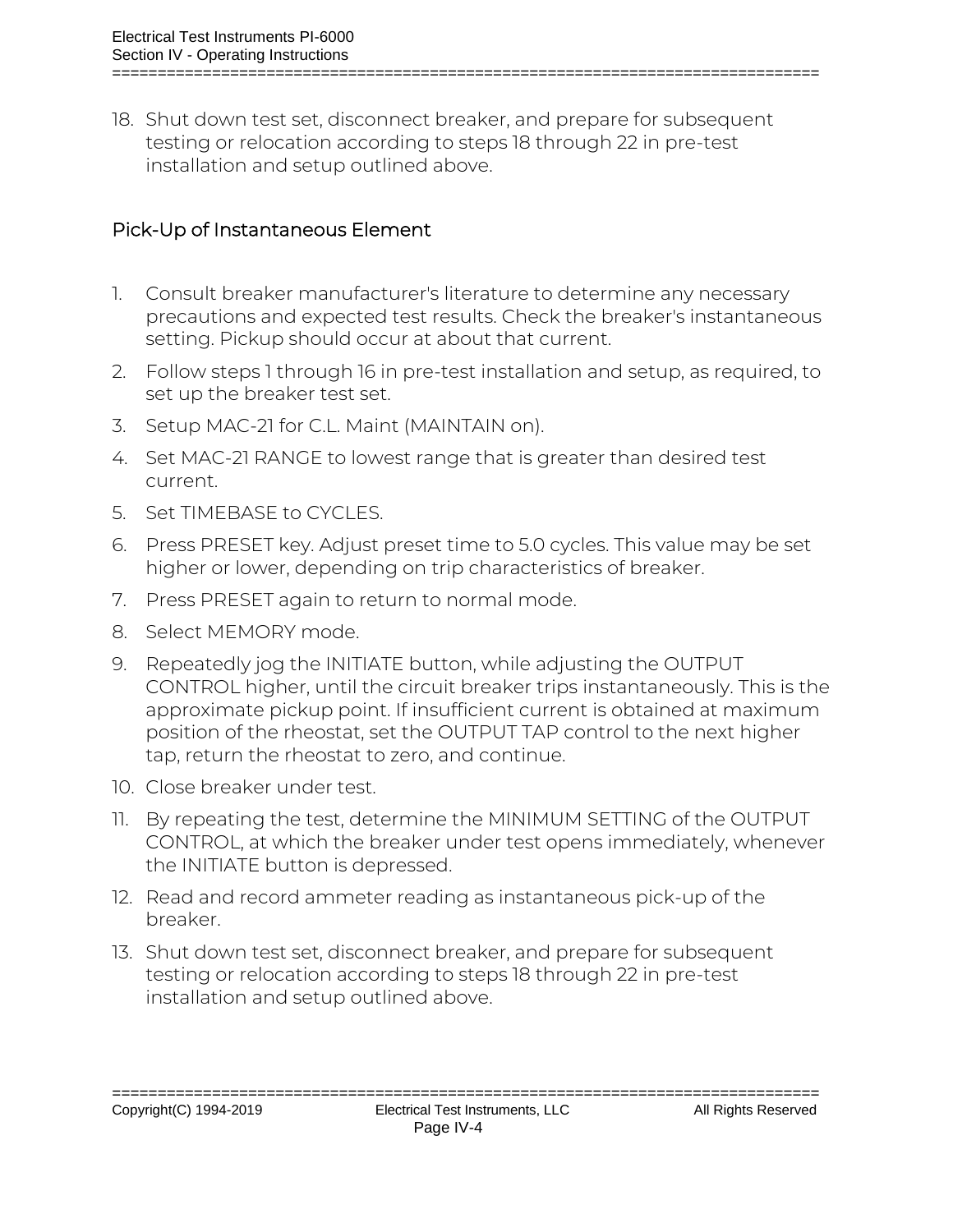# Instantaneous Trip Time Test

- 1. Perform Instantaneous Pickup Test as outlined above.
- 2. Adjust controls to obtain current above pickup, at approximate desired multiple of rating.
- 3. Close breaker under test.
- 4. Press the INITIATE button. Breaker should trip instantaneously.
- 5. Read and record timer and ammeter readings as instantaneous trip time and current.
- 6. Shut down test set, disconnect breaker, and prepare for subsequent testing or relocation according to steps 18 through 22 in pre-test installation and setup outlined above.

# MULTI-POLE MOLDED CASE CIRCUIT BREAKERS

# Timing Test

- 1. Consult breaker manufacturer's literature to determine any necessary precautions and expected test results. A test current of three times the rating of the breaker should be used for this test.
- 2. Follow steps 1 through 16 in pre-test installation and setup, as required, to set up the breaker test set.
- 3. Connect appropriate output tap to one pole of breaker under test.
- 4. Setup MAC-21 for C.L. Maint (MAINTAIN on).
- 5. Set MAC-21 RANGE to lowest range that is greater than desired test current.
- 6. Set TIMEBASE to CYCLES.
- 7. Press PRESET key. Adjust preset time to 5.0 cycles. This value may be set higher or lower, depending on trip characteristics of breaker.
- 8. Press PRESET again to return to normal mode.
- 9. Select MEMORY mode.
- 10. Repeatedly jog the INITIATE button, while adjusting the OUTPUT CONTROL higher, until the desired test current is read on the ammeter. If insufficient current is obtained at maximum position of the rheostat, set the OUTPUT TAP control to the next higher tap, return the rheostat to zero, and continue.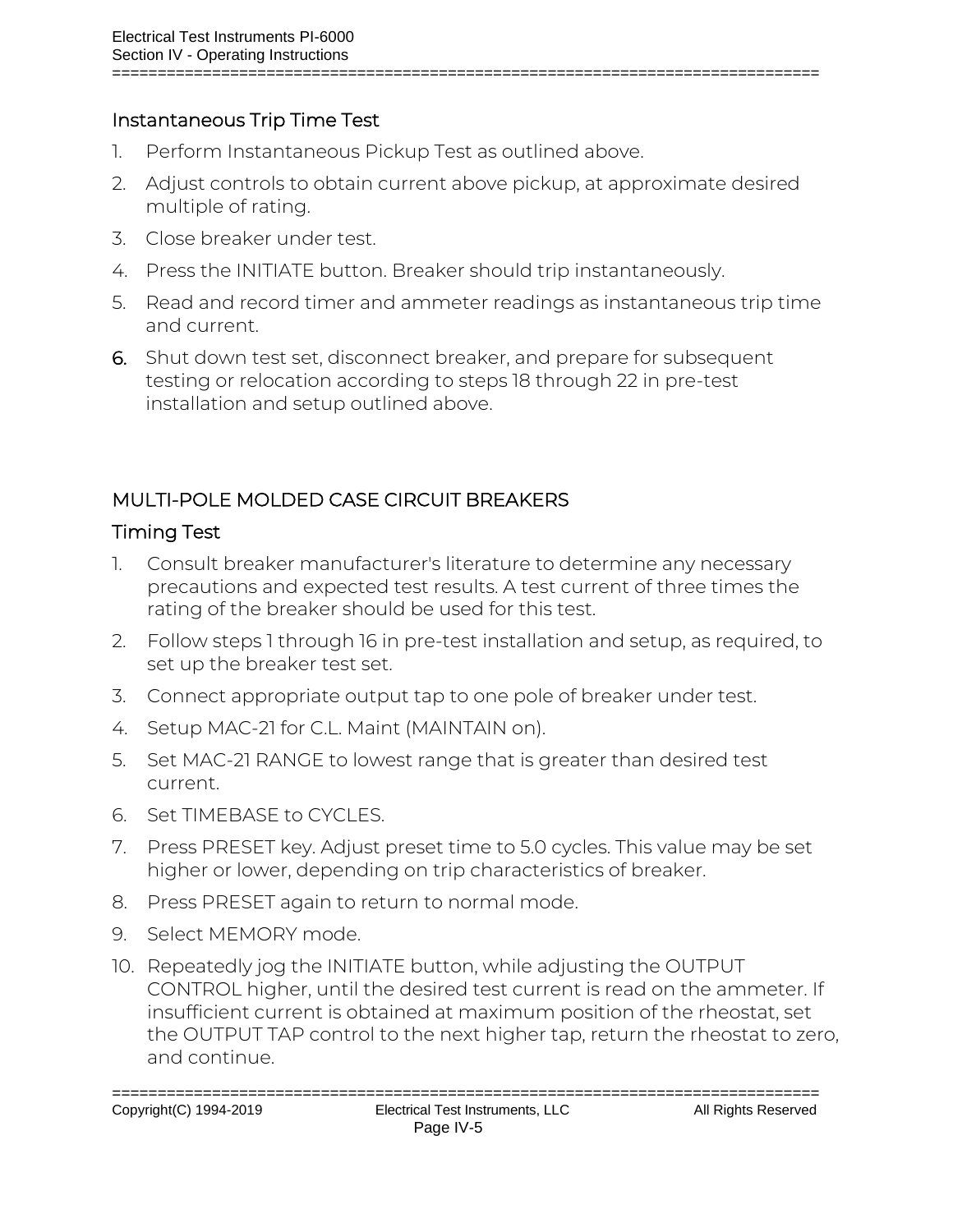- 11. Press RESET button.
- 12. Set TIMEBASE to SECONDS.
- 13. Select MAINTAIN mode.
- 14. If desired, N.C. mode may be used; connect contacts leads to an unused pole of the breaker.
- 15. Press and release INITIATE key; OUTPUT ON light should glow, timer should run, and current display should read desired output current.
- 16. While test is running, observe current reading. If necessary, adjust to correct value by using rheostat control.
- 17. When breaker trips, the test set output should de-energize, timer should stop, and OUTPUT ON light should turn off.
- 18. Read and record trip current and trip time. Compare to manufacturer's time/current curve.
- 19. Repeat above tests for other poles of the breaker. Allow time for breaker to cool. Note: it is acceptable if all poles of the breaker trip within +/- 15% of the manufacturer's time range for the value of test current chosen. All poles of the breaker need not trip in exactly the same amount of time.
- 20. Shut down test set, disconnect breaker, and prepare for subsequent testing or relocation according to steps 18 through 22 in pre-test installation and setup outlined above.

### Pick-Up of Instantaneous Element

- 1. Consult manufacturer's literature to determine any necessary precautions and expected test results. Check the breaker's instantaneous setting. Pickup should occur at about that current.
- 2. Follow steps 1 through 16 in pre-test installation and setup, as required, to set up the breaker test set.
- 3. Setup MAC-21 for C.L. MOM.
- 4. Set MAC-21 RANGE to lowest range that is greater than desired test current.
- 5. Set TIMEBASE to CYCLES.
- 6. Press PRESET key. Adjust preset time to 5.0 cycles. This value may be set higher or lower, depending on trip characteristics of breaker.
- 7. Press PRESET again to return to normal mode.
- 8. Select MEMORY mode.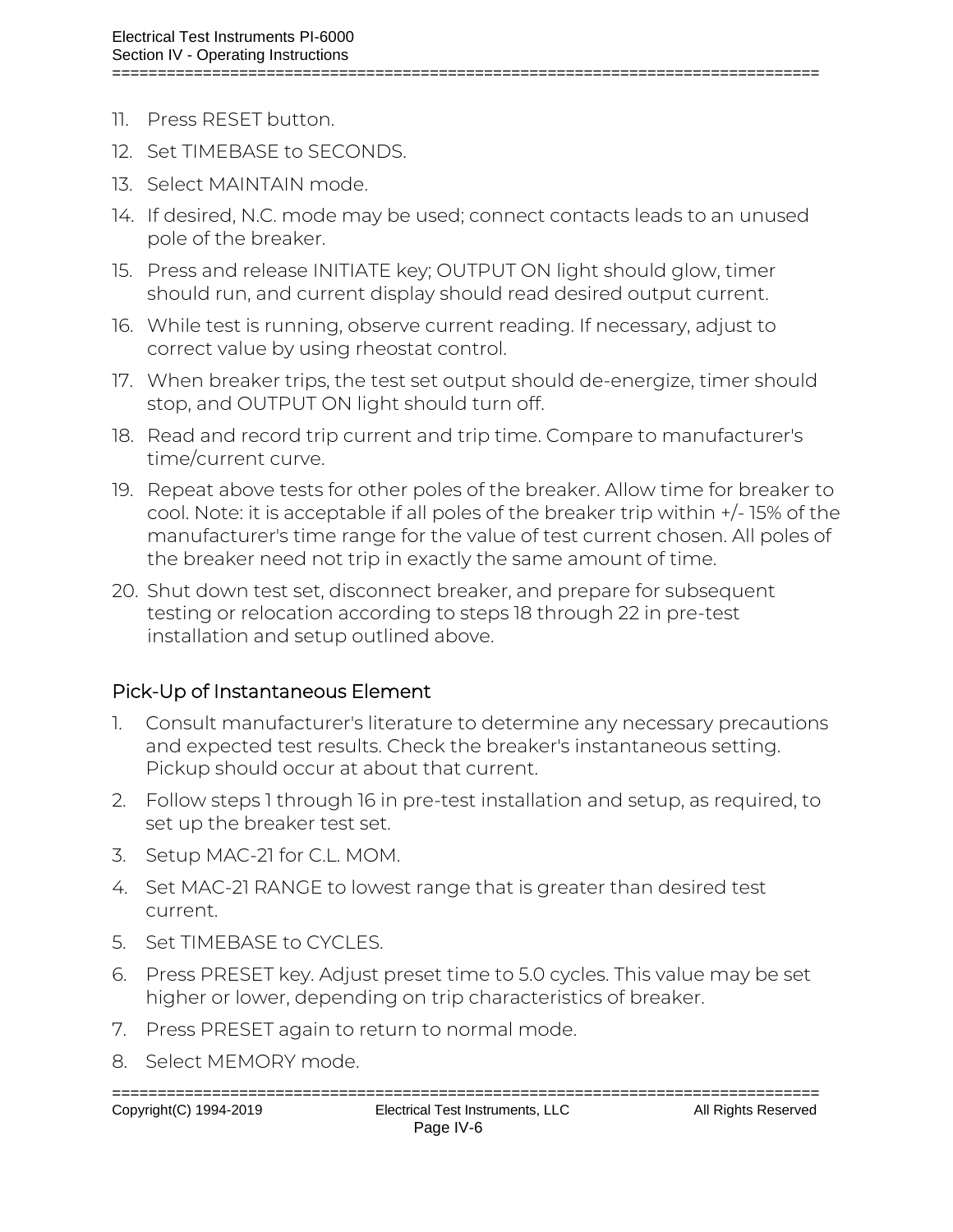- 9. Repeatedly jog the INITIATE button, while adjusting the OUTPUT CONTROL higher, until the circuit breaker trips instantaneously. This is the approximate pickup point. If insufficient current is obtained at maximum position of the rheostat, set the OUTPUT TAP control to the next higher tap, return the rheostat to zero, and continue.
- 10. Close breaker under test.
- 11. By repeating the test, determine the MINIMUM SETTING of the OUTPUT CONTROL, at which the breaker under test opens immediately, whenever the INITIATE button is depressed.
- 12. Read and record ammeter reading as instantaneous pick-up of the breaker.
- 13. Repeat the above test for the other poles of the circuit breaker.
- 14. Shut down test set, disconnect breaker, and prepare for subsequent testing or relocation according to steps 18 through 22 in pre-test installation and setup outlined above.

# Instantaneous Trip Time Test

- 1. Perform Instantaneous Pickup Test as outlined above.
- 2. Adjust controls to obtain current above pickup, at approximate desired multiple of rating.
- 3. Close breaker under test.
- 4. Press the INITIATE button. Breaker should trip instantaneously.
- 5. Read and record timer and ammeter readings as instantaneous trip time and current.
- 6. Repeat the above test for the other poles of the circuit breaker.
- 7. Shut down test set, disconnect breaker, and prepare for subsequent testing or relocation according to steps 18 through 22 in pre-test installation and setup outlined above.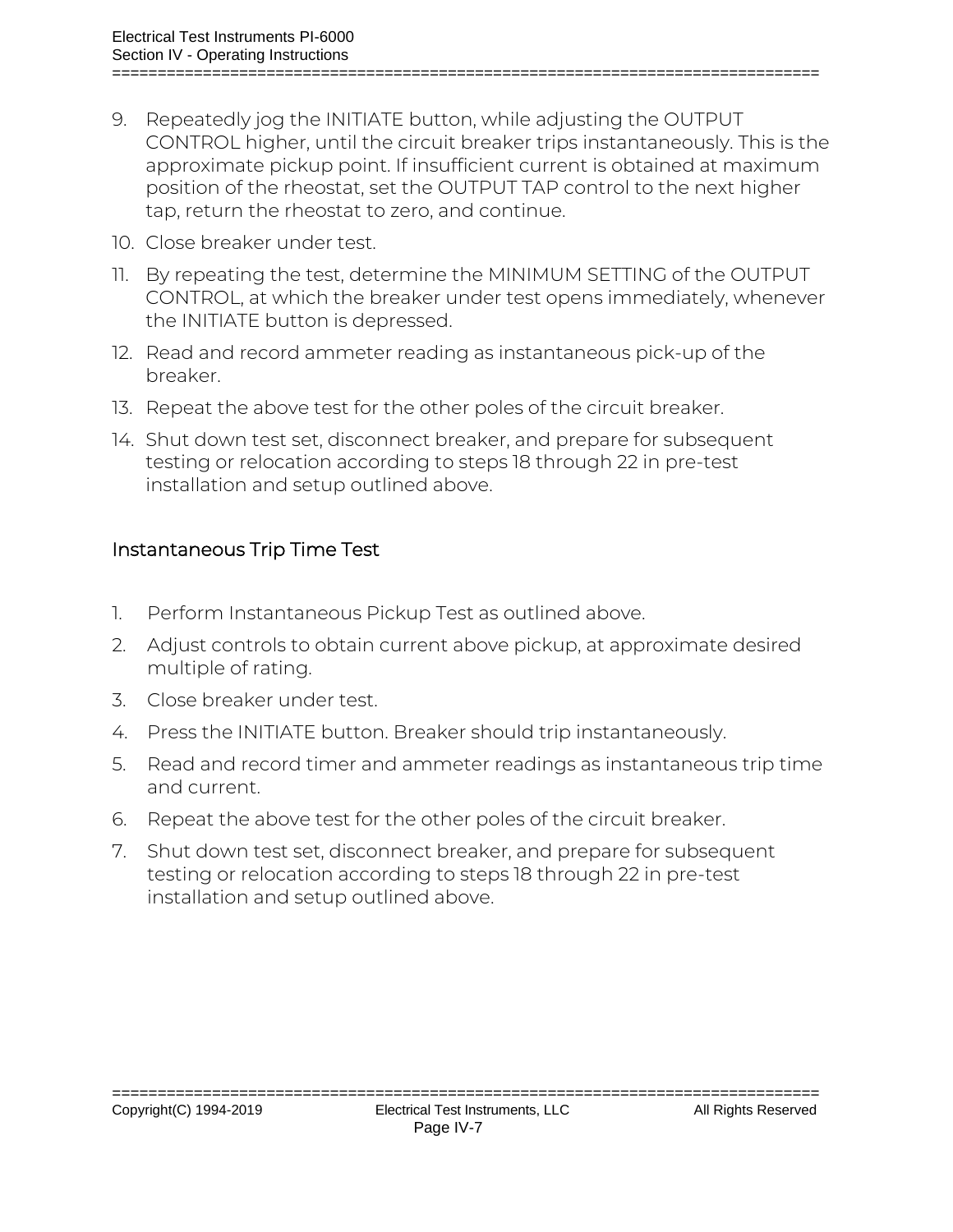# LOW VOLTAGE POWER CIRCUIT BREAKERS

Nearly all low voltage power circuit breakers are multi-pole devices. The trip units may be either magnetic with a dash pot or solid-state electronic devices. Test procedures would be the same for either type. However, electronic trip types may incorporate ground fault protection. If so, it is necessary to either block or by-pass ground fault protection when tests are being conducted on phase fault characteristics. This is because the tests are being conducted on one pole at a time, and the ground fault protection would consider this operation to be a ground fault.

Most low voltage power circuit breakers have either Long Time Delay, and Short Time Delay, and/or instantaneous tripping characteristics. In this case, for test purposes, it is recommended that the instantaneous unit be set in its maximum calibration. This is to prevent an instantaneous trip while trying to set the current for the Short Time Delay characteristic.

Electrical tests to be conducted on low voltage power circuit breakers include timing test on L.T.D.; timing test on S.T.D.; and instantaneous pick-up. It is recommended that the magnitude of test current for the L.T.D. timing test be 3 times coil rating or transformer tap. For timing test on S.T.D. the test current should be about 1.5 times the S.T.D. setting. In both cases, tripping time should be within the manufacturer's published time range. Pick-up of the instantaneous unit should be +/- 10% of the

setting for the electronic device and +/- 20% of the setting for the magnetic device.

Testing the instantaneous trip on very large circuit breakers set at or near maximum calibration may sometimes exceed the capacity of the test set. In most cases, the instantaneous element has several calibration marks between "LO" and "HI". In such cases, it may be necessary to perform the test at one of the lower calibration marks. Always be sure to record the "AS FOUND" settings and return the adjustments to these settings after testing. To perform testing, adjust the screw to a lower setting that

allows the test set to verify that the unit will pick up. If the instantaneous unit picks up at the proper current at a lower calibration point, it may be assumed that the unit will operate properly at higher calibration points. This has been verified by manufacturers and by means of field tests.

Specific test procedures for all electrical tests are outlined on the following pages.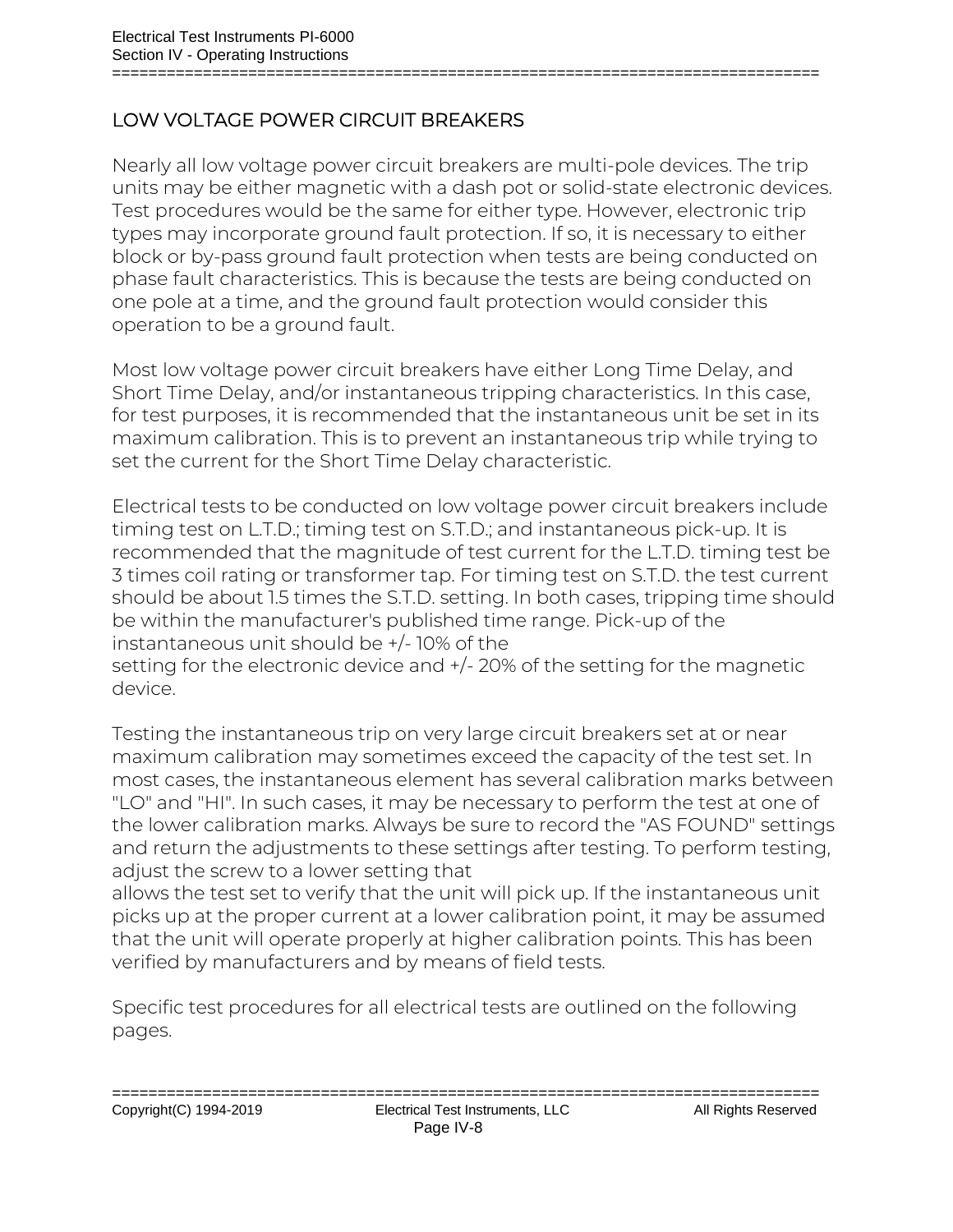# Timing Test, Long Time Delay

- 1. Consult breaker manufacturer's literature to determine any necessary precautions and expected test results. A test current of three times the rating of the breaker should be used for this test.
- 2. Follow steps 1 through 16 in pre-test installation and setup, as required, to set up the breaker test set.
- 3. Connect appropriate output tap to one pole of breaker under test.
- 4. Setup MAC-21 for C.L. Maint (MAINTAIN on).
- 5. Set MAC-21 RANGE to lowest range that is greater than desired test current.
- 6. Set TIMEBASE to CYCLES.
- 7. Press PRESET key. Adjust preset time to 5.0 cycles. This value may be set higher or lower, depending on trip characteristics of breaker.
- 8. Press PRESET again to return to normal mode.
- 9. Select MEMORY mode.
- 10. Repeatedly jog the INITIATE button, while adjusting the OUTPUT CONTROL higher, until the desired test current is read on the ammeter. If insufficient current is obtained at maximum position of the rheostat, set the OUTPUT TAP control to the next higher tap, return the rheostat to zero, and continue.
- 11. Press RESET button.
- 12. Set TIMEBASE to SECONDS.
- 13. Select MAINTAIN mode.
- 14. If desired, N.C. mode may be used; connect contacts leads to an unused pole of the breaker.
- 15. Press and release INITIATE key; CLOSE or OUTPUT ON light should glow, timer should run, and current display should read desired output current.
- 16. While test is running, observe current reading. If necessary, adjust to correct value by using rheostat control, or press MAINTAIN key for current hold.
- 17. When breaker trips, the test set output should de-energize, timer should stop, and OUTPUT ON light should turn off.
- 18. Read and record trip current and trip time. Compare to manufacturer's time/current curve. If necessary, adjust the trip unit and repeat the test.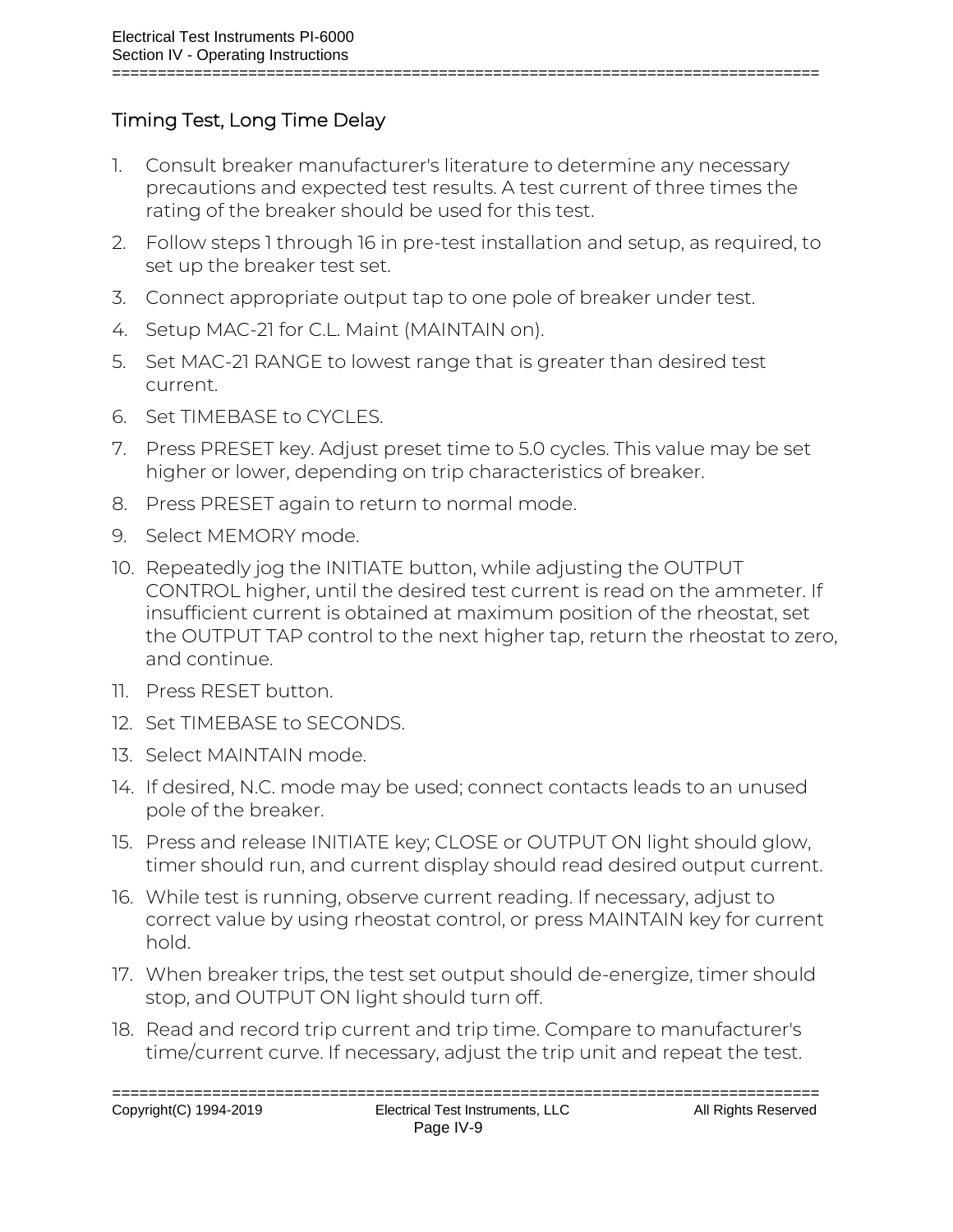- 19. Repeat the above tests for the other poles of the breaker, allowing time for breaker to cool. Note: Results are acceptable if all poles of the breaker trip within the manufacturer's time range for the value of test current chosen. All poles of the breaker need not trip in exactly the same amount of time.
- 20. Shut down test set, disconnect breaker, and prepare for subsequent testing or relocation according to steps 18 through 22 in pre-test installation and setup outlined above.

# Timing Test, Short Time Delay

Note: The breaker's trip time for short time delay will always be less than 30 cycles and may be as low as 4-5 cycles. Therefore, setting test current will require some practice. However, the magnitude of the test current is not critical; for instance, if the S.T.D. is set for 1000 amperes, there will be little or no difference in timing if a test current of 1500, 2000 or 2500 amperes is used.

Set up of controls is the same as for timing test L.T.D. Consult breaker manufacturer's literature to determine any necessary precautions and expected test results.

- 1. Follow steps 1 through 8 under Timing Test Long Time Delay.
- 2. Repeatedly jog the INITIATE button, while adjusting the OUTPUT CONTROL higher, until the desired test current is read on the ammeter. If insufficient current is obtained at maximum position of the rheostat, set the OUTPUT TAP control to the next higher tap, return the rheostat to zero, and continue.
- 3. Press RESET button.
- 4. Set TIMEBASE to SECONDS.
- 5. Select MAINTAIN mode.
- 6. If desired, N.C. mode may be used; connect contacts leads to an unused pole of the breaker.
- 7. Press and release INITIATE key; OUTPUT ON light should glow, timer should run, and current display should read desired output current.
- 8. Breaker should trip within 30 cycles (0.5 seconds). When breaker trips, the test set output should de-energize, timer should stop, OUTPUT ON light should turn off.
- 9. Read and record trip current and trip time. Compare to manufacturer's time/current curve. If necessary, adjust the trip unit and repeat the test.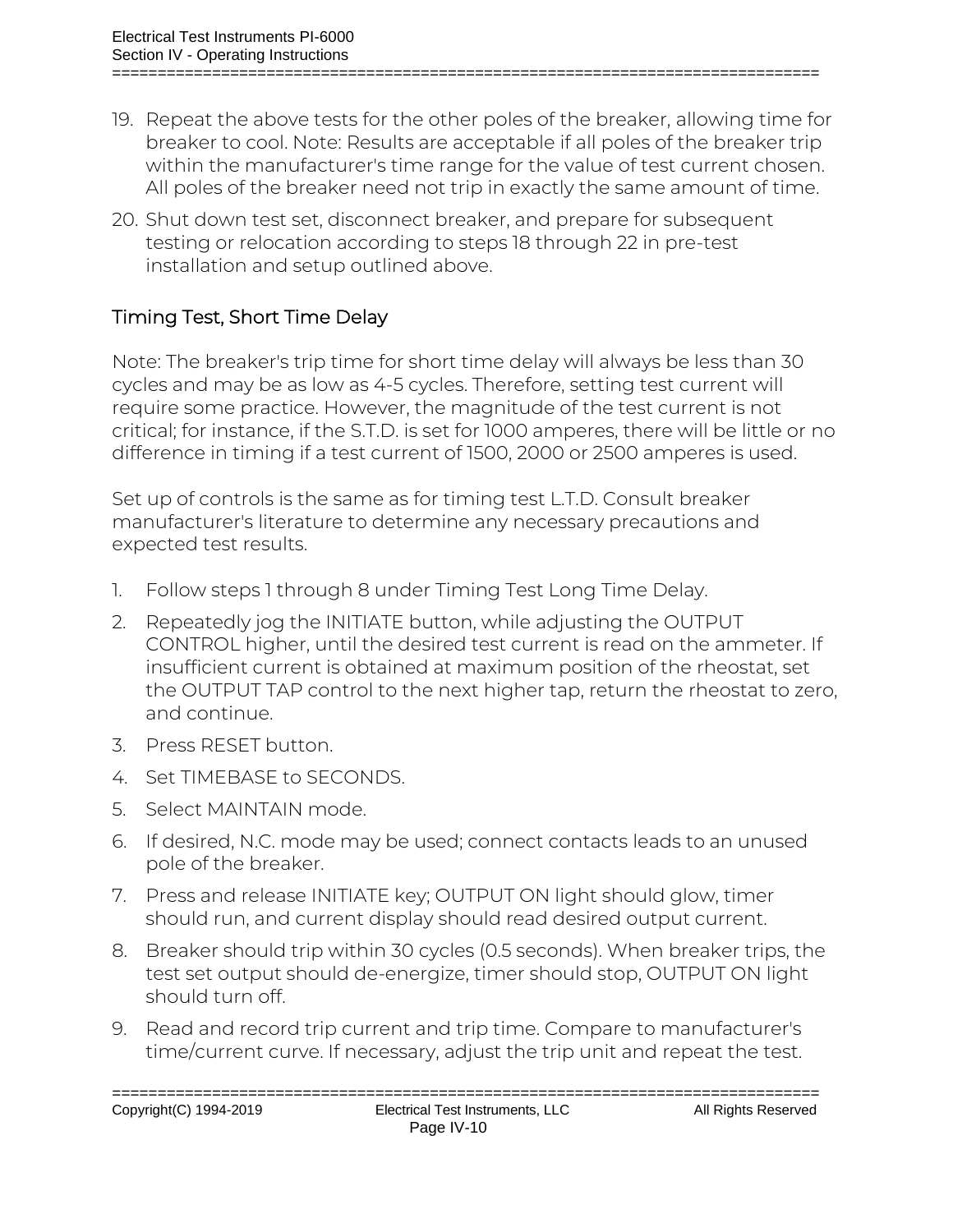- 10. Repeat the above tests for the other poles of the breaker, allowing time for breaker to cool. Note: Results are acceptable if all poles of the breaker trip within the manufacturer's time range for the value of test current chosen. All poles of the breaker need not trip in exactly the same amount of time.
- 11. Shut down test set, disconnect breaker, and prepare for subsequent testing or relocation according to steps 18 through 22 in pre-test installation and setup outlined above.

# Pick-Up of the Instantaneous Unit

- 1. Consult breaker manufacturer's literature to determine any necessary precautions and expected test results. Note: If the instantaneous setting is such that the expected test result is above that which may be easily produced by the test set, a valid test may be performed by adjusting the setting to its minimum value. At the end of the test, restore the instantaneous setting to its specified value.
- 2. Follow steps 1 through 16 in pre-test installation and setup, as required, to set up the breaker test set.
- 3. Setup MAC-21 for C.L. Maint (MAINTAIN on).
- 4. Set MAC-21 RANGE to lowest range that is greater than desired test current.
- 5. Set TIMEBASE to CYCLES.
- 6. Press PRESET key. Adjust preset time to 5.0 cycles. This value may be set higher or lower, depending on trip characteristics of breaker.
- 7. Press PRESET again to return to normal mode.
- 8. Select MEMORY mode.
- 9. Repeatedly jog the INITIATE button, while adjusting the OUTPUT CONTROL higher, until circuit breaker trips instantaneously. This is the approximate pickup point. If insufficient current is obtained at maximum position of the rheostat, set OUTPUT TAP control to next higher tap, return the rheostat to zero, and continue.
- 10. Close breaker under test.
- 11. By repeating the test, determine the MINIMUM SETTING of the OUTPUT CONTROL, at which the breaker under test opens immediately, whenever the INITIATE button is depressed.
- 12. Read and record ammeter reading as instantaneous pick-up of the breaker.

```
==============================================================================
```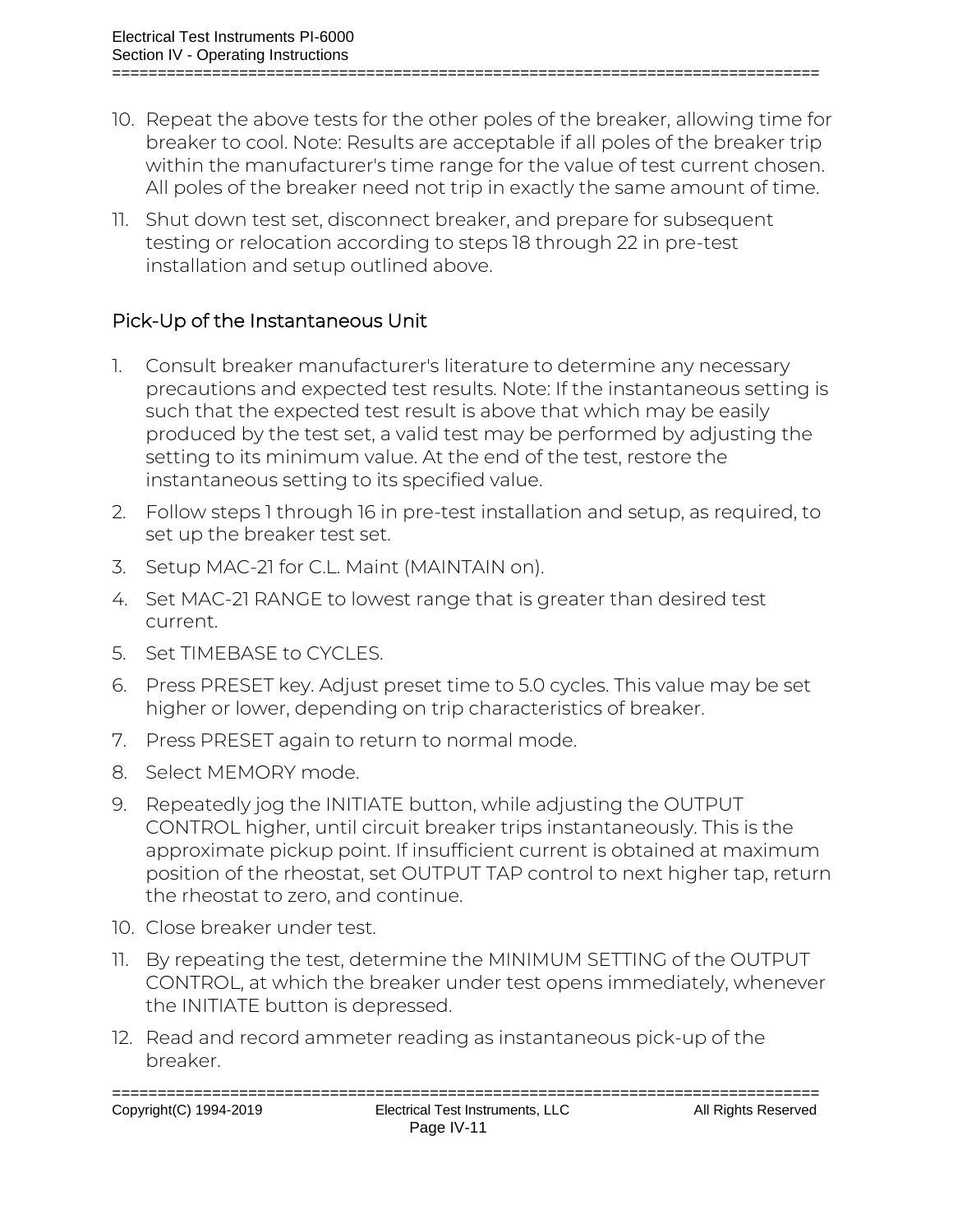- 13. Repeat the above test for the other poles of the circuit breaker.
- 14. If trip settings were modified for test purposes, restore them to their original values.
- 15. Shut down test set, disconnect breaker, and prepare for subsequent testing or relocation according to steps 18 through 22 in pre-test installation and setup outlined above.

# Instantaneous Trip Time Test

- 1. Perform Instantaneous Pickup Test as outlined above.
- 2. Adjust controls to obtain current above pickup, at approximate desired multiple of rating.
- 3. Close breaker under test.
- 4. Press the INITIATE button. Breaker should trip instantaneously.
- 5. Read and record timer and ammeter readings as instantaneous trip time and current.
- 6. Repeat the above test for the other poles of the circuit breaker.
- 7. Shut down test set, disconnect breaker, and prepare for subsequent testing or relocation according to steps 18 through 22 in pre-test installation and setup outlined above.

# MOTOR OVERLOAD RELAYS

The motor overload relay is designed to provide overload protection for a motor; therefore, it offers only one time/current characteristic, which is essentially a long-time delay. It may be multi-pole; however, most relays are single pole. In the case of a multi-pole device each pole is tested individually as in the case of a multi-pole direct acting circuit breaker.

The motor overload relay contains two separate circuits. The current carrying circuit which contains the relay's operating coil or heater. The control circuit which contains a set of contacts; these contacts open when the relay "operates". It is the opening of these control circuit contacts that deenergizes the motor starter holding coils, thus allowing the starter contactors to open, shutting down the motor.

# Timing Tests

1. Consult the relay manufacturer's literature to determine any necessary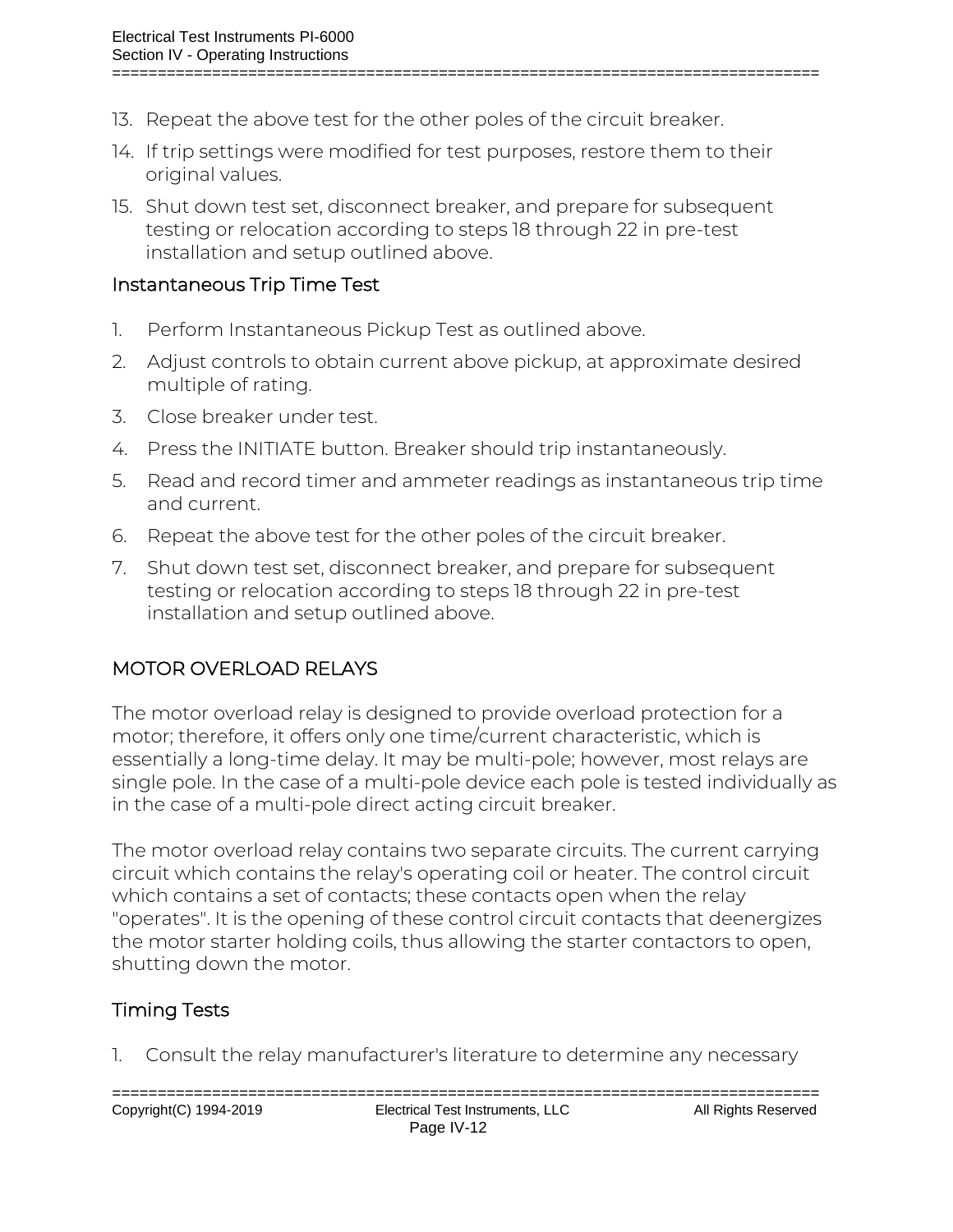precautions and the expected timing test results. The test current should be 3 to 4 times the rating of the relay operating coil or heater.

- 2. Follow steps 1 through 16 in pre-test installation and setup, as required, to set up the breaker test set.
- 3. Setup MAC-21 for C.L. Maint (MAINTAIN on).
- 4. Set MAC-21 RANGE to lowest range that is greater than desired test current.
- 5. Set TIMEBASE to CYCLES.
- 6. Press PRESET key. Adjust preset time to 5.0 cycles. This value may be set higher or lower, depending on trip characteristics of breaker.
- 7. Press PRESET again to return to normal mode.
- 8. Select MEMORY mode.
- 9. Connect the relay operating coil or heater circuit terminals to the breaker test set common terminal and the proper output tap terminal.
- 10. Connect the relay control circuit contacts to the CONTACTS terminals and determine that they are closed by observing the CONTINUITY lamp.
- 11. Repeatedly jog the INITIATE button, while adjusting the OUTPUT CONTROL higher, until the desired test current is read on the ammeter. If insufficient current is obtained at maximum position of the rheostat, set the OUTPUT TAP control to the next higher tap, return the rheostat to zero, and continue.
- 12. Press RESET button.
- 13. Set MAC-21 to N.C. mode. Set MAINTAIN on.
- 14. Press and release INITIATE button; OUTPUT ON light should glow, timer should operate, and current should indicate on display.
- 15. When the relay control circuit contacts open, the test set output should deenergize and the timer should stop.
- 16. Read and record the test value of current and the time of the test. Compare the results to the manufacturer's specifications. If possible, adjust the relay. Usually, if the relay time of operation is incorrect, it is necessary to replace the relay heater with one of the recommended sizes for the motor being protected. If a check test is desired, the relay must be allowed to cool for a period of time (approximately 15 to 30 minutes).
- 17. For a multi-pole relay, repeat the above tests for the other relay poles.
- 18. Shut down test set, disconnect breaker, and prepare for subsequent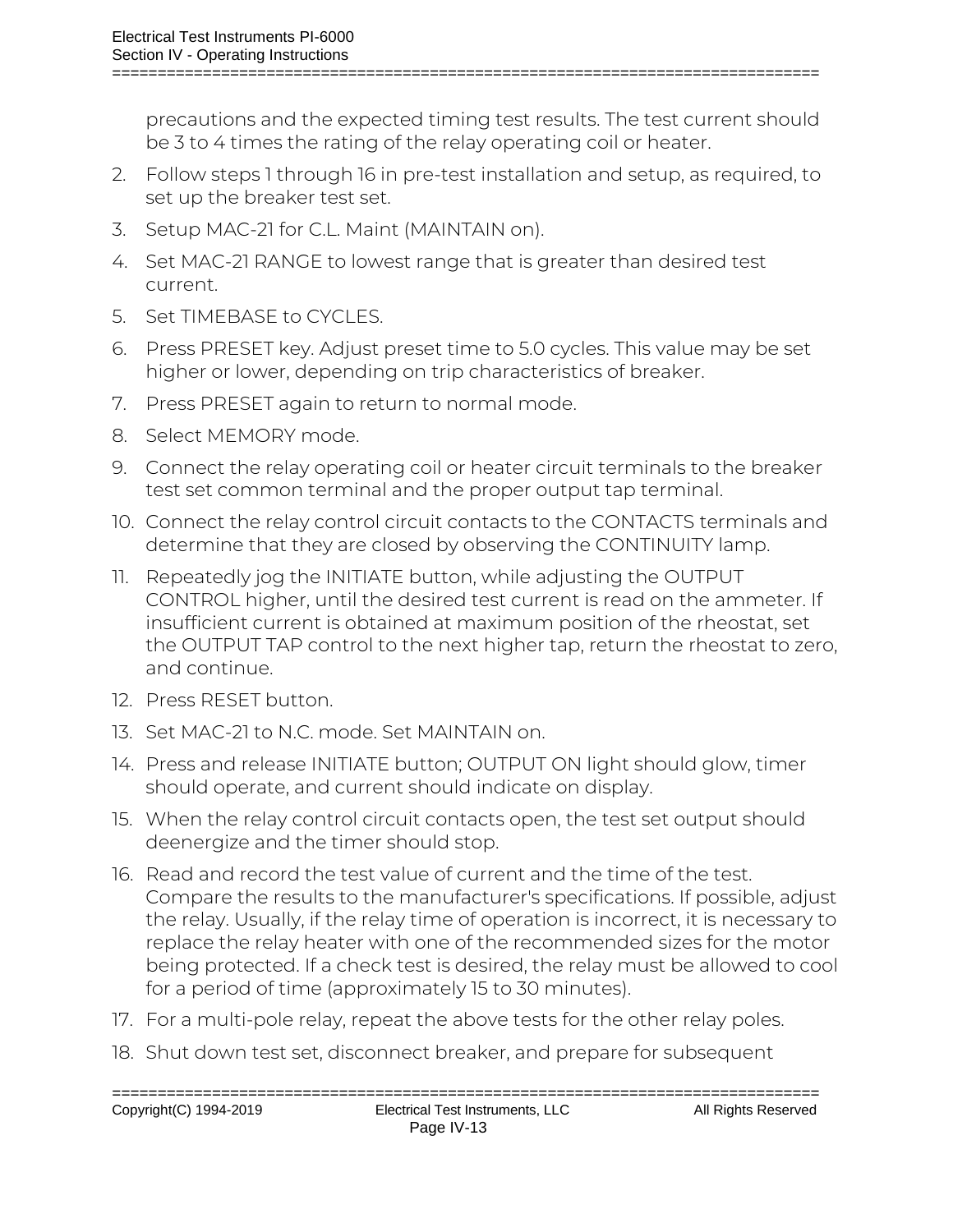testing or relocation according to steps 18 through 22 in pre-test installation and setup outlined above.

# RATIOING CURRENT TRANSFORMERS

To conduct a ratio test on a current transformer, a good multi-range bench ammeter is required in addition to the breaker test set. The breaker test set supplies primary current to the transformer and the bench ammeter is used to read the transformer secondary current. It is suggested that a graph of the test results be plotted. Primary current should be the abscissa and corresponding secondary current the ordinate of the graph.

WARNING: It is extremely important that the secondary circuit of the current transformer never be broken or opened while the primary circuit is energized. Should the secondary circuit of an energized current transformer be opened, the collapsing magnetic field generates an extremely high voltage across the open ends of the circuit until the resultant arc is extinguished. Under these conditions, personal injury and/or damage to the current transformer under test are probable.

- 1. Follow steps 1 through 16 in pre-test installation and setup, as required, to set up the breaker test set.
- 2. Connect the current transformer primary terminals to the breaker test set common terminal and the proper output tap terminal.
- 3. Connect the current transformer secondary terminals to the bench ammeter.
- 4. Set the MAC-21 to N.O. mode. Set MAINTAIN on.
- 5. Press and release INITIATE button; CLOSE or OUTPUT ON light should glow, timer should operate, and current should indicate on display.
- 6. Adjust OUTPUT CONTROL higher until the desired current transformer primary current is read on the MAC-21 ammeter. Adjust OUTPUT TAP switch, if necessary, to obtain required current.
- 7. Read and record the readings on both the breaker test set (MAC-21) and the bench ammeter.
- 8. Repeat steps 6 and 7 until the desired number of test points have been obtained. Note: It is suggested that test points be obtained in multiples of the current transformer rating. For instance, for a 200/5 current transformer, test points would be obtained at primary currents of 200, 400, 600, 800 amperes, etc.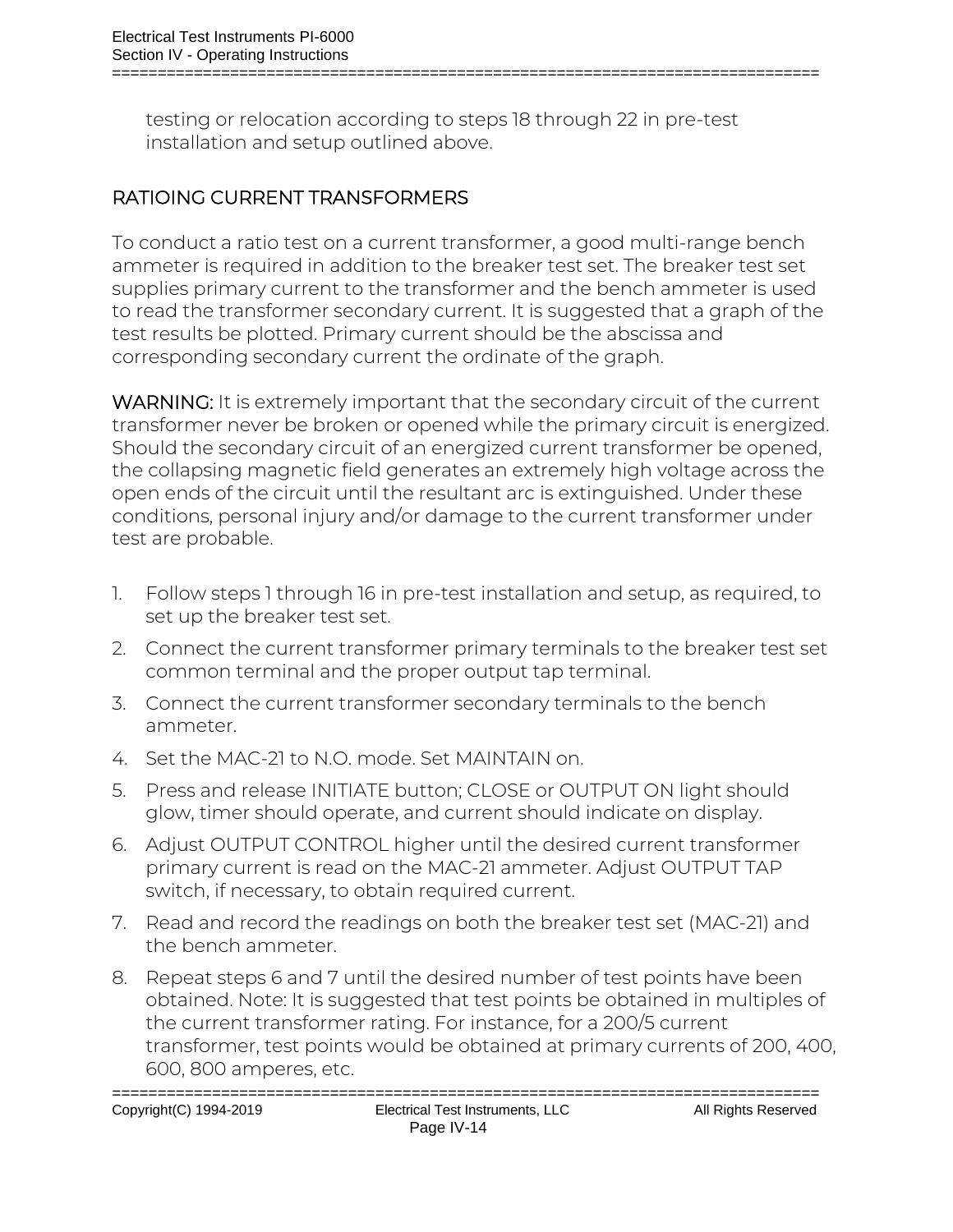9. Shut down test set, disconnect CT, and prepare for subsequent testing or relocation according to steps 18 through 22 in pre-test installation and setup outlined above.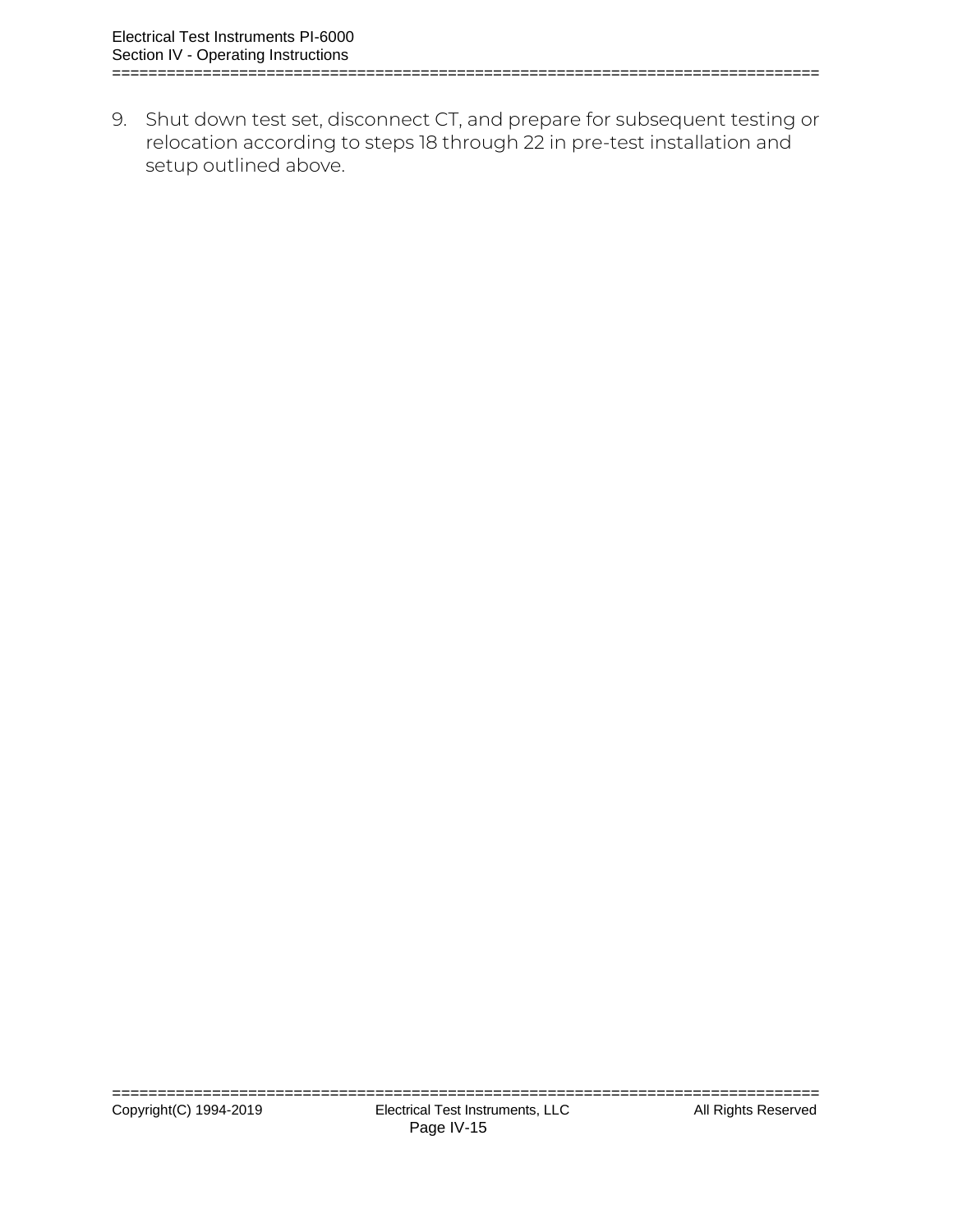# SECTION V

# SERVICE INFORMATION AND DOCUMENTATION

#### MAINTENANCE AND CALIBRATION OF THE PI-6000

The PI-6000 requires only minimal maintenance. Mechanical components such as casters and hinges may need periodic lubrication. External surfaces should be kept clean, and screws on access panels should be checked for tightness. The output stab adapter plates must be kept clean and smooth, and studs should be maintained in good condition. Poor output connections are the main cause of overheating and poor performance.

Occasionally, or more often if used in dusty environments, it is important to inspect and clean interior components. Disconnect from all sources of power and remove all access covers. Carefully blow out any dust and inspect all connections for tightness and any sign of deterioration due to corrosion or overheating.

The fans should be cleaned with a damp rag and checked for signs of bearing wear by spinning.

Rheostat brushes should be inspected for signs of wear or overheating and cleaned or replaced as required.

Calibration of the PI-6000 requires accurate current measurement in both series and parallel connection. Adjustment may be accomplished by means of the potentiometers accessible through the output stab plate. The outer pot is for parallel connection, and the inner pot is for series.

### MAINTENANCE AND CALIBRATION OF THE MAC-21

The MAC-21 is manufactured using solid state components that should not require extensive maintenance. However, the accuracy of the MAC-21 is critical to the testing of circuit breakers and is dependent upon the output of an aircore current sensing coil, which could change due to movement caused by shock or vibration encountered in transporting the test set. Other factors which may affect calibration are contact resistance in the control cable, unusual magnetic fields, insulation leakage, and aging of electronic components in the MAC-21. Therefore, proper operation and calibration should be checked at regular intervals and adjusted if proper equipment is available. The manufacturer's recommended calibration interval is (1) one year.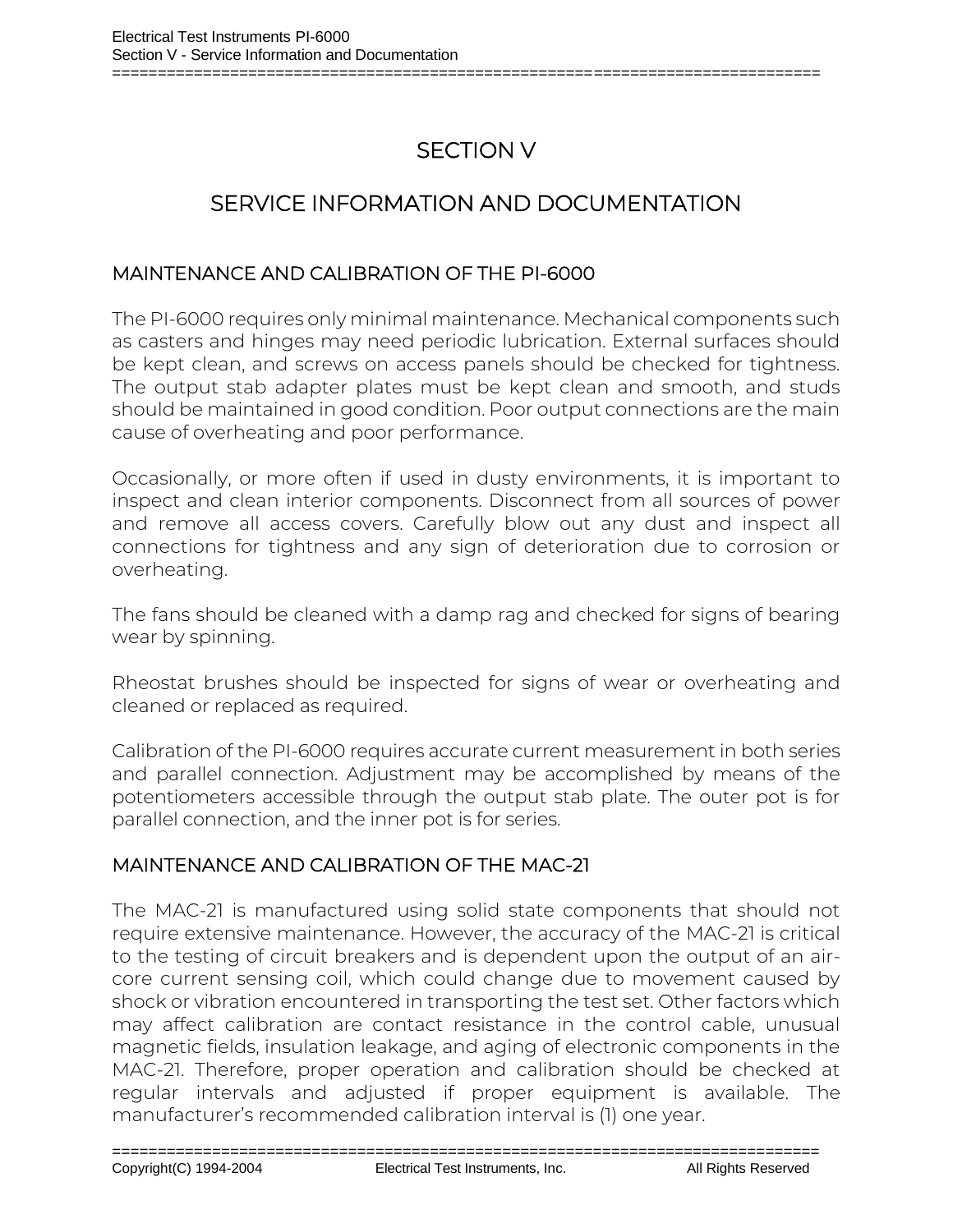The inherently delicate nature of electronic circuitry and metering make it generally inadvisable to leave the Indicator Control Panel and MAC-21 fastened into the breaker test set if it is being transported under conditions of extreme shock and vibration. The standard rack-mount hardware and twist-lock connector make it simple to remove the Indicator Control Panel and MAC-21 and carry or ship them separately. Suggested periodic maintenance consists of the following:

- 1. Clean the lenses of the LED displays with a plastic cleaner.
- 2. Clean the front panel with a soft brush and cloth.
- 3. Perform basic field operational check as described below.

Field performance check of the MAC-21 may be performed as follows:

- 1. Obtain a current measuring calibration standard capable of reading TRUE-RMS current up to at least 1000 Amperes to an accuracy of at least 0.25%.
- 2. Set up the breaker test set for normal breaker testing.
- 3. Connect the calibration standard to the desired output tap. If cables are used, it is recommended that they be twisted so as to minimize radiation and pickup of stray magnetic fields.
- 4. Apply power to test set and allow at least 10 minutes for circuits to stabilize.
- 5. Check ammeter zero in all ranges. If reading on current meter is greater than 1% of Full Scale, internal zero adjustment may be required. If adjustments are anticipated, remove the MAC-21 from the test set and remove the top cover.
- 6. Set MAC-21 Range to 1000 A and adjust output of breaker test set to exactly 800 Amperes. If Coarse Tap is 1, and Output Control Rheostat is less than 50%, additional resistance must be added to output circuit. This is important, because waveform distortion is more prevalent at lower levels.
- 7. If the MAC-21 reading differs from the standard by more than rated accuracy, adjust the gain potentiometer for proper reading. If an error of more than 5% is noted, and unit has been in service, the accuracy and validity of previous tests may be questionable; otherwise, there may be a problem in the test setup.
- 8. Check accuracy at 200, 400, 600, and 1000 Amperes.
- 9. Adjust the current to zero, and press RESET key.
- 10. Raise the current slowly, until the timer begins to run. This is the Current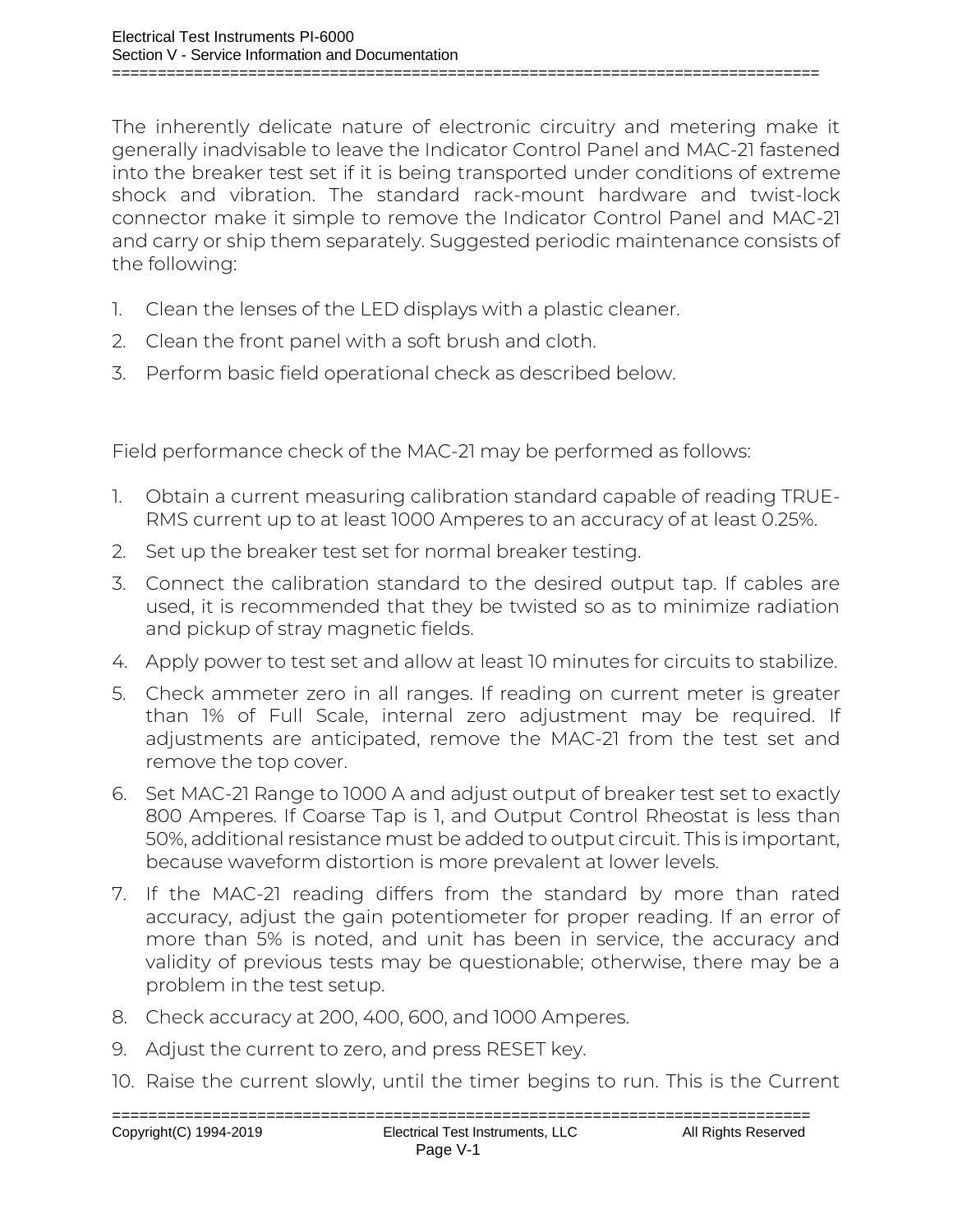Latch Threshold, which should be about 5% of full-scale range.

- 11. Set the current at 50% of full scale (500 A) and stop the current.
- 12. Set the MAC-21 to MEMORY mode and press the RESET Switch.
- 13. Initiate a fast momentary pulse of no more than 6 cycles (0.1 Sec) duration. The meter should read the same value, within 2%, that was set in step 11 above.
- 14. Check pulse reading operation in this manner for currents of 200, 400, 600, and 1000 Amperes, and varying duration.
- 15. Set Timer Time Base to SECONDS. Press Master Reset Switch. Set N.O. mode. Using a timing standard, initiate for exactly ninety (90) seconds. Timer should read 90.00 Seconds, +/- 0.01 Seconds. (Note: actual reading may vary because of inability to control and measure pulse length.)
- 16. If everything checks out, the MAC-21 can be assumed to be in calibration, and no other adjustments are required.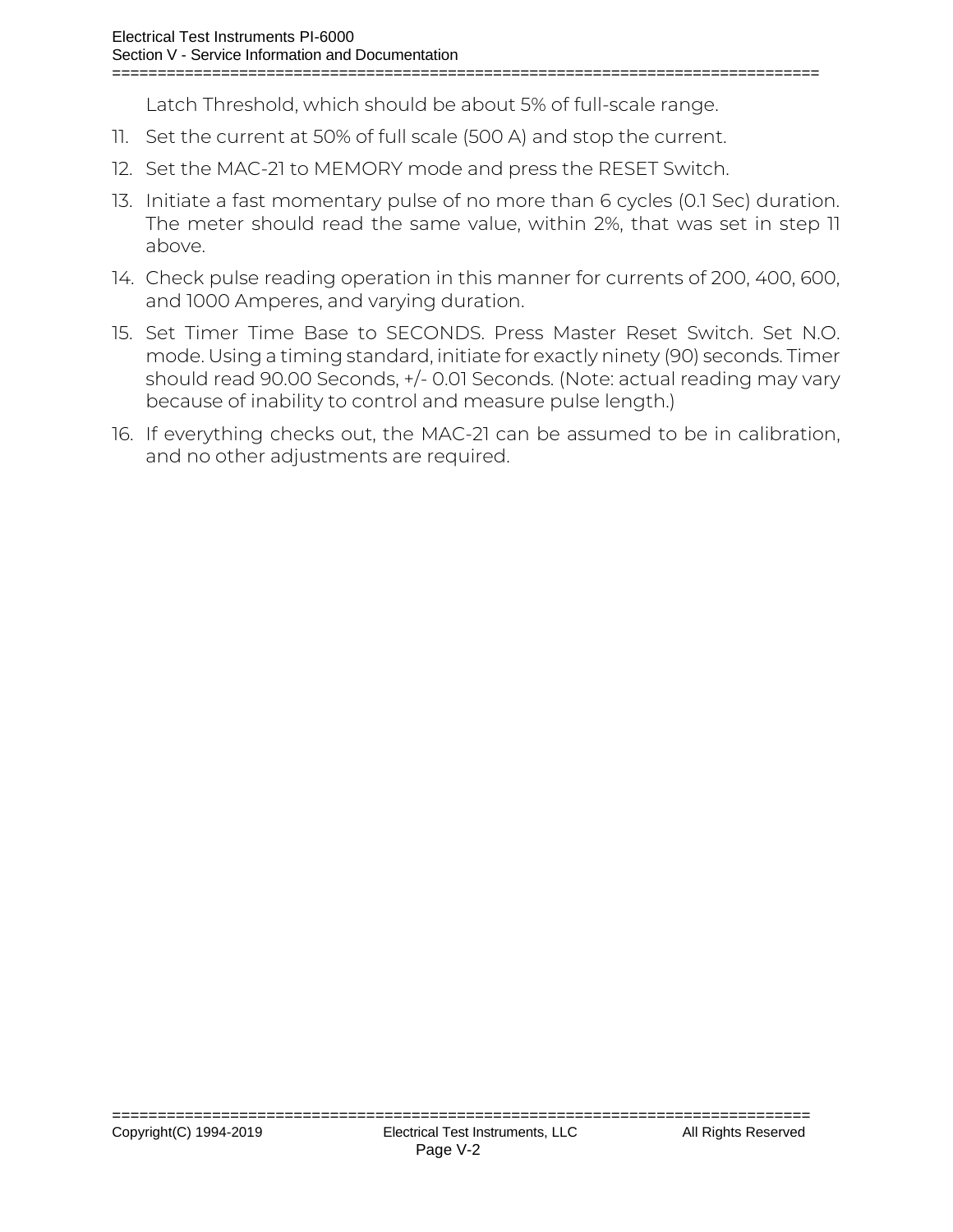# PARTS LIST (PI-6000):

The overall schematic is on the following pages. The parts list is provided below. Please refer to both when ordering replacement parts.

| <b>ITEM</b>              | QTY                      | <b>DESCRIPTION</b>                  | <b>REF DES</b>   | ETI Number |
|--------------------------|--------------------------|-------------------------------------|------------------|------------|
| ı                        | 3                        | Contactor, 4PST, 30A                | K1-K3            | M-C245     |
| $\mathbf{2}$             | $\overline{3}$           | Contactor, 2NO2NC                   | K4-K6            | M-E108     |
| 3                        | $\overline{2}$           | Contactor, 2Pole, 75A               | $K$ 13,14        | M-E102     |
| $\overline{4}$           |                          | PCB, voltage sensing                | PCB <sub>2</sub> | S-B190     |
| 5                        | $\overline{1}$           | Relay, 2NO2NC, 12 VDC               | K9               | M-E103     |
| 6                        |                          | Relay, 4NO, 12 VDC                  | KIO              | M-E104     |
| 7                        | $\overline{2}$           | Distribution Block                  | DB1, DB2         | M-C235     |
| 8                        | $\mathbf 2$              | Fuse Holder, dual 600V, 30A         | XF 3,4           | M-C116     |
| $\mathcal{G}$            | 1                        | Programmable Overload Device (POD)  | M1               | $S-B153$   |
| 10                       | $\overline{\phantom{a}}$ | Transformer, 480/120 VAC            | T3               | M-C117     |
| $\overline{\phantom{a}}$ | $\overline{2}$           | Fuse, 600V, 200A, FRS-R200          | FI, F2           | M-C118     |
| 12                       | $\mathbf{2}$             | Fuse, 600V, 15A, FNQ-R-15           | F3, F4           | M-B379     |
| 13                       | $\overline{3}$           | Fuse, 250V, 1/2A, MDL-1/2           | F5, F6, F17      | M-B313     |
| 16                       | $\overline{\phantom{a}}$ | Fuse, 250V, 5A, MDL5                | F18              | M-B312     |
| 17                       | $\overline{2}$           | Fan, 10-inch, 550 CFM               | B1               | M-E114     |
| 18                       | $\overline{c}$           | Connector, Male, Red, 250A          | J1, J2           | M-C398     |
| 19                       | $\overline{1}$           | Outlet, GFI                         | $\overline{J}3$  | M-C159     |
| 20                       | $\overline{\phantom{a}}$ | Circuit Breaker, Thermal, 8A        | CB1              | M-B176     |
| $\overline{21}$          | $\overline{1}$           | Motorized rheostat assembly         | TA, B, C, D      | $S-B315$   |
| 22                       | $\overline{1}$           | Transformer, output                 | T <sub>2</sub>   | M-D205     |
| 23                       | $\overline{1}$           | Transformer, isolation, 50VA        | <b>T6</b>        | M-E116     |
| $\overline{24}$          | $\overline{\phantom{a}}$ | Transformer, isolation, 1100VA      | T <sub>8</sub>   | M-E115     |
| 25                       | $\overline{1}$           | Transformer, 120V/12VCT             | $\overline{74}$  | M-C161     |
| 26                       | $\mathbb{I}$             | <b>MOV, 575 VAC</b>                 | <b>RV1</b>       | M-C162     |
| 27                       | $\mathbb{I}$             | SCR Ass'y, 500A                     | <b>SCR1</b>      | S-B197     |
| 28                       | $\overline{1}$           | Connector, 16 pin, female           | P <sub>5</sub>   | M-C135     |
| 29                       | $\overline{1}$           | Connector, 37 pin, Female           | P <sub>2</sub>   | M-C138     |
| 30                       | $\mathbb{I}$             | Cable clamp, 16 pin                 | XP5              | M-C124     |
| 31                       | $\overline{1}$           | Cable clamp, 37 pin                 | XP <sub>2</sub>  | M-C139     |
| 32                       | 44                       | Pin, female, #24-20                 | XXP2, XXP5       | M-A128     |
| 33                       | $\overline{1}$           | Binding post, green                 | BP1              | M-B230     |
| 34                       | $\overline{1}$           | LED, red, 12V                       | DS1              | M-B251     |
| 35                       | $\overline{2}$           | Fuse Holder, 600V, 200A             | XF1, XF2         | M-E110     |
| 36                       | $\overline{3}$           | Fuse Holder, 300V, 30A              | XF5, 6, 17       | M-B177     |
| 37                       | $\overline{c}$           | Fuse Holder, dual, 600V, 30A        | XF7, 8           | M-C238     |
| 38                       | $\overline{4}$           | Fuse Holder, dual, 600V, 60A        | XF9-16           | M-C239     |
| 39                       | $\overline{4}$           | Resistor, 300 ohms, 91 W            | $R1-R4$          | M-E117     |
| 40                       | $\overline{1}$           | SCR Trigger PCB Ass'y               | PC1              | S-B380     |
| 41                       | $\overline{\phantom{a}}$ | Ser/Par switch/cal Ass'y            |                  | S-B196     |
| 42                       | $\overline{2}$           | Thermistor, 10k                     | TH1,TH2          | M-B226     |
| 43                       | $\overline{1}$           | Input Voltage Selector Switch       | <b>S11</b>       | M-C234     |
| $44$                     | $\rm 8$                  | Nut, Hex, SS, 1/2"-13               |                  | M-B228     |
| 45                       | 8                        | Bolt, hex, SS, 1/2"-13x2", F/T      |                  | M-D496     |
| 46                       |                          | Rheostat Wheel Assembly, 3/8"       |                  | M-D224     |
| $47$                     | $\overline{2}$           | Connector, plug, female, 250A       |                  | M-C392     |
| 48                       | $\overline{2}$           | Distribution block, single, 18 hole |                  | M-C235     |
| 49                       | 4                        | Connector, terminal block, 10 pos   | TB1-TB4          | M-C127     |
| 50                       | 1                        | Transformer, paralleling            | T <sub>5</sub>   | M-C278     |
| 51                       | $\overline{2}$           | Transformer, CT, 50:5               | TIO, TII         | $M-C231$   |
| 52                       | $\overline{1}$           | Timing belt, 21"                    |                  | M-C227     |
| 53                       | $\overline{3}$           | <b>Bolt Support</b>                 |                  | M-D202     |
| 54                       | $\mathbb{I}$             | CT Assembly                         |                  | S-B390     |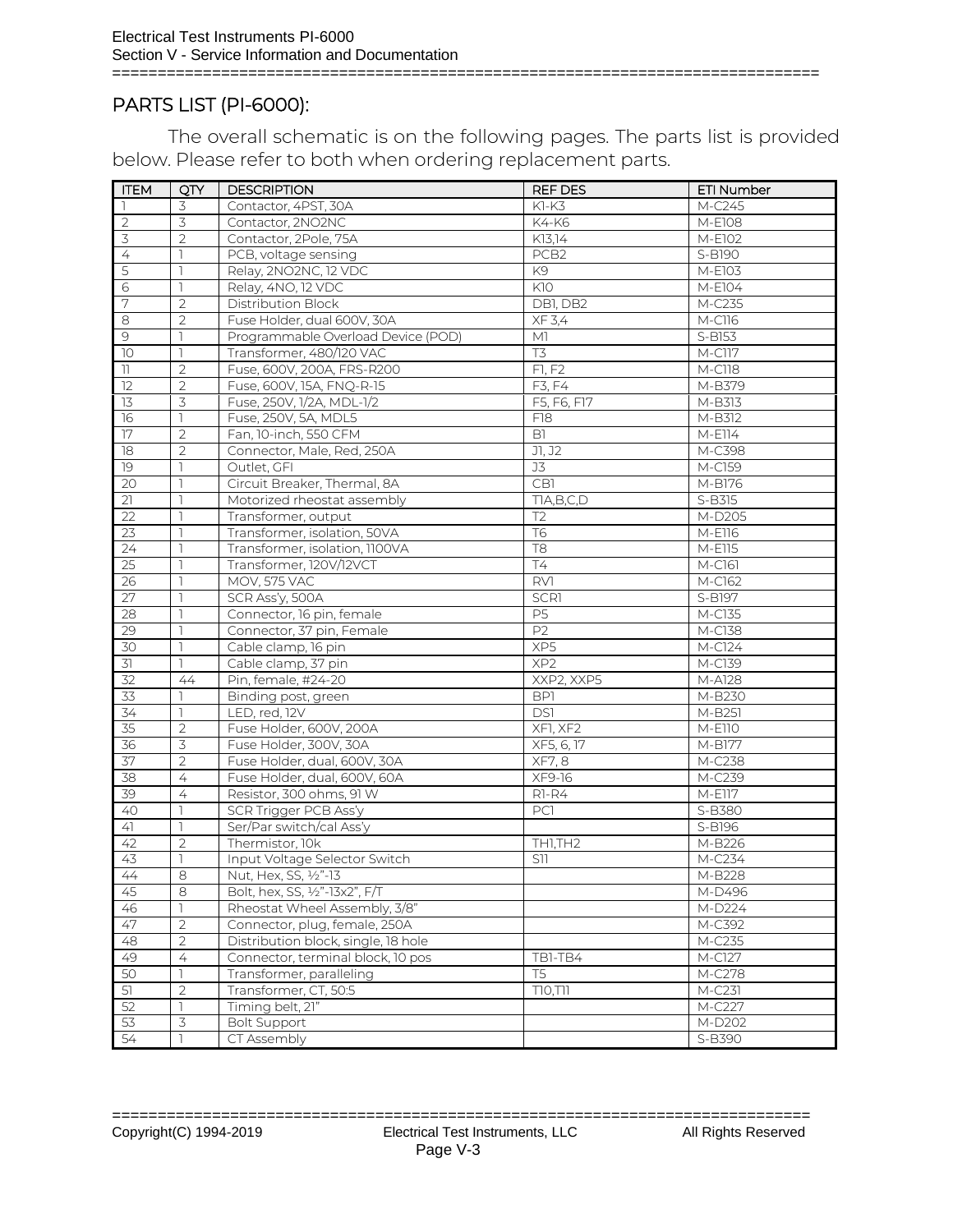# PARTS LIST (Indicator Control Panel):

The overall schematic is on the following pages. The parts list is provided below. Please refer to both when ordering replacement parts.

| <b>ITEM</b>  | <b>QTY</b>     | <b>DESCRIPTION</b>               | <b>REF DES</b>   | Part Number   |
|--------------|----------------|----------------------------------|------------------|---------------|
|              |                | Power Supply                     | PS1              | $M-E101$      |
| $\mathbf{2}$ |                | Digital Panel Meter              | M <sub>1</sub>   | M-C524        |
| 3            |                | Relay, DPDT, 120VAC              | Κl               | M-C147        |
| 4            | 3              | Relay, DPDT, 12 VDC              | $K2-4$           | M-C149        |
| 5            | 4              | Switch, pushbutton, lighted      | $S1-S4$          | <b>M-C110</b> |
| 6            |                | Indicator                        | DS4              | <b>M-C111</b> |
| 7            | $\overline{2}$ | Lens, Red                        | XS2, XDS2        | M-C112        |
| 8            | $\overline{2}$ | Lens, Green                      | XS1, XS3         | M-C113        |
| 9            |                | Lens, Yellow                     | XDS4             | $M-C114$      |
| 10           |                | LED, red                         | DS5              | M-B251        |
| 11           |                | Receptacle, 37 pin, male         | J1               | M-C140        |
| 12           | 37             | Pin, male, #24-20                | XJ1              | M-A127        |
| 13           |                | Control panel PCB Ass'y          | PCB1             | S-B169        |
| 74           |                | Relay PCB Ass'y                  | PCB <sub>2</sub> | S-B124        |
| 15           |                | Metering PCB Ass'y               | PCB3             | S-B386        |
| 16           |                | Interconnect cable, 10 pos       | P                | S-A107        |
| 17           | $\overline{2}$ | Binding post, Yellow             | <b>BP1,2</b>     | M-B175        |
| 18           |                | Terminal strip, 8 pos            | TS1              | M-C222        |
| 19           | $\overline{2}$ | Handle, brass, nickel plated, 3" |                  | M-C174        |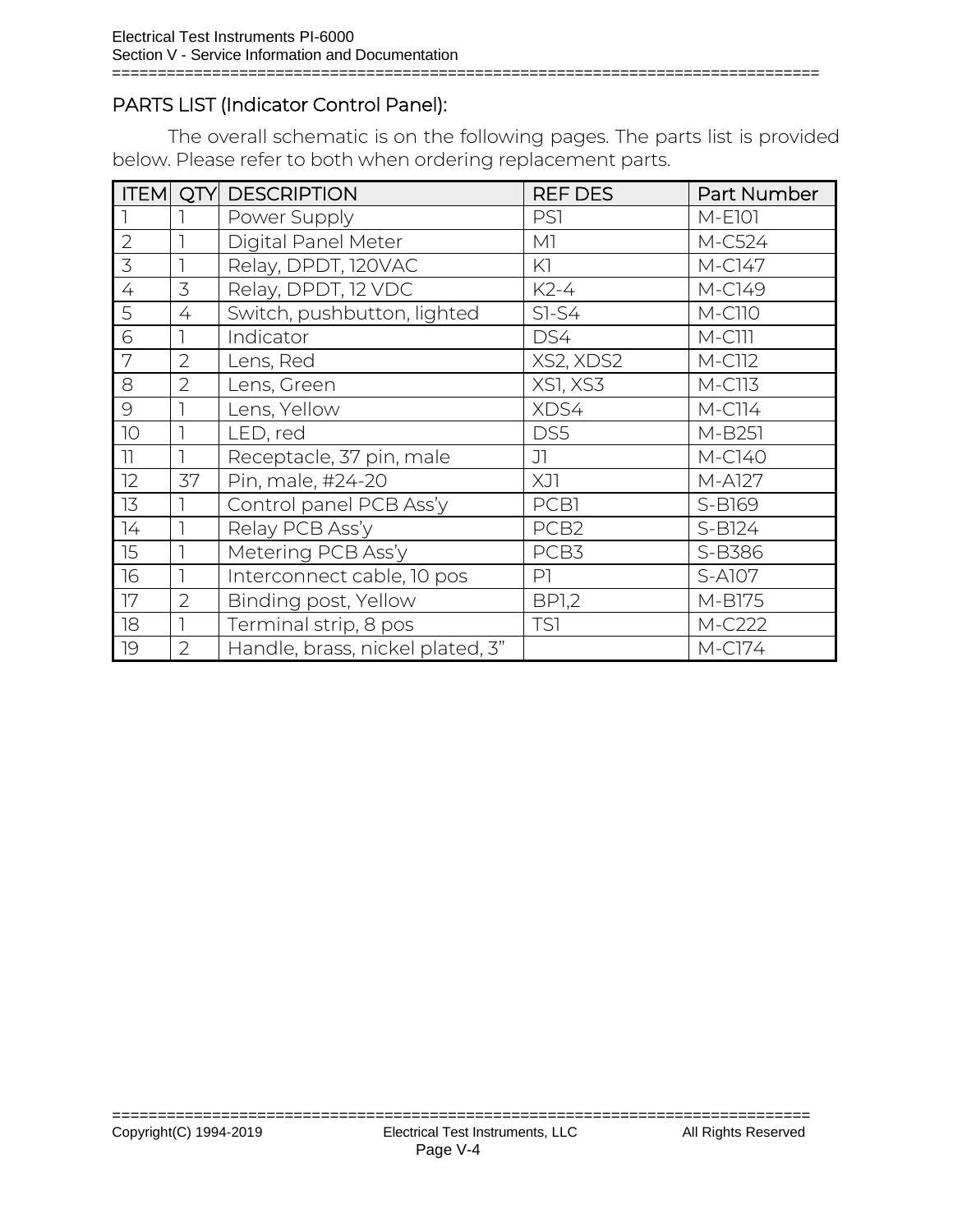### PARTS LIST (MAC-21):

The overall schematic is on the following pages. The parts list is provided below. Please refer to both when ordering replacement parts.

See Mac Section

=============================================================================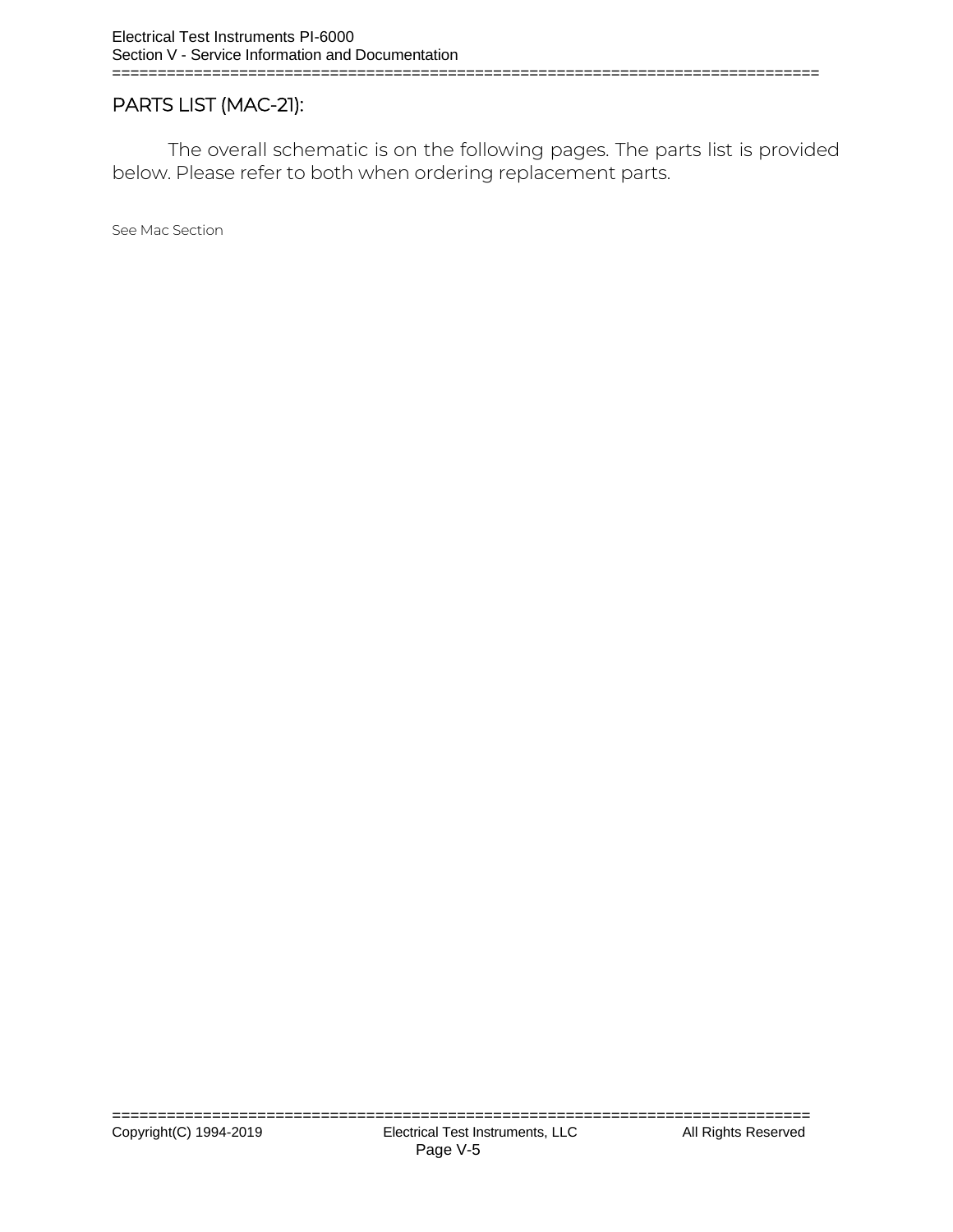

**OVERALL SCHEMATIC (PI-6000)**

=========================================================================================================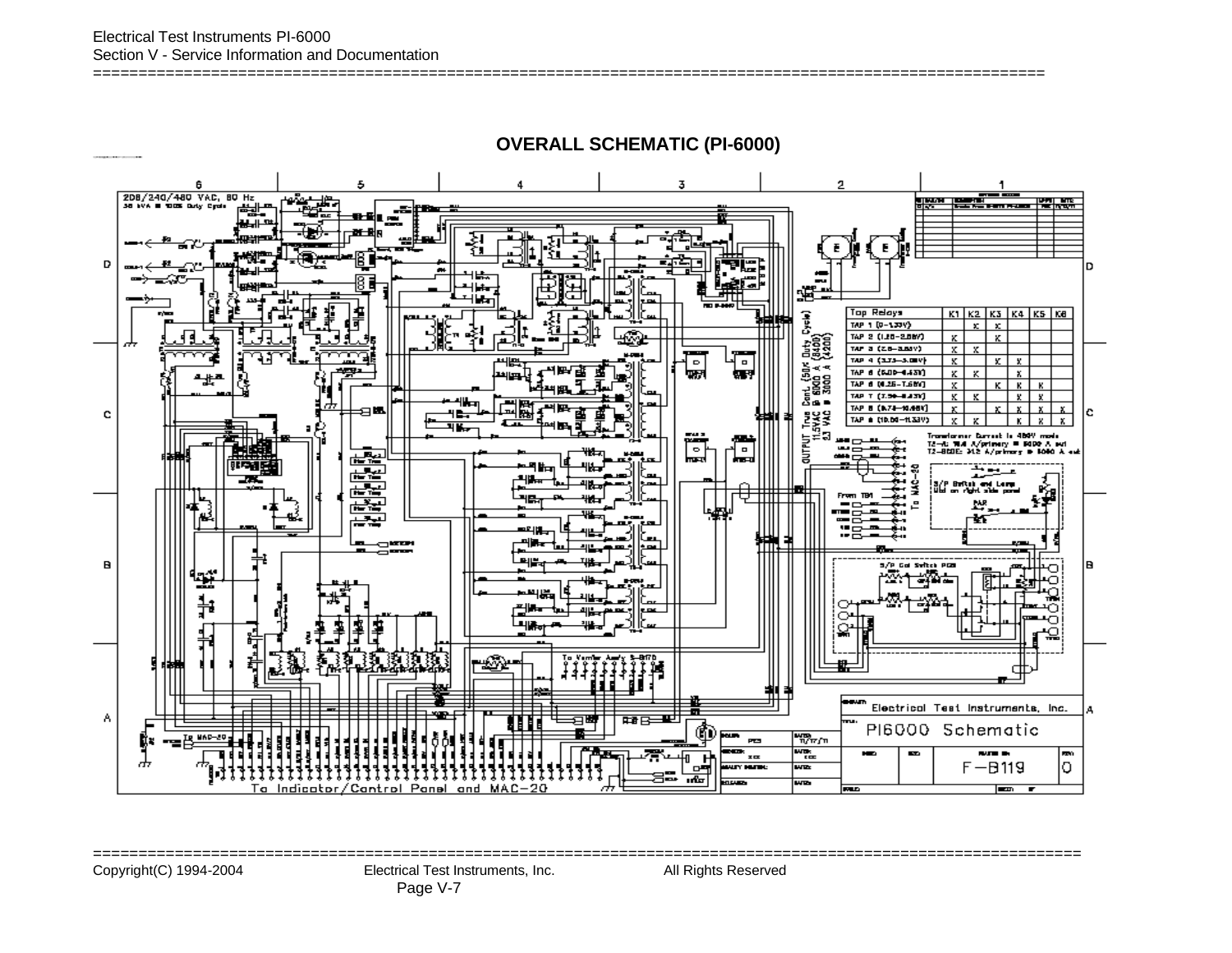**OVERALL SCHEMATIC (Indicator Control Panel)**



==============================================================================

=============================================================================